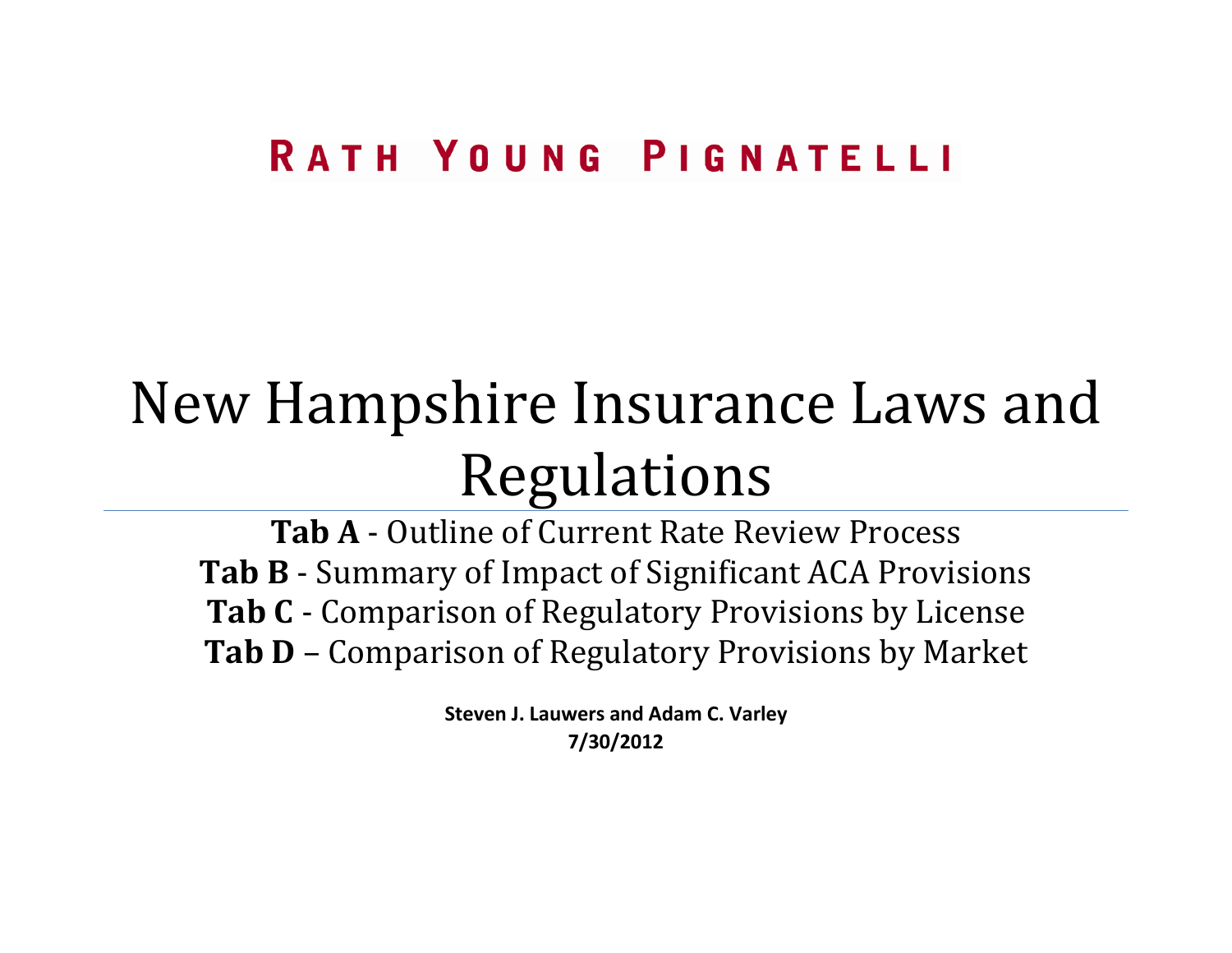July 30, 2012

## Tab A

### Outline of Current Rate Review Process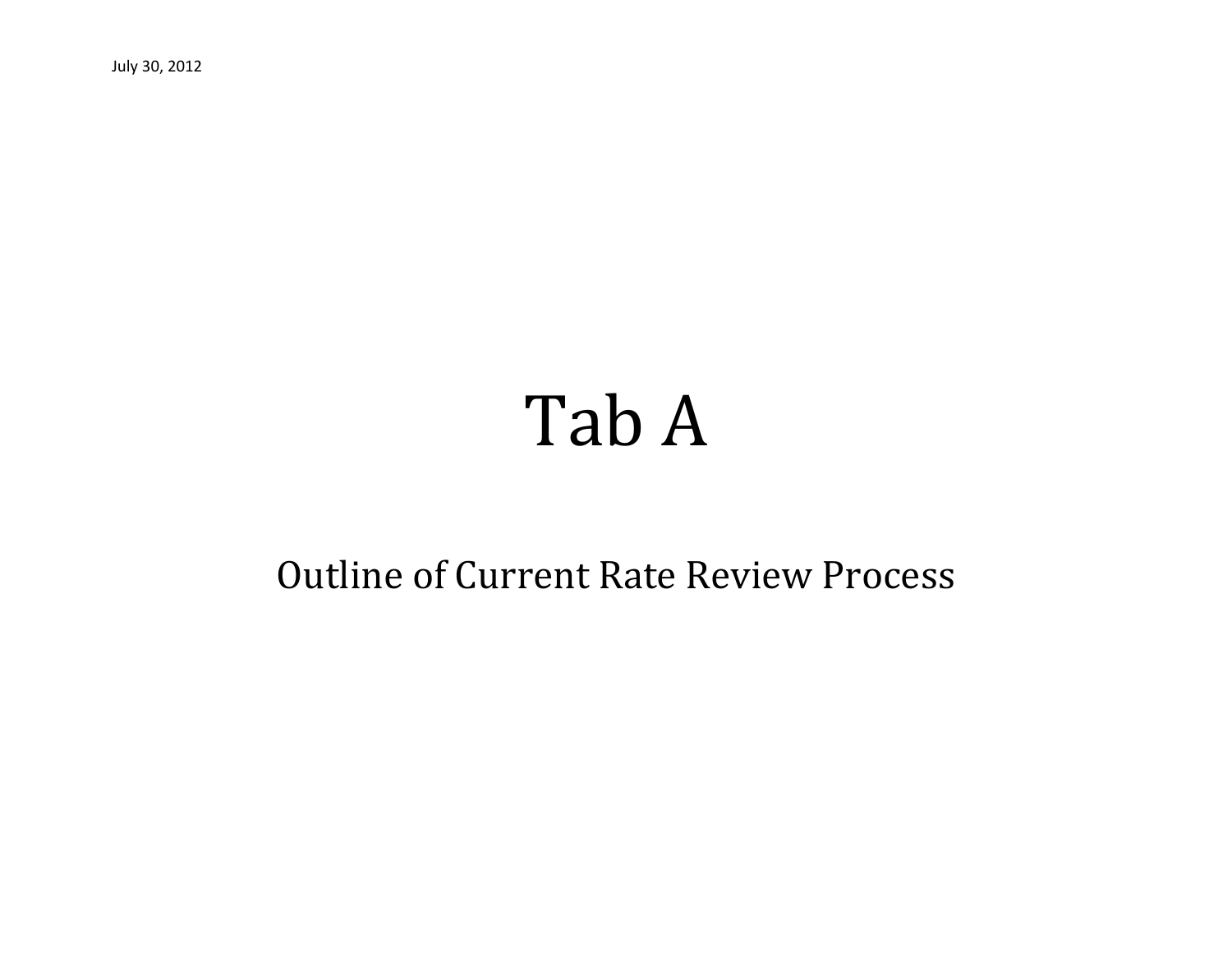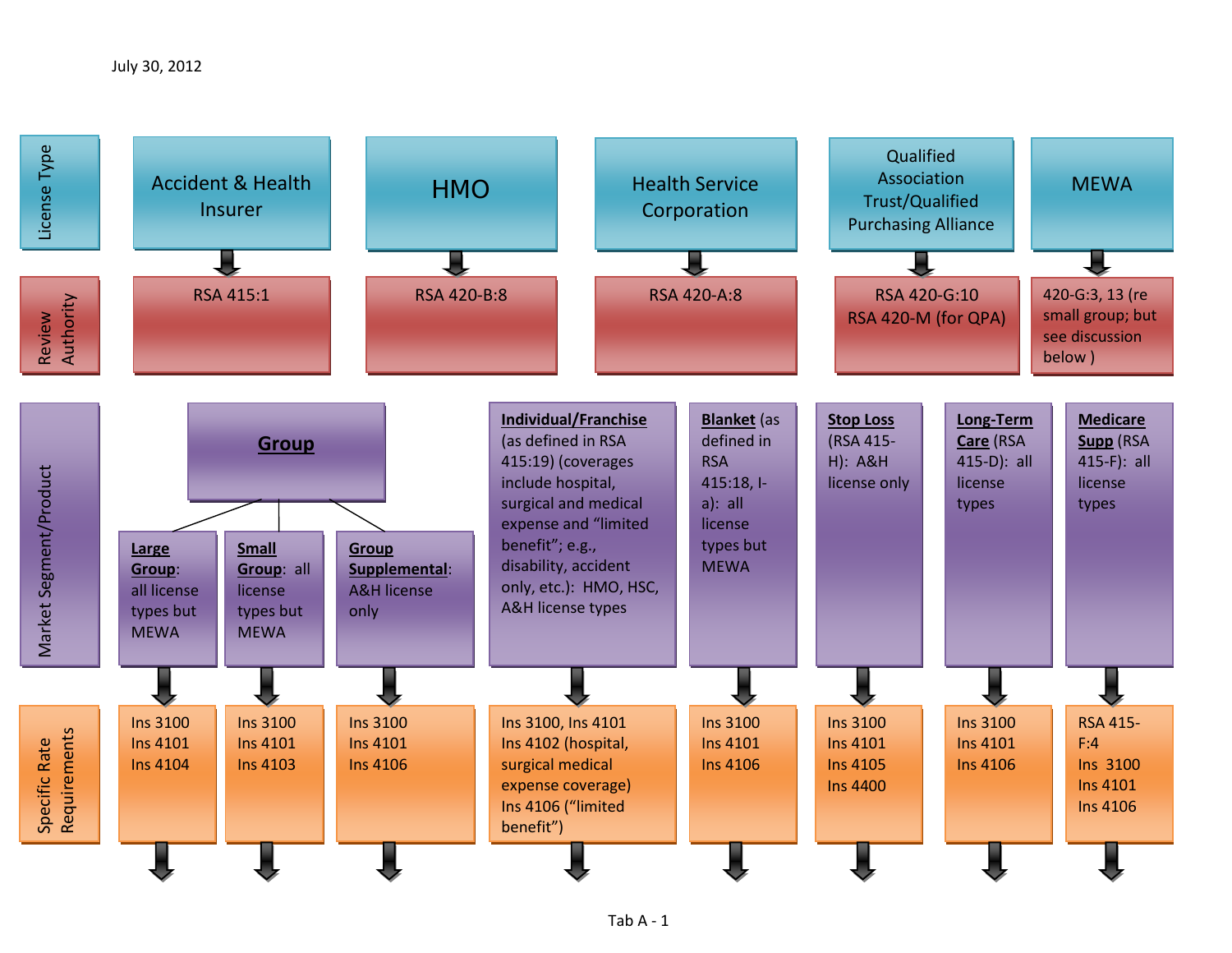| RSA 415:18       | RSA 415:18         | RSA 415:18       | RSA 415:6 $-6-q$ | RSA 415:18       | <b>Ins 401</b> | <b>RSA 415-</b>  | <b>RSA 415-</b>  |
|------------------|--------------------|------------------|------------------|------------------|----------------|------------------|------------------|
| <b>RSA 415-A</b> | <b>RSA 415-A</b>   | <b>RSA 415-A</b> | RSA 415:19       | <b>RSA 415-A</b> |                | D:5              | F:3, 5, 6        |
| <b>RSA 417-E</b> | <b>RSA 417-E</b>   | <b>RSA 417-E</b> | <b>RSA 415-A</b> | <b>RSA 417-E</b> |                | through 10       | and 7            |
| <b>RSA 420-</b>  | RSA 420-G:4        | <b>RSA 420-J</b> | <b>RSA 420-J</b> | <b>RSA 420-J</b> |                | <b>RSA 420-J</b> | <b>RSA 420-J</b> |
| G:4              | RSA 420-G:5        | <b>Ins 401</b>   | <b>Ins 401</b>   | Ins 401          |                | Ins 3600         | Ins 1903         |
| <b>RSA 420-</b>  | <b>RSA 420-</b>    | Ins 1900:        | Ins 1901         | Ins 1900:        |                |                  | Ins 1905         |
| G:7              | G:12               | 1901; 1904       |                  | 1901.06(a)       |                |                  |                  |
| <b>RSA 420-</b>  | <b>RSA 420-</b>    | (for limited     |                  | $8)$ , (b), (c), |                |                  |                  |
| G:12             | G:13               | products)        |                  | (d), (f), (g);   |                |                  |                  |
| <b>RSA 420-J</b> | <b>RSA 420-J</b>   |                  |                  | 1904; 1906;      |                |                  |                  |
| <b>Ins 401</b>   | $\ln s$ 401        |                  |                  | 1907             |                |                  |                  |
| Ins 1900:        | Ins 1900:          |                  |                  |                  |                |                  |                  |
| 1901.06(a)       | 1901.06(a)(8)      |                  |                  |                  |                |                  |                  |
| $8)$ , (b), (c), | ), (b), (c), (d),  |                  |                  |                  |                |                  |                  |
| (d), (f), (g);   | $(f)$ , (g); 1904; |                  |                  |                  |                |                  |                  |
| 1904; 1906;      | 1906; 1907         |                  |                  |                  |                |                  |                  |
| 1907             |                    |                  |                  |                  |                |                  |                  |
|                  |                    |                  |                  |                  |                |                  |                  |

MEWAs are not subject to rate review to the same extent as other insurers. Certain licensed MEWAs (e.g., those not qualified under RSA 415-E:2, II) are subject to rate review as to any small group members per RSA 420-G:3 and RSA 420-G:13. In addition, MEWAs subject to licensure (i.e., those not qualified under RSA 415-E:2, II) must: (1) file an application that, among other things, must provide evidence that the MEWA will be operated in accordance with sound actuarial principles (RSA 415-E:4, VII); (2) submit forms for approval (RSA 415- E:8); (3) annually report on its financial condition to the Commissioner (RSA 415-E:11, I); and (4) triennially provide an actuarial report to the Commissioner. However, none of the foregoing requirements (including licensure) apply to a MEWA that meets certain basic eligibility requirements and (i) is administered primarily from a principal place of business in NH, (ii) has provided employee health benefits for a continuous period of 10 or more years, (iii) maintains a termination liability fund where the fund balance and liabilities of the MEWA are not less than 40% of aggregate billed premium during the prior 6 months and (iv) files an annual report with the Commissioner regarding the termination fund that is certified by a NH CPA. It thus appears that a qualified MEWA is not subject to rate review at all (i.e., that it is not sufficiently regulated to be subject to RSA 420-G:13).

Preferred<br>Provider<br>Agreements Agreements Preferred Provider

MEWA Provisions

**MEWA Provisions** 

Related Form Review Provisions

Related Form Review Provisions

Chapter 420-C governs agreements between health care insurers and preferred providers. Chapter 420-C does not have any rate review implications, and preferred provider agreements are neither a license category nor a market segment/product. Nonetheless, a reference to it is included here because it relates to, and in large part duplicates, other existing provisions (e.g., RSA 415 and RSA 420-J).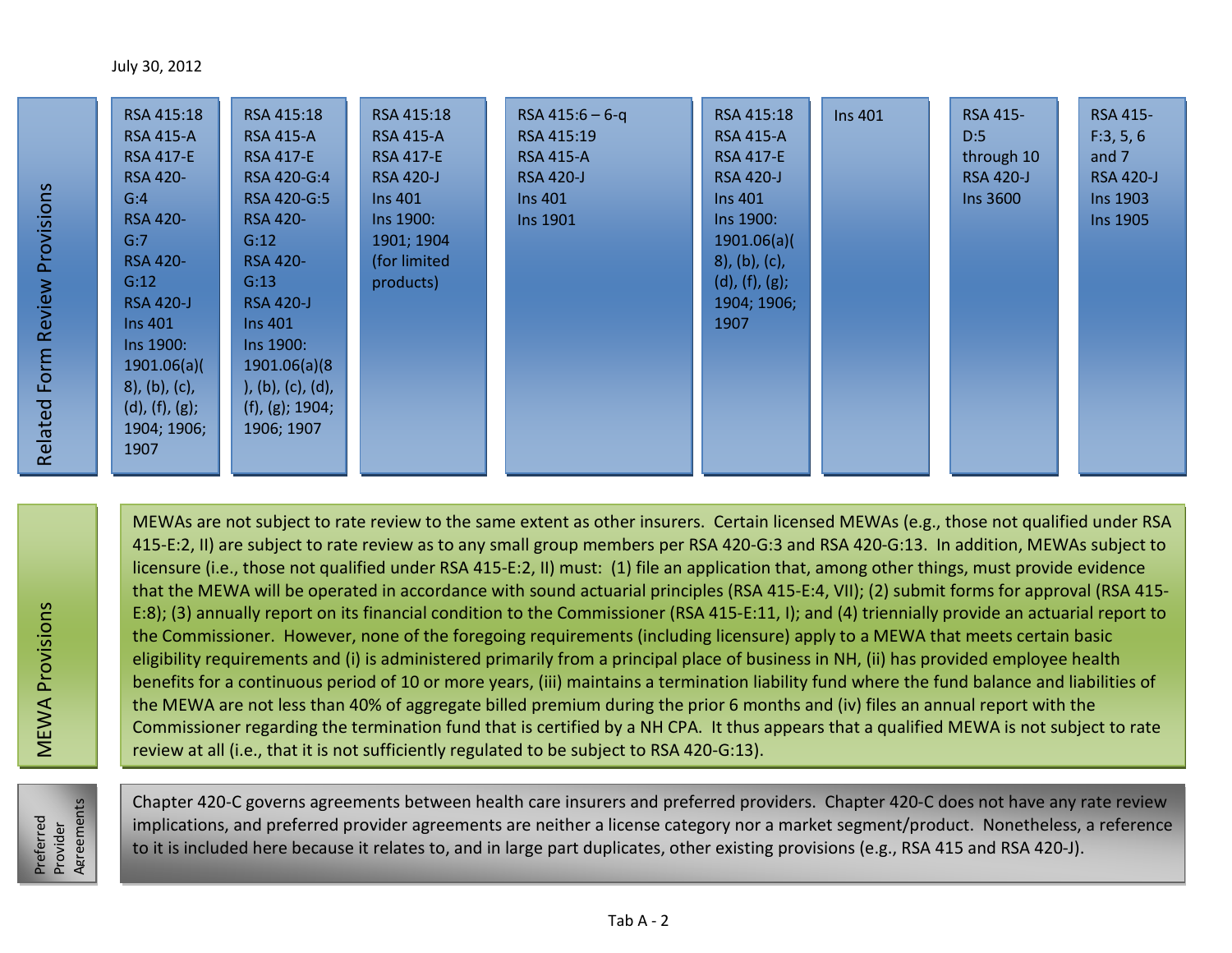July 30, 2012

| <b>Statutory provisions:</b>                                                                                                 |
|------------------------------------------------------------------------------------------------------------------------------|
| RSA 415:6 through 6-q - A&H individual form provisions (see also RSA 420-A for health service corps. and RSA 420-B for HMOs) |
| RSA 415:18 - A&H group form provisions (see also RSA 420-A for health service corps. and RSA 420-B for HMOs)                 |
| RSA 415:19 - franchise provisions                                                                                            |
| RSA 415-A - Standards for A&H insurance                                                                                      |
| RSA 415-D - Long-term care insurance act                                                                                     |
| RSA 415-E $-$ MEWAs                                                                                                          |
| RSA 415-F - Medicare supplemental insurance                                                                                  |
| RSA 417-E - Coverage for certain biologically-based mental illnesses                                                         |
| RSA 420-G - Portability, availability and renewability of health coverage                                                    |
| RSA 420-J - Managed care                                                                                                     |
|                                                                                                                              |
| Regulatory provisions:                                                                                                       |
| Ins 410 – General rate and form review standards                                                                             |
| Ins 1900 - Standards for A&H insurance                                                                                       |
| 1901 - Minimum standards for A&H insurance                                                                                   |
| 1903 – Medicare supplement insurance                                                                                         |
| 1904 - Group coordination of benefits                                                                                        |
| 1905 – Minimum standards for Medicare supplement insurance                                                                   |
| 1906 - Discontinuance and replacement of group A&H                                                                           |
| 1907 - Nondiscrimination in group market                                                                                     |
| 1908 – Coverage for individuals under age 19                                                                                 |
| Ins 3100 - Electronic rate filing requirements                                                                               |
| Ins 3600 - Stop loss insurance                                                                                               |
| Ins 4101 - Rate filing requirements for all products                                                                         |
| Ins 4102 - Rate filing requirements for individual insurance                                                                 |
| Ins 4103 – Rate filing requirements for small group insurance                                                                |
| Ins 4104 - Rate filing requirements for large group insurance                                                                |
| Ins 4105 - Rate filing requirements for stop loss insurance                                                                  |
| Ins 4106 - Rate filing requirements for "limited benefit" insurance                                                          |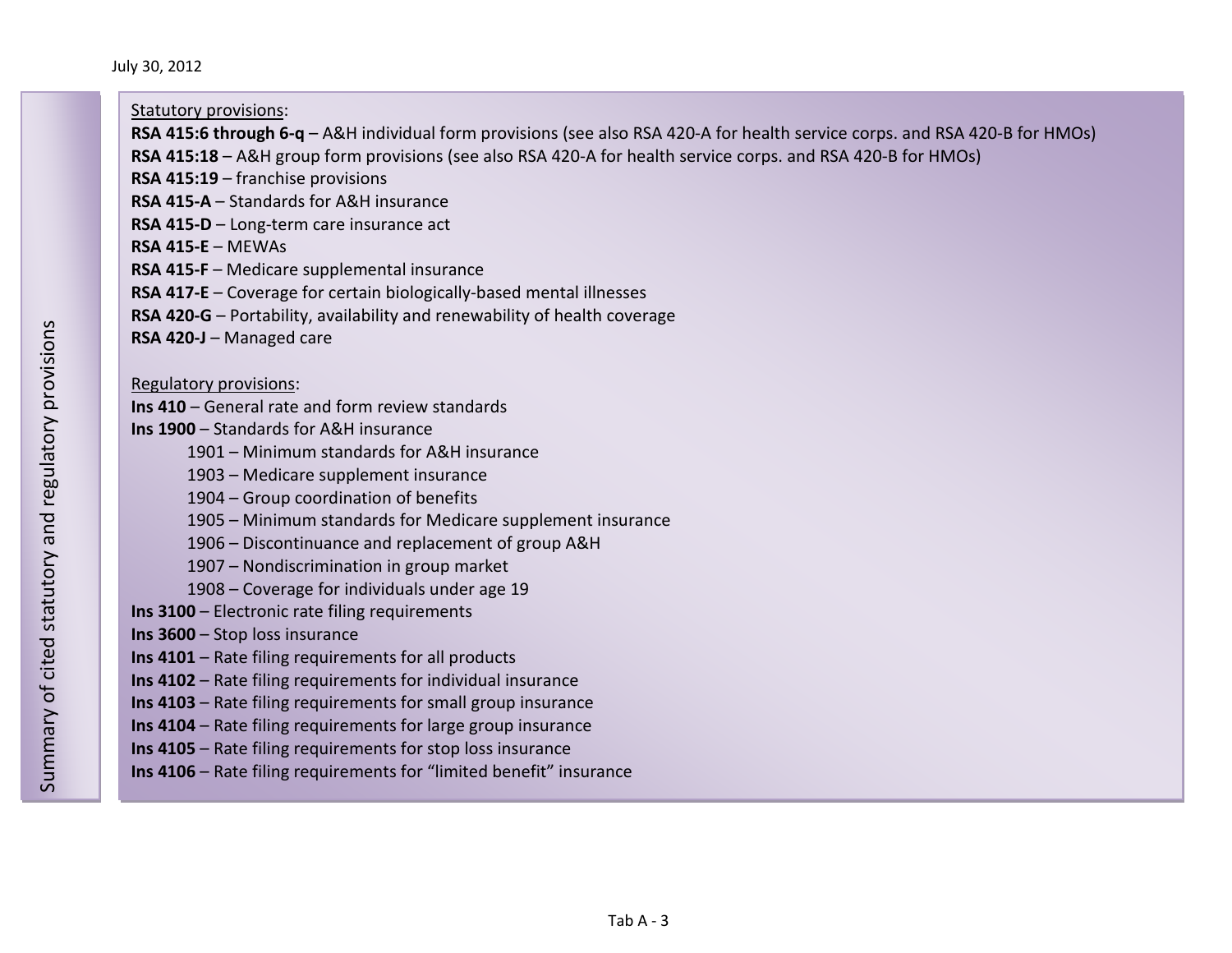#### All license types/markets:

#### **INS 07-063-AB** (2007) – Mandatory use of SERFF and EFT for all filings

#### All comprehensive/major medical:

**INS 10-042-AB** (2010) – Compliance with PPACA changes effective September 23, 2010 **INS 09-038-AB** (2009) – Preexisting condition exclusion standards **INS 08-067-AB** (2008) – Categories of coverage bulletin **INS 08-033-AB** (2008) – Filing policy forms and endorsements under RSA 415:1

#### Group:

| <b>INS 10-008-AB</b> (2010) – Clarification/further guidance regarding PEOs                    |
|------------------------------------------------------------------------------------------------|
| <b>INS 08-079-AB</b> (2009) – Guidance regarding PEOs                                          |
| INS 09-017-AB (2009) – Effect of Federal Stimulus Act on NH continuation coverage requirements |
| <b>INS 07-064-AB</b> (2007) – Implementation of extended coverage for divorced spouses         |
| <b>INS 02-004-AB</b> (2002) - Small group underwriting requirements                            |

#### Individual:

**INS 10-041-AB** (2010) – Guaranteed issue in individual market for children under 19 **INS 07-068-AB** (2007) – Medical underwriting in the individual market

#### Medicare Supplement:

**INS 10-005-AB** (2010) – Impact of MIPPA on Med Supp rates and filings **INS 06-039-AB** (2006) – Med Supp rate standards **INS 05-048-AB** (2007) – Med Supp rate/issue standards

#### "Limited Benefit":

**INS 09-067-AB** (2010) – Guidelines for accident only coverage **INS 08-081-AB** (2009) – Guidelines for hospital and limited indemnity insurance **INS 08-024-AB** (2008) – Limited benefit policies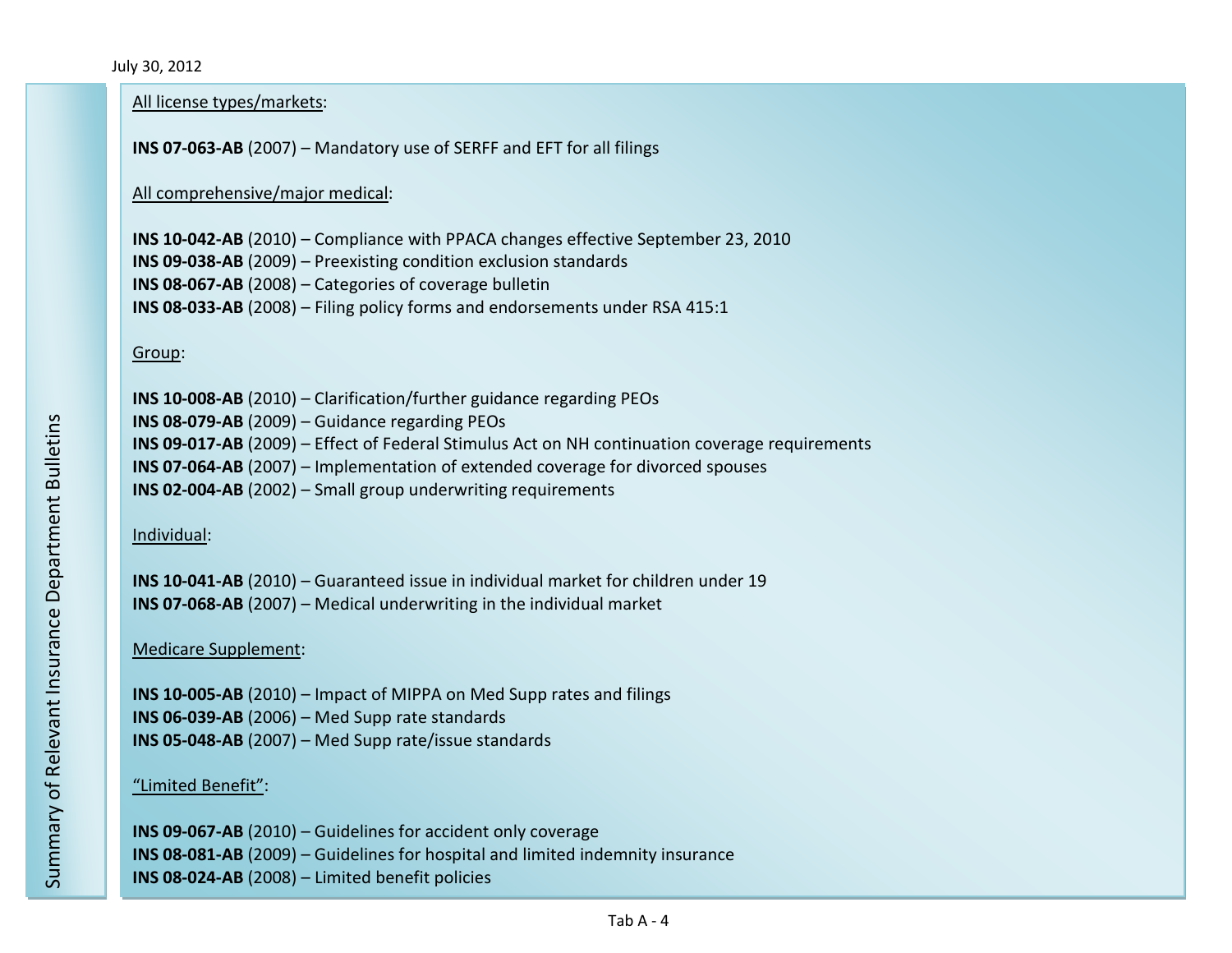July 30, 2012

# Tab B

Summary of Impact of Significant ACA Provisions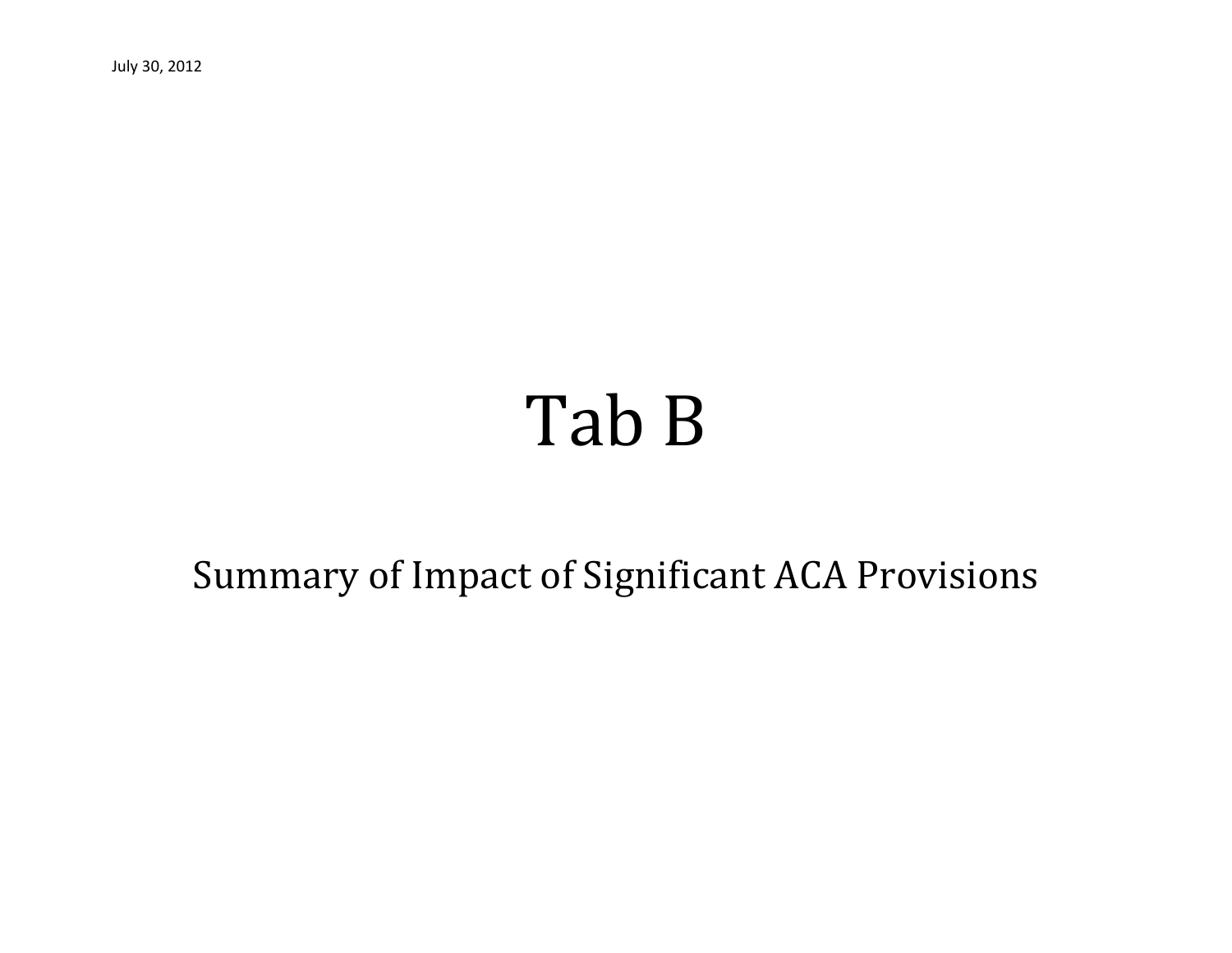#### **Patient Protection and Affordable Care Act ("ACA") Significant Coverage/Rate Provisions Affecting New Hampshire Insurance Law**

| <b>Summary of Provision</b>   | <b>Effective Date</b>      | <b>Codification</b>       | <b>Impact on NH Law</b>        |
|-------------------------------|----------------------------|---------------------------|--------------------------------|
| Prohibition on lifetime       | <b>Currently effective</b> | 42 U.S.C. § 300gg-11      | Preempts state law where       |
| limits and restriction on     |                            |                           | inconsistent (no expressly     |
| annual limits for essential   |                            |                           | inconsistent provisions)       |
| health benefits (becomes      |                            |                           |                                |
| prohibition effective         |                            |                           |                                |
| January 1, 2014)              |                            |                           |                                |
| Prohibition on rescissions    | <b>Currently effective</b> | 42 U.S.C. § 300gg-12      | Preempts state law where       |
| except for fraud or           |                            |                           | inconsistent (no expressly     |
| misrepresentation             |                            |                           | inconsistent provisions)       |
| Requirement to provide        | Currently effective        | 42 U.S.C. § 300gg-13      | Preempts state law where       |
| certain preventive health     |                            |                           | inconsistent (no expressly     |
| services without cost         |                            |                           | inconsistent provisions);      |
| sharing                       |                            |                           | NH could impose more           |
|                               |                            |                           | stringent provisions           |
| <b>Extension of dependent</b> | <b>Currently effective</b> | 42 U.S.C. § 300gg-14 (and | Requires NH insurers to        |
| coverage until age 26         |                            | implementing regulations) | cover dependents until         |
|                               |                            |                           | age 26 without condition       |
|                               |                            |                           | (NH law amended to             |
|                               |                            |                           | conform; See RSA               |
|                               |                            |                           | $415:5(3)(a)$ ; 420-A:10-a, I; |
|                               |                            |                           | 420-B:8-aa, I; 420-C:4-a, I;   |
|                               |                            |                           | $420 - J:-d, I)$               |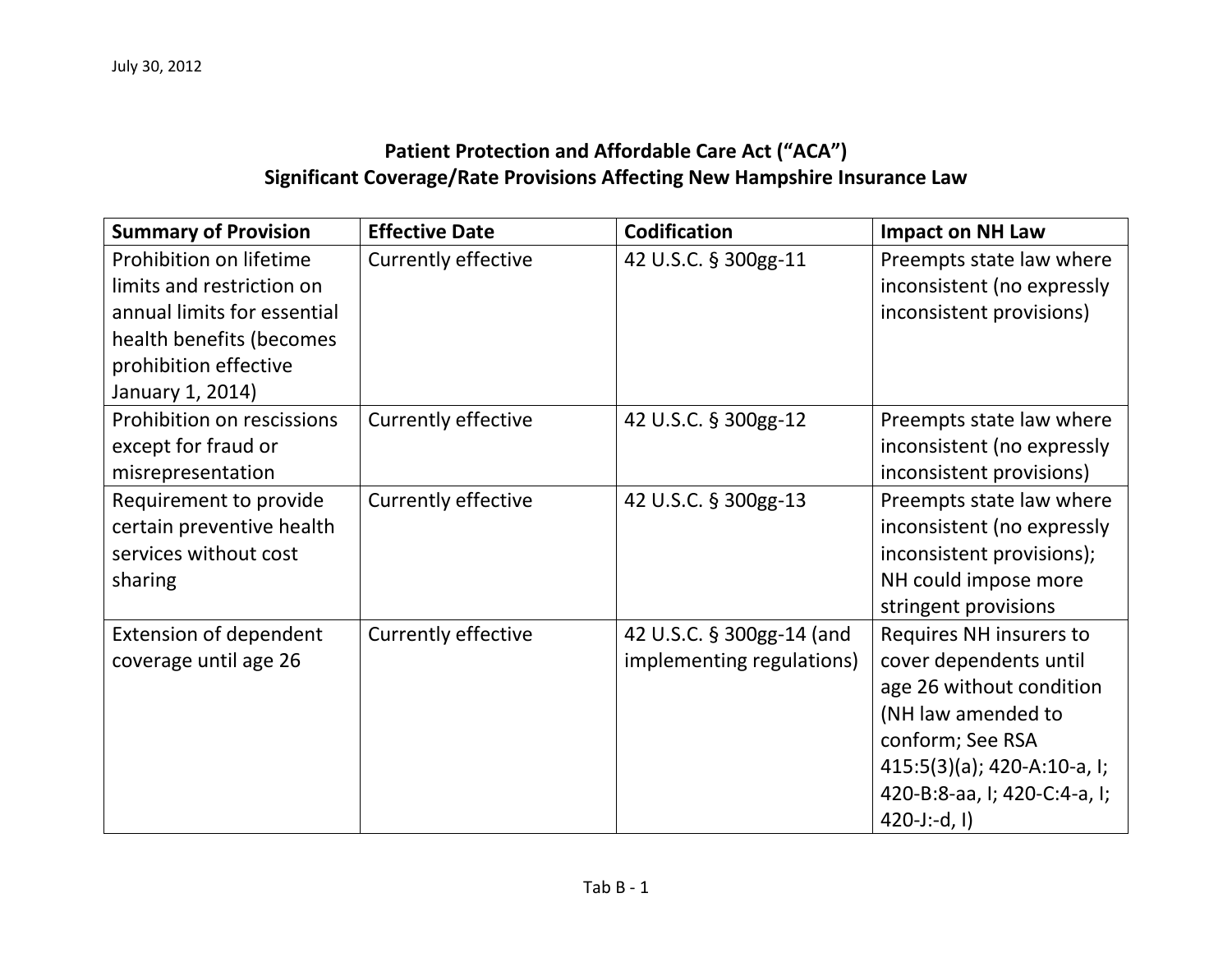| <b>Summary of Provision</b>   | <b>Effective Date</b>      | <b>Codification</b>       | <b>Impact on NH Law</b>     |
|-------------------------------|----------------------------|---------------------------|-----------------------------|
| Requires plans to report      | <b>Currently effective</b> | 42 U.S.C. § 300gg-17, 18  | Preempts state law where    |
| on quality improvement        |                            | (and implementing         | inconsistent; states can    |
| and to provide rebates to     |                            | regulations)              | impose more stringent       |
| members if medical loss       |                            |                           | requirements/NHID           |
| ratio is (a) less than 85% in |                            |                           | amended Ins 4100 to         |
| the large group market or     |                            |                           | incorporate federal         |
| (b) less than 80% in the      |                            |                           | definitions of MLR/Ins      |
| small group or individual     |                            |                           | 4100 remains distinct in    |
| markets                       |                            |                           | some respects (i.e.,        |
|                               |                            |                           | prospective nature); NH     |
|                               |                            |                           | obtained adjustment of      |
|                               |                            |                           | 72% in 2011 and 75% in      |
|                               |                            |                           | 2012 for individual         |
|                               |                            |                           | market, with 80%            |
|                               |                            |                           | statutory level to apply in |
|                               |                            |                           | 2013                        |
| Permits the offering of       | Currently effective        | 42 U.S.C. § 18118 (and    | Preempts state law where    |
| student insurance, defines    |                            | implementing regulations) | inconsistent (NH law        |
| it as a type of individual    |                            |                           | currently treats student    |
| insurance and exempts it      |                            |                           | insurance as group          |
| from certain requirements     |                            |                           | coverage, see RSA 415:19-   |
| of the Public Health          |                            |                           | a)                          |
| Service Act                   |                            |                           |                             |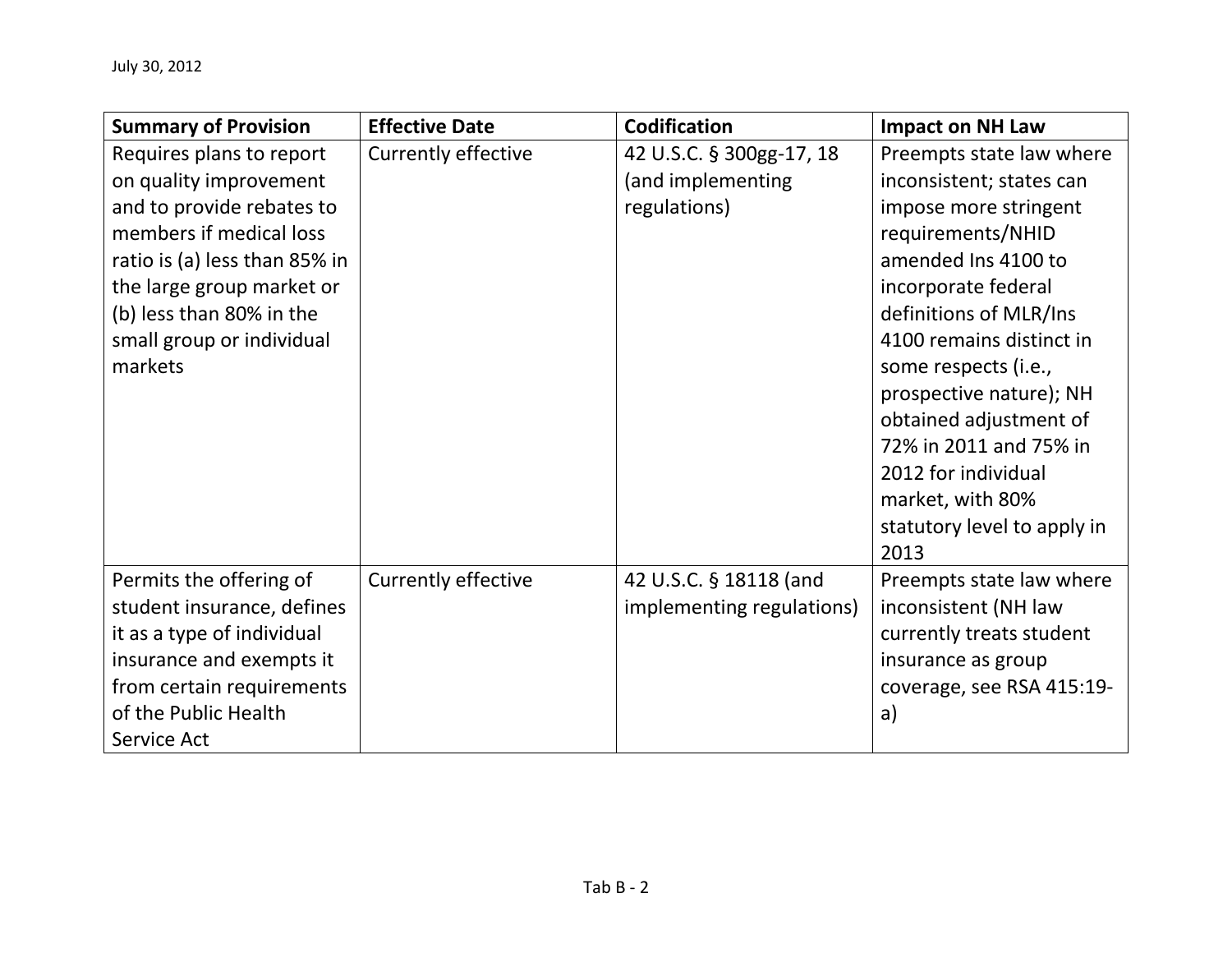| <b>Summary of Provision</b>   | <b>Effective Date</b>      | <b>Codification</b>       | <b>Impact on NH Law</b>    |
|-------------------------------|----------------------------|---------------------------|----------------------------|
| Requires establishment of     | <b>Currently effective</b> | 42 U.S.C. 1395jjj (and    | Permits providers to join  |
| Medicare shared savings       |                            | implementing regulations) | together to provide        |
| program utilizing             |                            |                           | coordinated care; raises   |
| "accountable care             |                            |                           | questions about            |
| organizations," and           |                            |                           | regulatory role of NHID    |
| establishing accountable      |                            |                           |                            |
| care organization eligibility |                            |                           |                            |
| Plans that cover              | <b>Currently effective</b> | 42 U.S.C. 300gg-19a(b)    | Preempts state law where   |
| emergency services must       |                            |                           | inconsistent (no expressly |
| provide such coverage         |                            |                           | inconsistent provision;    |
| without prior                 |                            |                           | Bulletin 08-029 addresses  |
| authorization, regardless     |                            |                           | emergency services but     |
| of participating status of    |                            |                           | only regarding charges for |
| provider, and at in-          |                            |                           | emergency services not     |
| network cost-sharing level    |                            |                           | provided at facilities not |
|                               |                            |                           | licensed as hospital       |
|                               |                            |                           | emergency facilities; RSA  |
|                               |                            |                           | 420-B:8-n currently        |
|                               |                            |                           | provides that POS plans    |
|                               |                            |                           | must cover out-of-network  |
|                               |                            |                           | emergency services as if   |
|                               |                            |                           | they were provided in-     |
|                               |                            |                           | network)                   |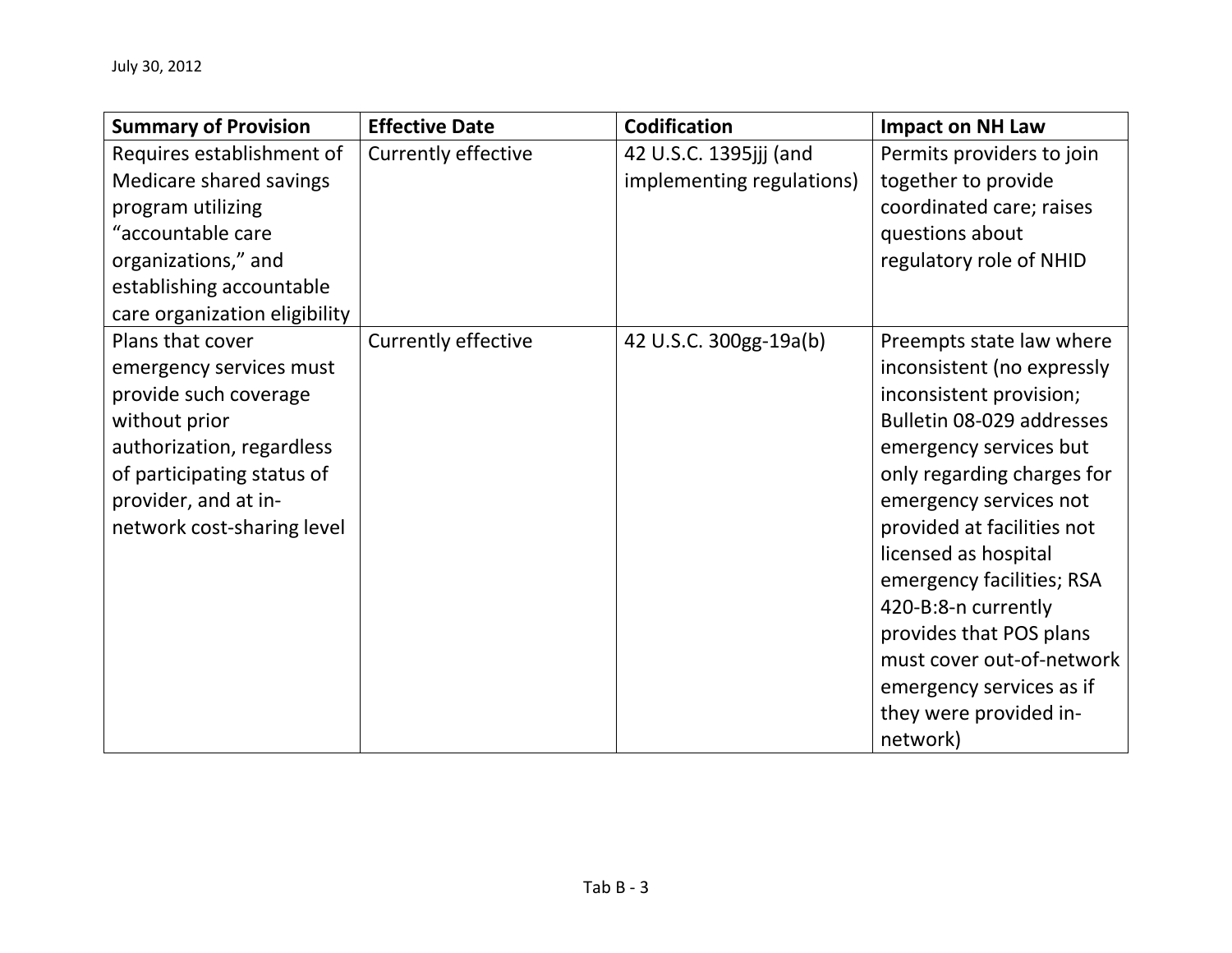| <b>Summary of Provision</b>                                                                                                                                                                                  | <b>Effective Date</b>      | <b>Codification</b>                                    | <b>Impact on NH Law</b>                                                                                             |
|--------------------------------------------------------------------------------------------------------------------------------------------------------------------------------------------------------------|----------------------------|--------------------------------------------------------|---------------------------------------------------------------------------------------------------------------------|
| Requires that if the<br>designation of a PCP for a<br>child is required, the<br>person be permitted to<br>designate a physician who<br>specializes in pediatrics as<br>the PCP if provider is in-<br>network | Currently effective        | 42 U.S.C. 300gg-19a(c)                                 | Preempts state law where<br>inconsistent (no expressly<br>inconsistent provision)                                   |
| Prohibits authorization or<br>referral requirements for<br>OB/GYN care provided by<br>in-network providers who<br>specialize in obstetrics or<br>gynecology                                                  | <b>Currently effective</b> | 42 U.S.C. 300gg-19a(d)                                 | Preempts state law where<br>inconsistent (no expressly<br>inconsistent provision)                                   |
| Plans must provide<br>uniform explanation of<br>coverage documents and<br>standardized definitions to<br>members and applicants                                                                              | Effective 9/23/12          | 42 U.S.C. § 300gg-15 (and<br>implementing regulations) | Preempts state law to the<br>extent federal law is<br>stricter; states may impose<br>more stringent<br>requirements |
| Prohibits the imposition of<br>preexisting condition<br>limitations                                                                                                                                          | Effective 1/1/14           | 42 U.S.C. § 300gg-3                                    | Would preempt<br>inconsistent NH law (e.g.,<br>RSA 420-G:7; RSA 415-A:5,<br>Ins 1907, etc.)                         |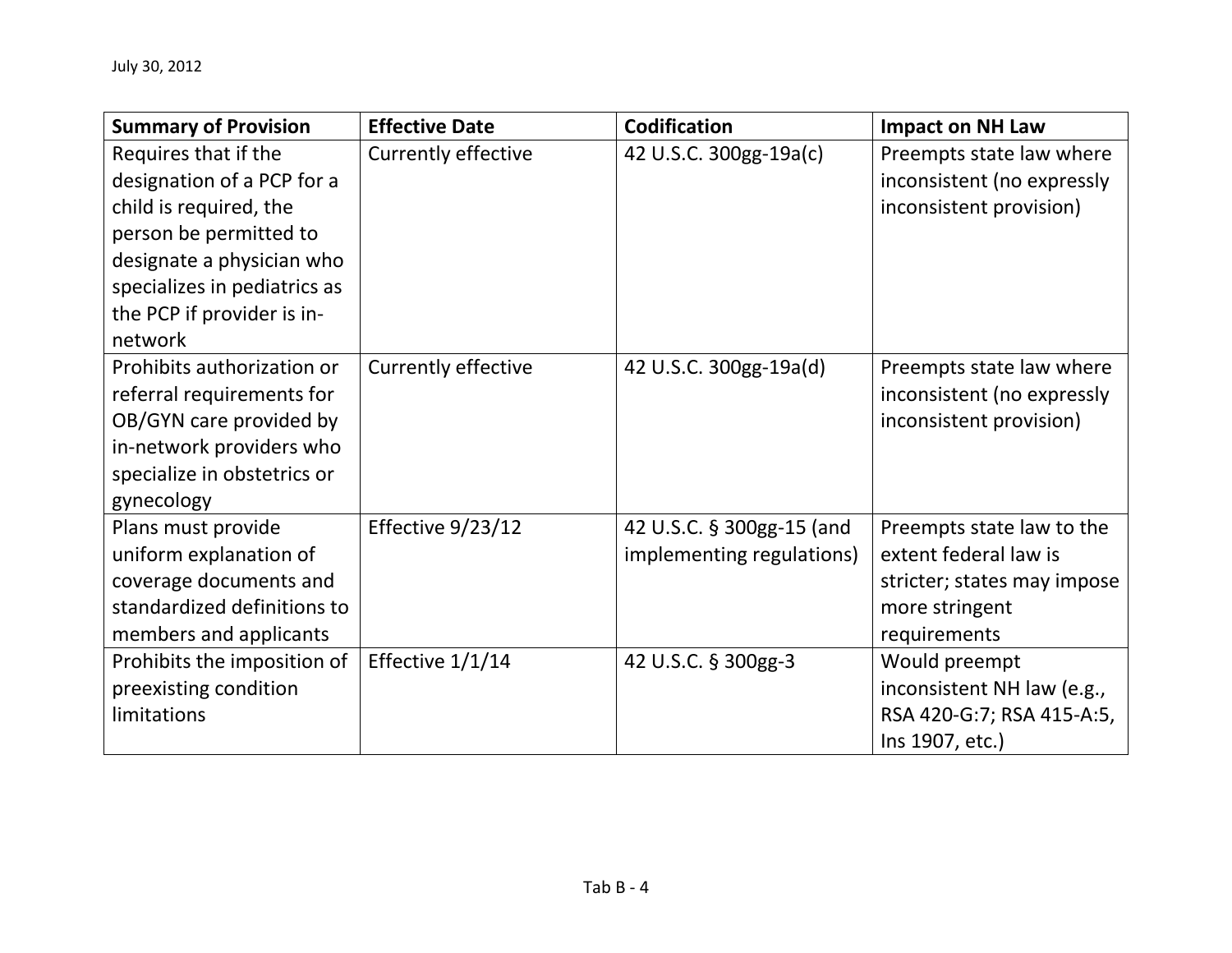| <b>Summary of Provision</b>  | <b>Effective Date</b> | <b>Codification</b>       | <b>Impact on NH Law</b>       |
|------------------------------|-----------------------|---------------------------|-------------------------------|
| Limits rating factors for    | Effective 1/1/14      | 42 U.S.C. § 300gg         | Will preempt inconsistent     |
| small group and individual   |                       |                           | NH law (e.g., permissive      |
| coverage to (i) whether      |                       |                           | use of health status as       |
| coverage is for individual   |                       |                           | rating factor for individual  |
| or family, (ii) rating area, |                       |                           | coverage, permissive use      |
| (iii) age (by no more than 3 |                       |                           | of industry classification as |
| to 1) and (iv) tobacco use   |                       |                           | rating factor for small       |
| (by no more than 1.5 to 1);  |                       |                           | group, age rate factors of    |
| standards apply to large     |                       |                           | 4 to 1 and 3.5 to 1, See      |
| group if permitted to be     |                       |                           | RSA 420-G:4)                  |
| offered through exchange     |                       |                           |                               |
| Coverage offered in          | Effective 1/1/14      | 42 U.S.C. § 300gg-1, gg-2 | Will preempt inconsistent     |
| individual and group         |                       |                           | NH law (e.g., any             |
| markets must be              |                       |                           | inconsistent provisions in    |
| guaranteed issue and         |                       |                           | RSA 420-G:6, V)               |
| guaranteed renewable         |                       |                           |                               |
| Prohibits the                | Effective 1/1/14      | 42 U.S.C. § 300gg-4       | Will preempt inconsistent     |
| establishment by plans in    |                       |                           | NH law (e.g., medical         |
| the individual or group      |                       |                           | underwriting for individual   |
| markets of rules for         |                       |                           | coverage in RSA 420-G:5)      |
| eligibility based on health  |                       |                           |                               |
| status factors (except for   |                       |                           |                               |
| permitted wellness plans)    |                       |                           |                               |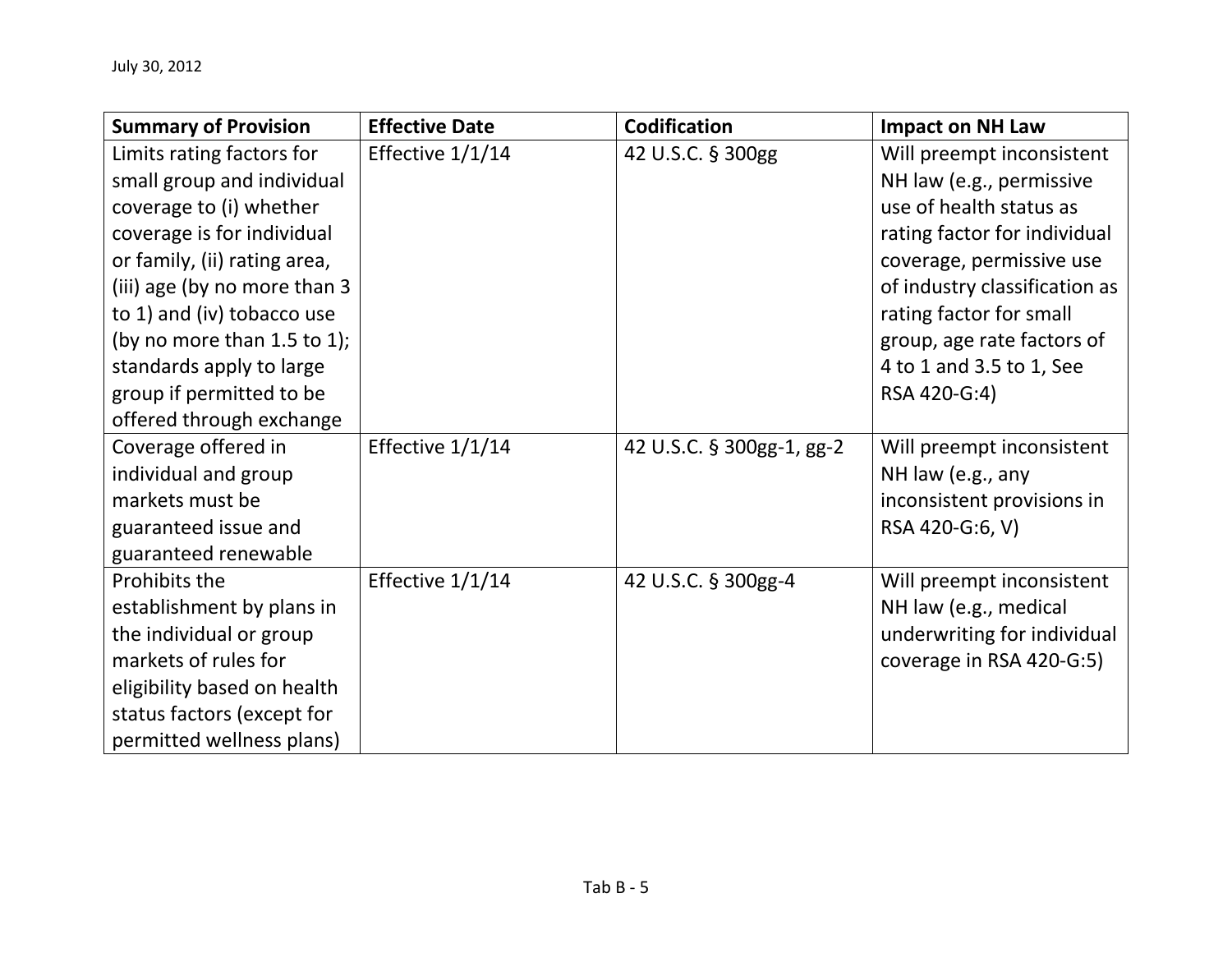| <b>Summary of Provision</b>                                                                                                 | <b>Effective Date</b> | <b>Codification</b> | <b>Impact on NH Law</b>                                                                                                                                                                                                                                                                                                                                                               |
|-----------------------------------------------------------------------------------------------------------------------------|-----------------------|---------------------|---------------------------------------------------------------------------------------------------------------------------------------------------------------------------------------------------------------------------------------------------------------------------------------------------------------------------------------------------------------------------------------|
| Coverage in individual and<br>small group markets must<br>include essential health<br>benefits                              | Effective 1/1/14      | 42 U.S.C. § 300gg-6 | HHS has not issued rules<br>on essential health benefit<br>standards; HHS has<br>indicated its approach will<br>be to use a benchmark<br>plan (chosen by state or, if<br>no choice, defaults to<br>small group plan with<br>largest enrollment); states<br>will be required to defray<br>costs associated with state<br>mandates for exchange-<br>based coverage beginning<br>in 2016 |
| Group plans cannot<br>impose a waiting period<br>longer than 90 days                                                        | Effective 1/1/14      | 42 U.S.C. § 300gg-7 | Will preempt inconsistent<br>NH law (e.g., possibly RSA<br>420-G:2, XVII, which does<br>not include a limit)                                                                                                                                                                                                                                                                          |
| Group and individual<br>policies must provide<br>coverage for participation<br>in, and costs of, certain<br>clinical trials | Effective 1/1/14      | 42 U.S.C. § 300gg-8 | Will preempt inconsistent<br>NH law                                                                                                                                                                                                                                                                                                                                                   |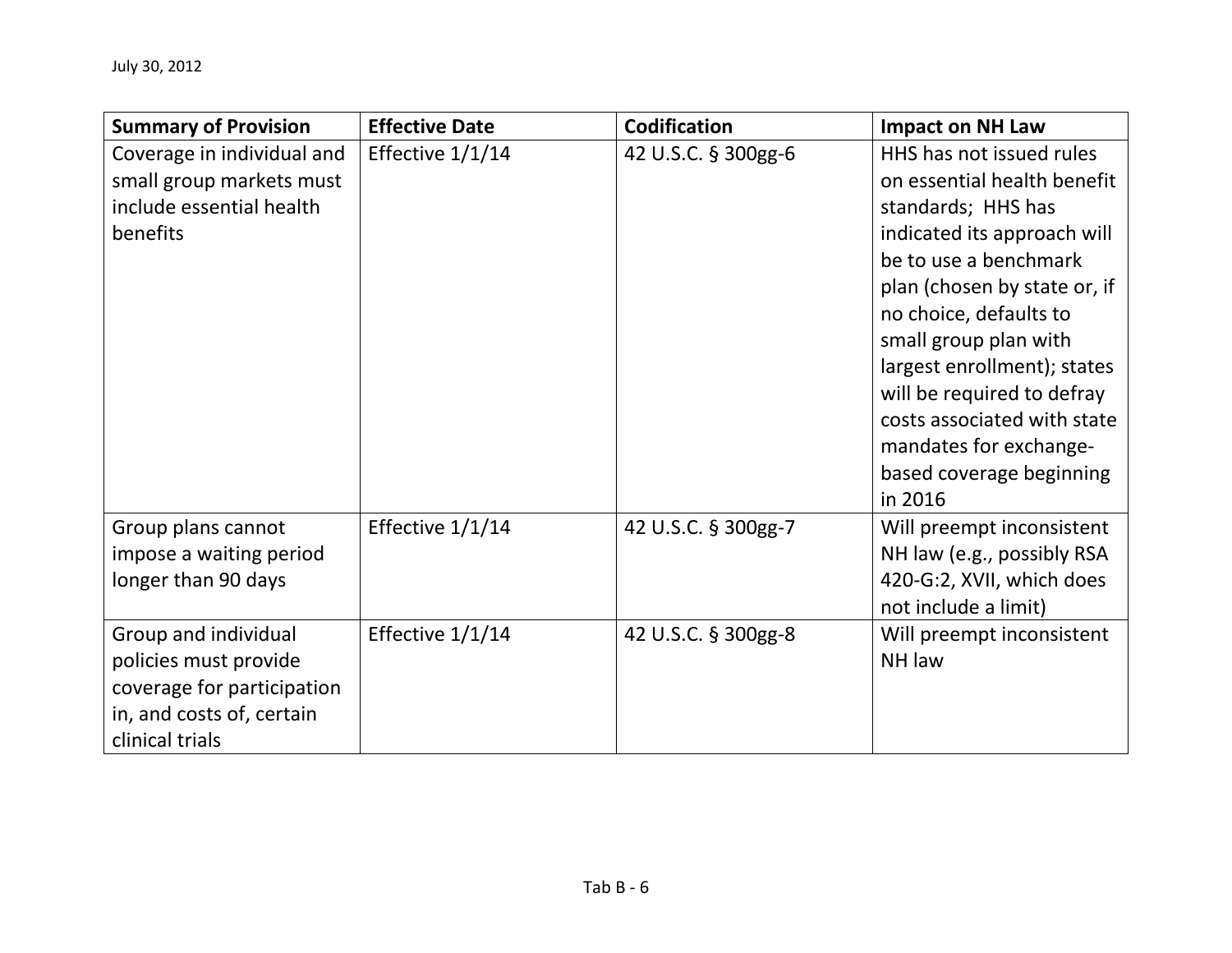| <b>Summary of Provision</b> | <b>Effective Date</b> | <b>Codification</b>         | <b>Impact on NH Law</b>     |
|-----------------------------|-----------------------|-----------------------------|-----------------------------|
| Defines "qualified health   | Effective $1/1/14$    | 42 U.S.C. § 18021; 18022    | Will determine what         |
| plan" and "essential health |                       | (and implementing           | coverage can be offered     |
| benefits" (e.g., for        |                       | regulations or guidance)    | through exchanges (see      |
| purposes of coverage        |                       |                             | discussion of exchanges     |
| offered through             |                       |                             | below); will determine      |
| exchanges)                  |                       |                             | minimum coverage that       |
|                             |                       |                             | must be offered for all     |
|                             |                       |                             | policies (see discussion of |
|                             |                       |                             | essential health benefits   |
|                             |                       |                             | above)                      |
| Establishes requirements    | Effective $1/1/14$    | 42 U.S.C. § 13031; 18032;   | NH has elected not to       |
| for creation of exchanges   |                       | 18033; 18041 (as well as    | establish an exclusively    |
| and participation in        |                       | provisions regarding        | state-based exchange; the   |
| exchanges                   |                       | eligibility determinations, | impact on NH depends        |
|                             |                       | premium tax credits and     | upon whether there will     |
|                             |                       | mandates and related        | be an exclusive federal     |
|                             |                       | implementing regulations)   | exchange or a               |
|                             |                       |                             | federal/state partnership   |
|                             |                       |                             | exchange pursuant to HB     |
|                             |                       |                             | 1297                        |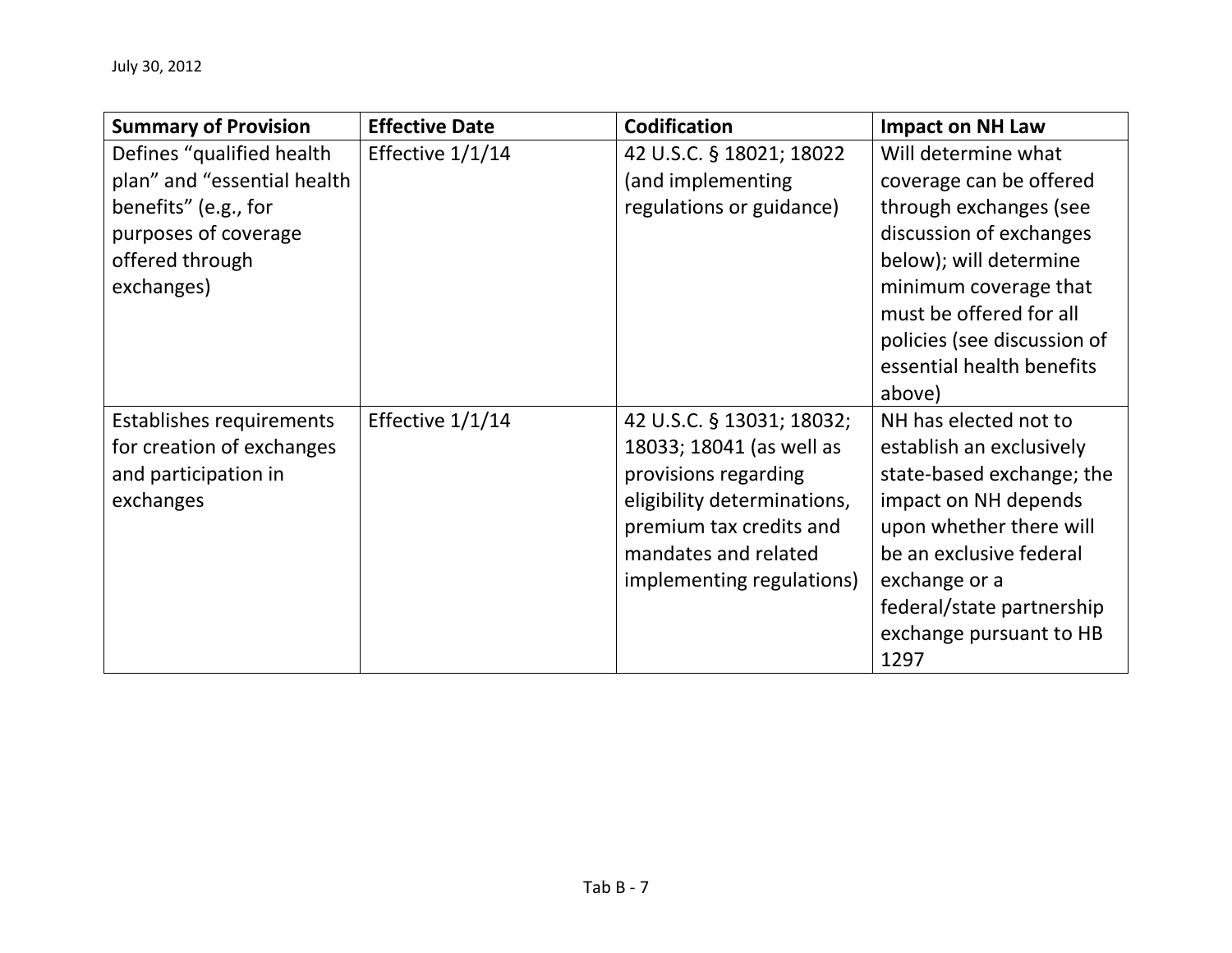## Tab C

### Comparison of Applicable New Hampshire Statutes/Regulations by License/Authority Type

Tables

**Table I** – Provisions applicable to accident and health insurers generally **Table II** – Provisions applicable to health service corporations **Table III** – Provisions applicable to HMOs **Table IV** – Provisions applicable to Qualified Association Trusts **Table V** – Provisions applicable to Qualified Purchasing Alliances **Table VI** – Provisions applicable to MEWAs **Table VII** – Applicability of regulatory rate review provisions

Color Key for Tables

Common provision **No. 2. Inc.** Similar provision No corresponding provision Notel Town Ambiguity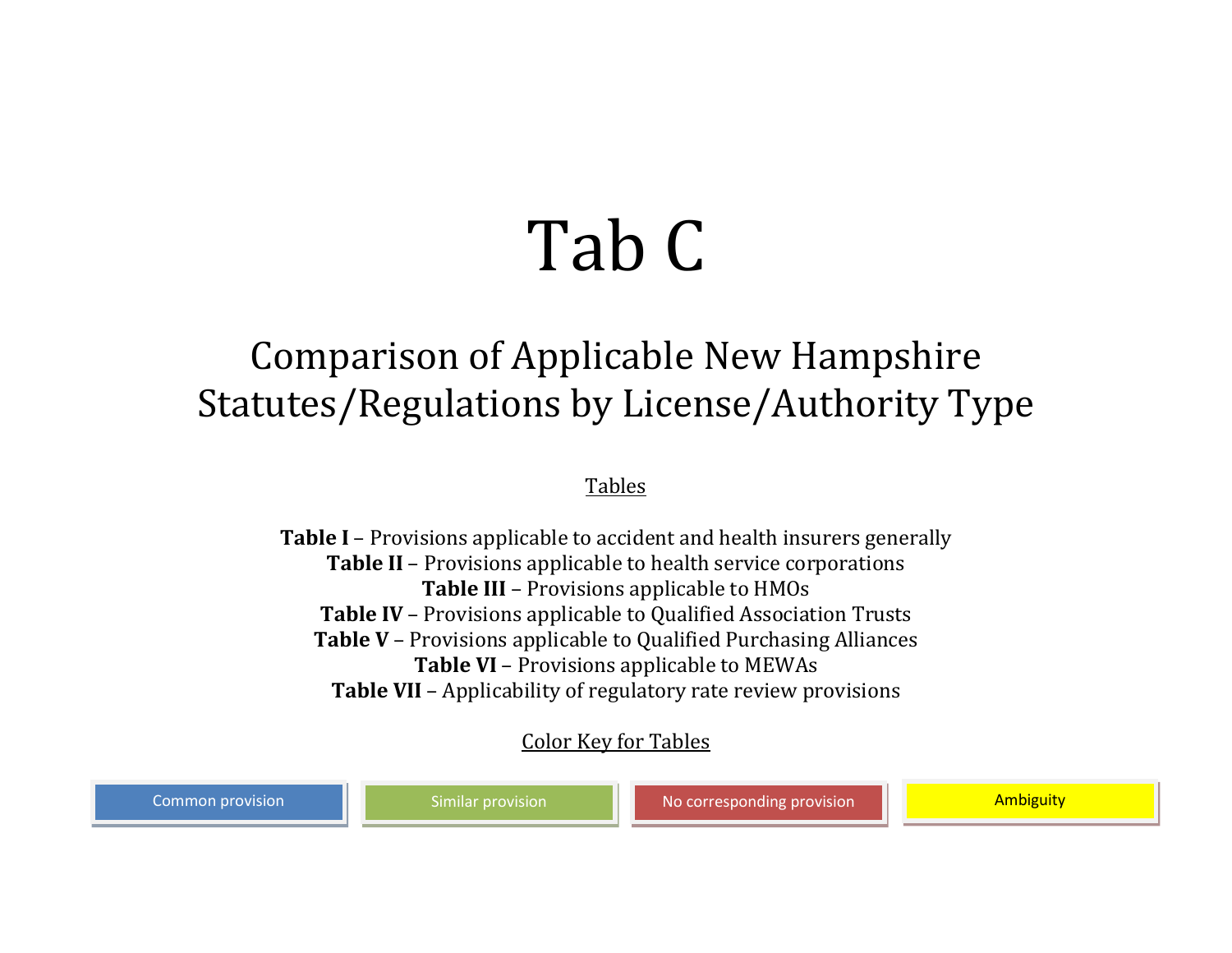| Table I – Comparison of provisions of other chapters corresponding to RSA 415/A&H Insurers Generally |                         |                        |                          |                        |                        |  |  |
|------------------------------------------------------------------------------------------------------|-------------------------|------------------------|--------------------------|------------------------|------------------------|--|--|
| <b>RSA 415:</b>                                                                                      | <b>RSA 420-A: (HSC)</b> | <b>RSA 420-B:</b>      | RSA 420-G:10:            | <b>RSA 420-M:</b>      | <b>RSA 415-E:</b>      |  |  |
| <b>Provisions</b>                                                                                    | Applicability of        | (HMO)                  | <b>Qualified</b>         | <b>Qualified</b>       | <b>MEWAs</b>           |  |  |
| governing A&H                                                                                        | $A\&H$                  | Applicability of       | <b>Association Trust</b> | <b>Purchasing</b>      | http://www.gencourt    |  |  |
| insurers generally                                                                                   | provision/correspo      | $A\&H$                 | http://www.gencou        | <b>Alliance</b>        | .state.nh.us/rsa/html/ |  |  |
| http://www.gencourt                                                                                  | nding provision         | provision/correspo     | rt.state.nh.us/rsa/ht    | http://www.gencourt    | NHTOC/NHTOC-           |  |  |
| .state.nh.us/rsa/html/                                                                               | http://www.gencourt     | nding provision        | ml/XXXVII/420-           | .state.nh.us/rsa/html/ | XXXVII-415-E.htm       |  |  |
| NHTOC/NHTOC-                                                                                         | .state.nh.us/rsa/html/  | http://www.gencourt    | G/420-G-10.htm           | NHTOC/NHTOC-           |                        |  |  |
| XXXVII-415.htm                                                                                       | NHTOC/NHTOC-            | .state.nh.us/rsa/html/ |                          | XXXVII-420-            |                        |  |  |
|                                                                                                      | XXXVII-420-A.htm        | NHTOC/NHTOC-           |                          | M.htm                  |                        |  |  |
|                                                                                                      |                         | XXXVII-420-B.htm       |                          |                        |                        |  |  |
| $400 - A:32 -$                                                                                       | Applies (except as      | Applies (except as     | Does not apply?          | Does not apply         | Applies?               |  |  |
| Premium tax                                                                                          | limited by 420-         | limited by 420-        |                          |                        |                        |  |  |
| http://www.gencourt                                                                                  | A:27)                   | B:17)                  |                          |                        |                        |  |  |
| .state.nh.us/rsa/html/                                                                               |                         |                        |                          |                        |                        |  |  |
| XXXVII/400-                                                                                          |                         |                        |                          |                        |                        |  |  |
| $A/400-A-32.htm$                                                                                     |                         |                        |                          |                        |                        |  |  |
| $400 - A:36 - Annual$                                                                                | See 420-A:20            | See 420-B:9            | Does not apply?          | Does not apply         | See 415-E:11           |  |  |
| statement                                                                                            |                         |                        |                          |                        |                        |  |  |
| http://www.gencourt                                                                                  |                         |                        |                          |                        |                        |  |  |
| .state.nh.us/rsa/html/                                                                               |                         |                        |                          |                        |                        |  |  |
| XXXVII/400-                                                                                          |                         |                        |                          |                        |                        |  |  |
| $A/400-A-36.htm$                                                                                     |                         |                        |                          |                        |                        |  |  |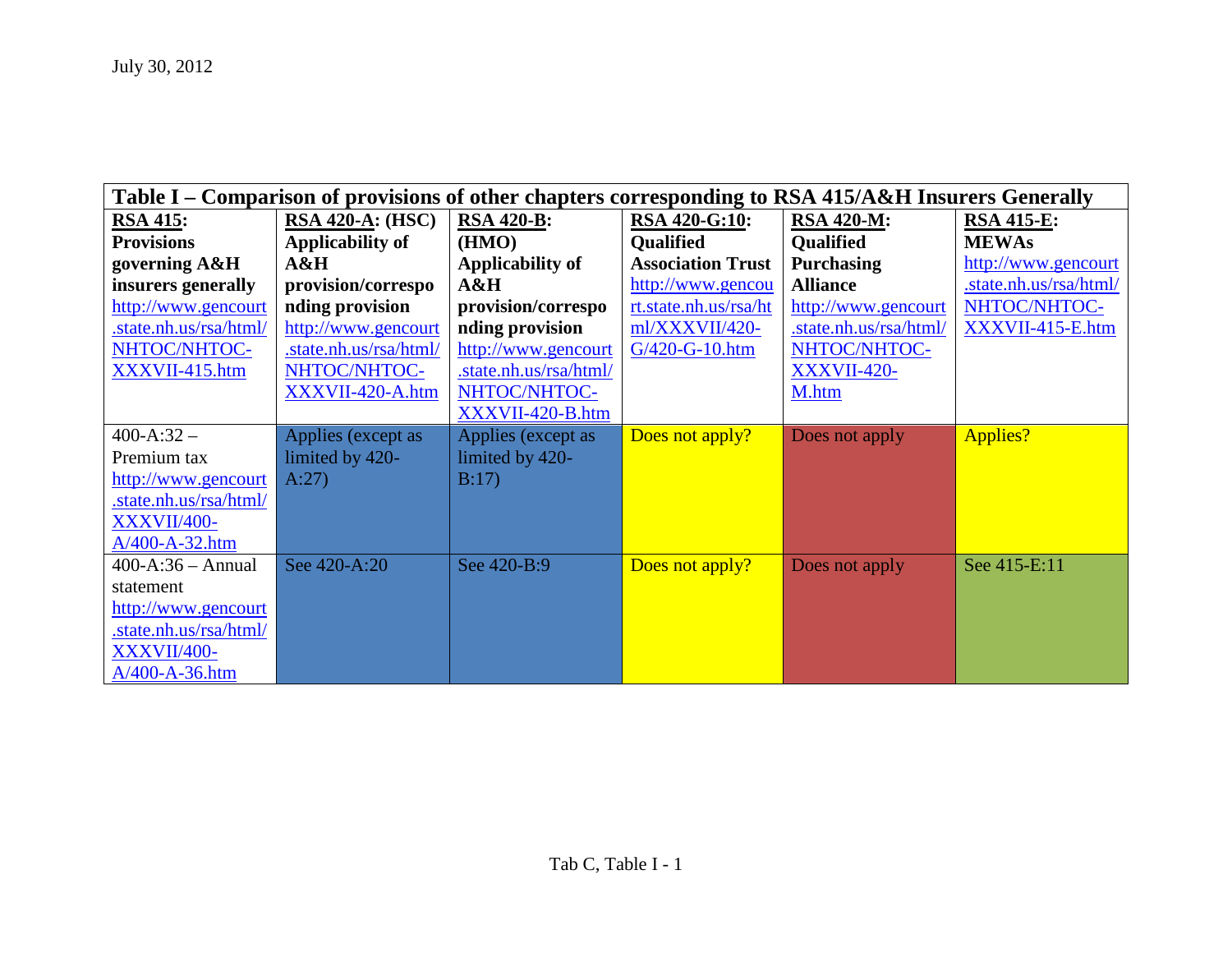| $400 - A:37 -$         | See 420-A:20        | See 420-B:10        | Does not apply? | Does not apply | See 415-E:11, 12  |
|------------------------|---------------------|---------------------|-----------------|----------------|-------------------|
| Examinations           |                     |                     |                 |                |                   |
| http://www.gencourt    |                     |                     |                 |                |                   |
| .state.nh.us/rsa/html/ |                     |                     |                 |                |                   |
| XXXVII/400-            |                     |                     |                 |                |                   |
| A/400-A-37.htm         |                     |                     |                 |                |                   |
| 401 (Incorp. and       | Does not apply (but | Does not apply (but | Does not apply? | Does not apply | Applies?          |
| powers of ins.         | see certain related | see certain related |                 |                |                   |
| comp.)                 | corresponding       | corresponding       |                 |                |                   |
| http://www.gencourt    | provisions in Table | provisions in Table |                 |                |                   |
| .state.nh.us/rsa/html/ | B)                  | B)                  |                 |                |                   |
| NHTOC/NHTOC-           |                     |                     |                 |                |                   |
| XXXVII-401.htm         |                     |                     |                 |                |                   |
| $401-B -$ Holding      | <b>Applies</b>      | <b>Applies</b>      | Does not apply  | Does not apply | Does not apply    |
| companies              |                     |                     |                 |                |                   |
| http://www.gencourt    |                     |                     |                 |                |                   |
| state.nh.us/rsa/html/  |                     |                     |                 |                |                   |
| NHTOC/NHTOC-           |                     |                     |                 |                |                   |
| XXXVII-401-B.htm       |                     |                     |                 |                |                   |
| $402 -$ Ins. comp.     | Does not apply      | Does not apply      | Does not apply? | Does not apply | Applies?          |
| and agents             |                     |                     |                 |                |                   |
| http://www.gencourt    |                     |                     |                 |                |                   |
| .state.nh.us/rsa/html/ |                     |                     |                 |                |                   |
| NHTOC/NHTOC-           |                     |                     |                 |                |                   |
| XXXVII-402.htm         |                     |                     |                 |                |                   |
| $402-C$ – Rehab and    | <b>Applies</b>      | <b>Applies</b>      | Does not apply? | Does not apply | Applies (per 415- |
| Liquidation            |                     |                     |                 |                | E:15              |
| http://www.gencourt    |                     |                     |                 |                |                   |
| .state.nh.us/rsa/html/ |                     |                     |                 |                |                   |
| NHTOC/NHTOC-           |                     |                     |                 |                |                   |
| XXXVII-402-C.htm       |                     |                     |                 |                |                   |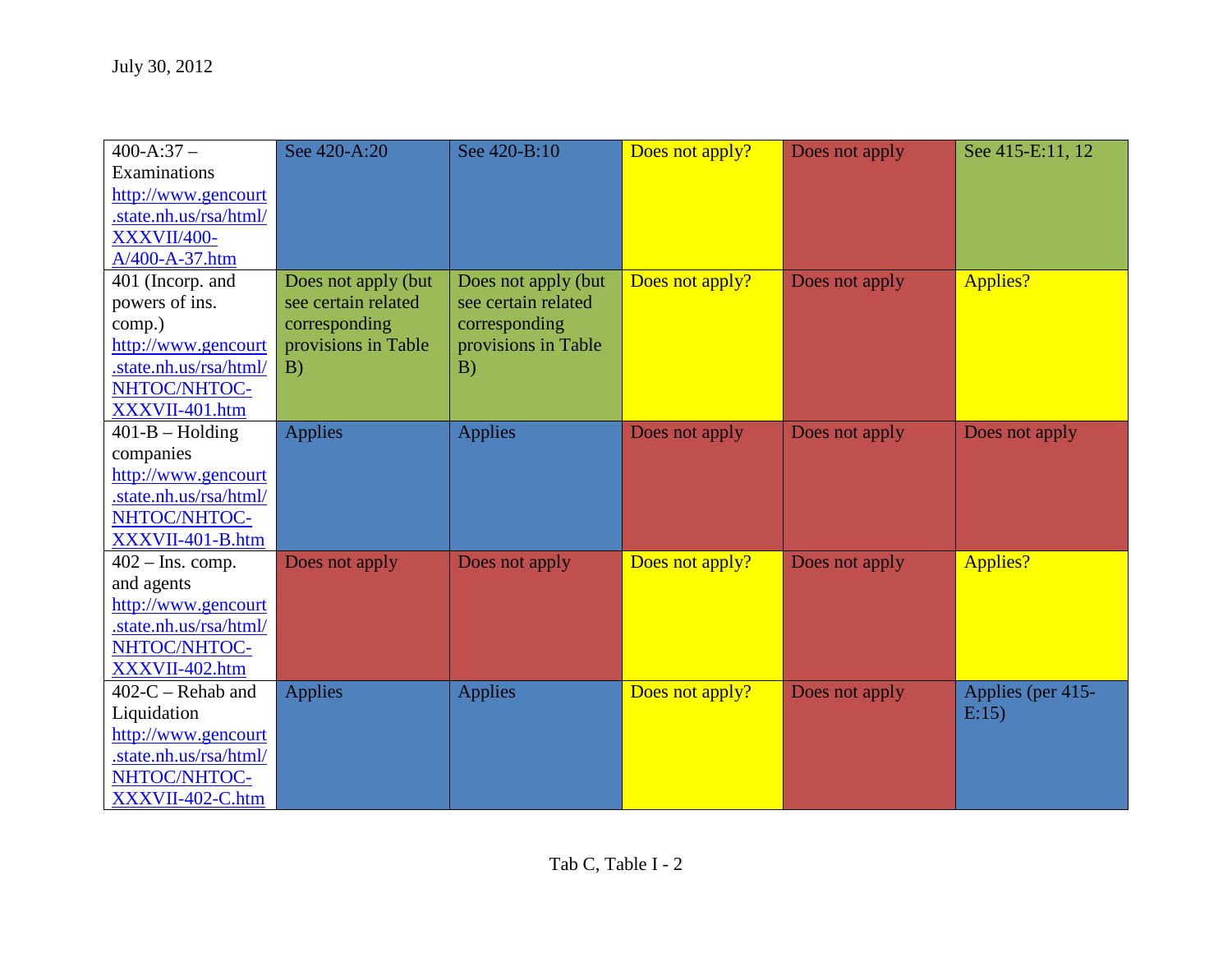| $402-J$                | <b>Applies</b>  | <b>Applies</b> | <b>Applies</b>  | Applies (to extent | <b>Applies</b>         |
|------------------------|-----------------|----------------|-----------------|--------------------|------------------------|
| http://www.gencourt    |                 |                |                 | producers are      |                        |
| .state.nh.us/rsa/html/ |                 |                |                 | utilized)          |                        |
| NHTOC/NHTOC-           |                 |                |                 |                    |                        |
| XXXVII-402-J.htm       |                 |                |                 |                    |                        |
| $404-F - Risk based$   | <b>Applies</b>  | <b>Applies</b> | Does not apply? | Does not apply     | Applies?               |
| capital                |                 |                |                 |                    |                        |
| http://www.gencourt    |                 |                |                 |                    |                        |
| .state.nh.us/rsa/html/ |                 |                |                 |                    |                        |
| NHTOC/NHTOC-           |                 |                |                 |                    |                        |
| XXXVII-404-F.htm       |                 |                |                 |                    |                        |
| $404-G$ – Individual   | <b>Applies</b>  | <b>Applies</b> | Does not apply? | Does not apply     | Does not apply?        |
| high risk pool         |                 |                |                 |                    |                        |
| http://www.gencourt    |                 |                |                 |                    |                        |
| .state.nh.us/rsa/html/ |                 |                |                 |                    |                        |
| NHTOC/NHTOC-           |                 |                |                 |                    |                        |
| XXXVII-404-G.htm       |                 |                |                 |                    |                        |
| $408-B-L&H GA$         | Does not apply? | Does not apply | Does not apply? | Does not apply     | Does not apply?        |
| http://www.gencourt    |                 |                |                 |                    |                        |
| .state.nh.us/rsa/html/ |                 |                |                 |                    |                        |
| NHTOC/NHTOC-           |                 |                |                 |                    |                        |
| XXXVII-408-B.htm       |                 |                |                 |                    |                        |
| 415                    |                 |                |                 |                    |                        |
| http://www.gencourt    |                 |                |                 |                    |                        |
| .state.nh.us/rsa/html/ |                 |                |                 |                    |                        |
| NHTOC/NHTOC-           |                 |                |                 |                    |                        |
| XXXVII-415.htm         |                 |                |                 |                    |                        |
| $415:1 - Filing$       | $420 - A:8$     | $420 - B:8$    | 420-G:10        | 420-G:10           | $415-E:8$ (as to forms |
| policies and rates     |                 |                |                 |                    | only); $420-G$ (as to  |
|                        |                 |                |                 |                    | small group rates      |
|                        |                 |                |                 |                    | only)                  |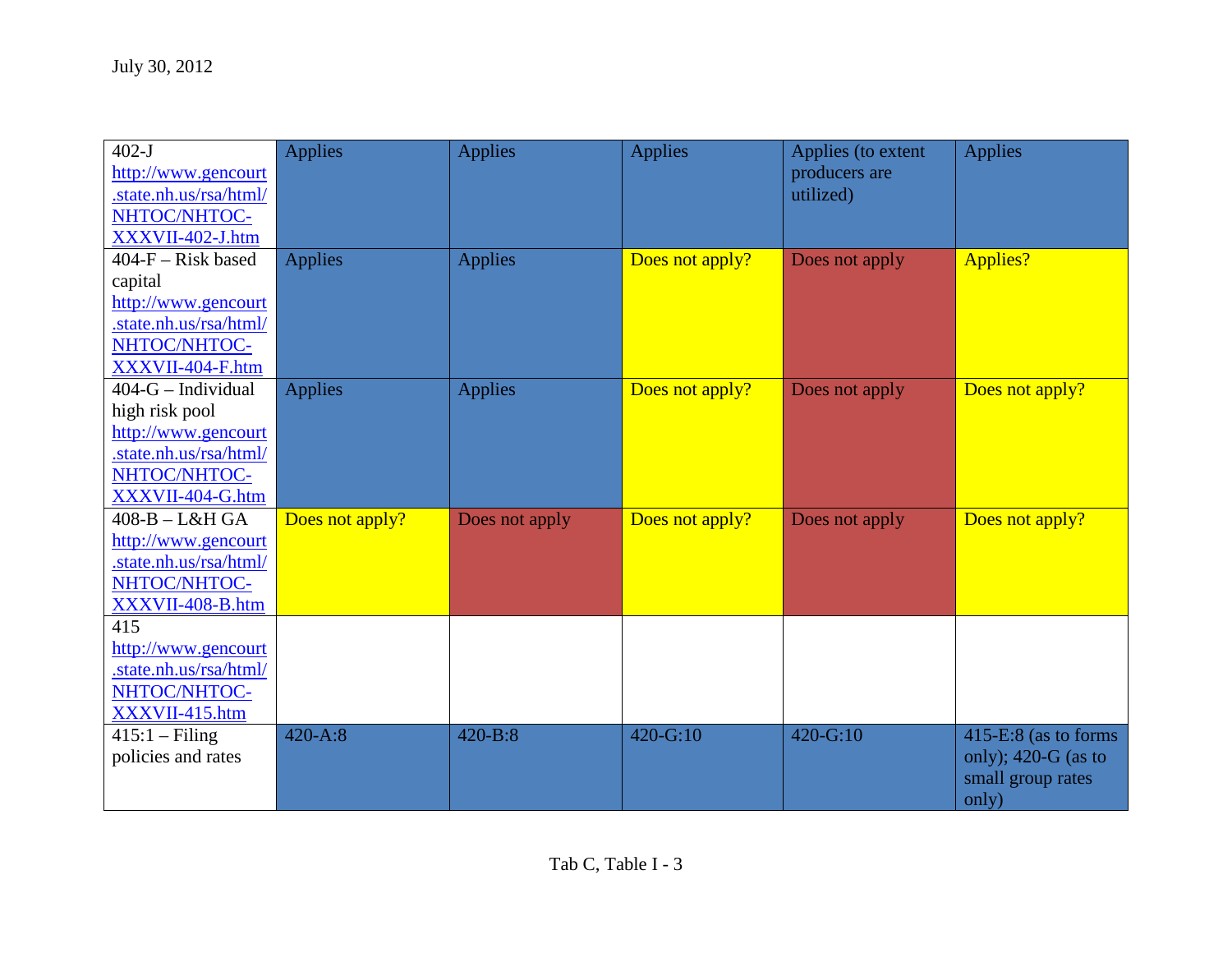| 415:2 - Disapproval   | $420 - A:8$                 | $420 - B:8$                | $420 - G:10$            | 420-G:10           | $415-E:8$               |
|-----------------------|-----------------------------|----------------------------|-------------------------|--------------------|-------------------------|
| of forms              |                             |                            |                         |                    |                         |
| $415:3 - Subsequent$  | None                        | None                       | None                    | None               | 415-E:8                 |
| disapproval           |                             |                            |                         |                    |                         |
| $415:4$ – Review of   | 420-A:23                    | $420 - B:14$               | None                    | None               | <b>None</b>             |
| disapproval           |                             |                            |                         |                    |                         |
| $415:5 - Form of$     | 420-A:10-a (as to           | $420 - B:8$ , III-b (as to | $420 - J:8-d$ (as to    | None               | 420-J:8-d (as to        |
| policy                | para. $I(3)$ , $(3-a)(a)$ ; | para. $I(3-a)(a)$ ; 420-   | para. $I(3),(3-a)(a)$ ; |                    | para. $I(3),(3-a)(a)$ ; |
|                       | 420-A:15-b (as to           | $B:8-q$ (as to para.       | 420-J:6-d (as to        |                    | $420 - J: 6-d$ (as to   |
|                       | para. $I(3-a)(b)$           | $I(3-a)(b)$ ; 420-B:8-     | para. $I(3-a)(b)$       |                    | para. $I(3-a)(b)$       |
|                       |                             | aa (as to para. $I(3)$ )   |                         |                    |                         |
| $415:6 - Policy$      | $420-A:2$ (as to para.      | 420-B:8, III- $c$ (as to   | None?                   | None (may apply to | None?                   |
| provisions            | $II(4)$ only)               | para. $II(4)$ only);       |                         | coverage obtained) |                         |
|                       |                             | 420-B:8-I (as to           |                         |                    |                         |
|                       |                             | para. $I(2)$               |                         |                    |                         |
| $415:6-a-Welfare$     | $415 - A:2-a$               | $415 - A:2-a$              | None (may apply         | None (may apply to | None?                   |
| recipients            |                             |                            | to coverage             | coverage obtained) |                         |
|                       |                             |                            | obtained)?              |                    |                         |
| $415:6$ -aa - 90-day  | 420-J:7-b, VIII             | 420-J:7-b, VIII            | $420 - J$ :7-b, VIII?   | None (may apply to | None?                   |
| supply of drugs       |                             |                            |                         | coverage obtained) |                         |
| $415:6-b$ – Coverage  | <b>None</b>                 | 420-B:8-b, II              | None (may apply         | None (may apply to | None?                   |
| of psychiatric and    |                             |                            | to coverage             | coverage obtained) |                         |
| psychological servs   |                             |                            | obtained)?              |                    |                         |
| $415:6-c$ – Coverage  | 420-A:17                    | 420-B:8-ff                 | None                    | None (may apply to | <b>None</b>             |
| of enteral formulas   |                             |                            |                         | coverage obtained) |                         |
| $415:6-d$ – Maternity | 420-A:9, III                | 420-B:8, III-a             | None                    | None (may apply to | None                    |
| rider                 |                             |                            |                         | coverage obtained) |                         |
| $415:6-e-Coverage$    | 420-A:17-a                  | $420 - B:8 - k$            | None                    | None (may apply to | <b>None</b>             |
| of diabetes servs     |                             |                            |                         | coverage obtained) |                         |
| and supplies          |                             |                            |                         |                    |                         |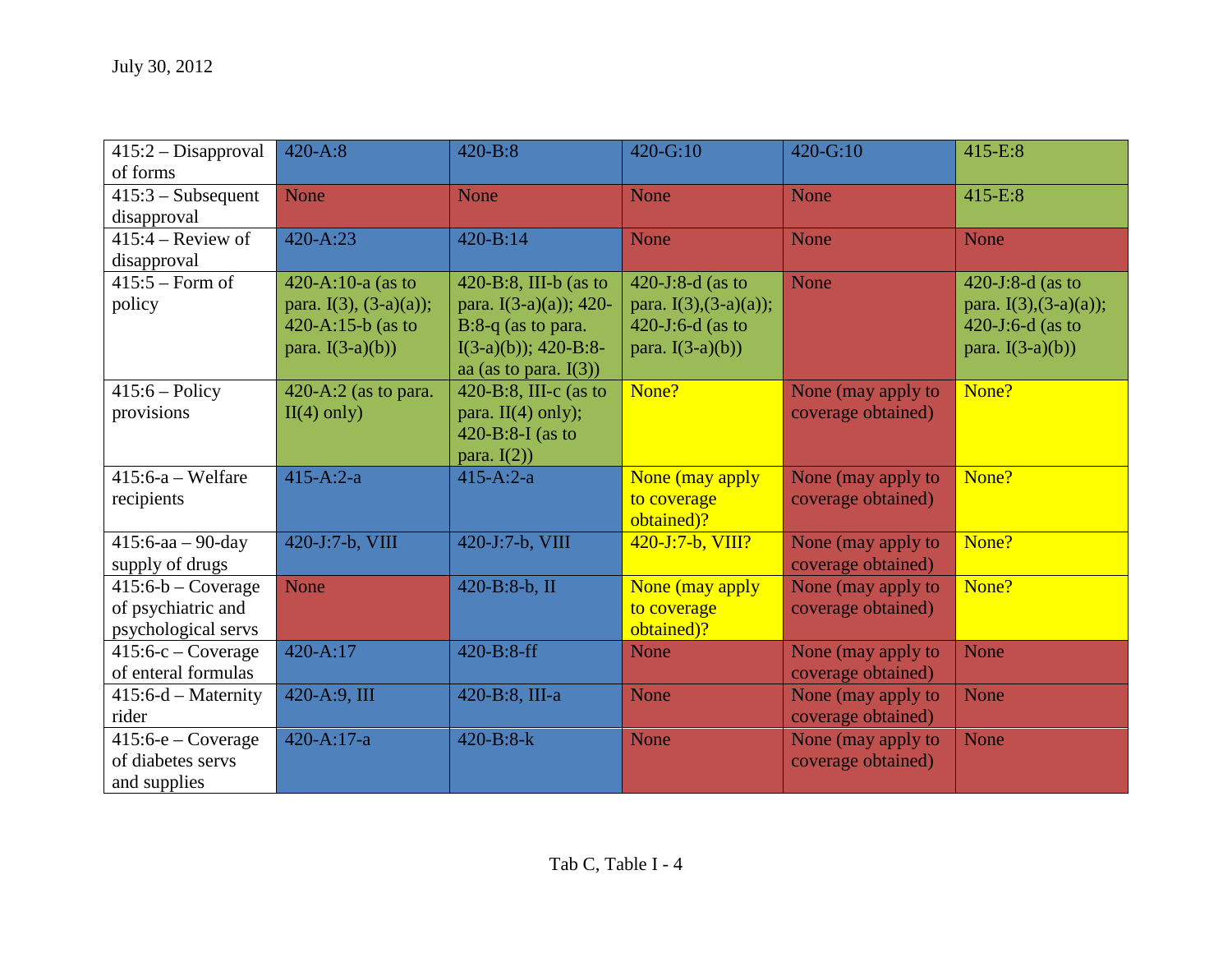| $415:6-f - Patients'$ | 420-A:16-a     | 420-B:8-m     | <b>None</b> | None (may apply to | None        |
|-----------------------|----------------|---------------|-------------|--------------------|-------------|
| bill of rights        |                |               |             | coverage obtained) |             |
| $415:6-g$ – Off-label | $420 - A:2$    | 420-B:20, III | None        | None (may apply to | None        |
| prescription drugs    |                |               |             | coverage obtained) |             |
| $415:6-h-Prompt$      | 420-A:17-d     | $420 - J:8-a$ | None        | None (may apply to | None        |
| payment               |                |               |             | coverage obtained) |             |
| $415:6-I - Retro$     | 420-A:17-e     | $420 - J:8-b$ | None        | None (may apply to | <b>None</b> |
| denials prohibited    |                |               |             | coverage obtained) |             |
| $415:6-j$ – Coverage  | <b>None</b>    | None          | None        | None               | <b>None</b> |
| of prosthetic devices |                |               |             |                    |             |
| $415:6-k -$           | $420 - A:2$    | 420-J:7-b, V  | None        | None (may apply to | <b>None</b> |
| Prescription drug     |                |               |             | coverage obtained) |             |
| info cards            |                |               |             |                    |             |
| $415:6-1$ – Coverage  | $420 - A:17-f$ | $420 - B:8-p$ | None        | None (may apply to | <b>None</b> |
| for midwives          |                |               |             | coverage obtained) |             |
| (individual)          |                |               |             |                    |             |
| $415:6-m-Coverage$    | $420 - A:2$    | 420-B:20, III | None        | None (may apply to | <b>None</b> |
| for testing for bone  |                |               |             | coverage obtained) |             |
| marrow donations      |                |               |             |                    |             |
| $415:6-n$ – Coverage  | $420 - A:17-g$ | $420 - B:8-r$ | None        | None (may apply to | None        |
| of children's early   |                |               |             | coverage obtained) |             |
| intervention therapy  |                |               |             |                    |             |
| $415:6-0$ – Coverage  | $420 - A:2$    | 420-B:20, III | None        | None (may apply to | None        |
| for obesity and       |                |               |             | coverage obtained) |             |
| morbid obesity        |                |               |             |                    |             |
| (individual)          |                |               |             |                    |             |
| $415:6-p$ – Coverage  | None           | None          | None        | None               | <b>None</b> |
| for hearing aids      |                |               |             |                    |             |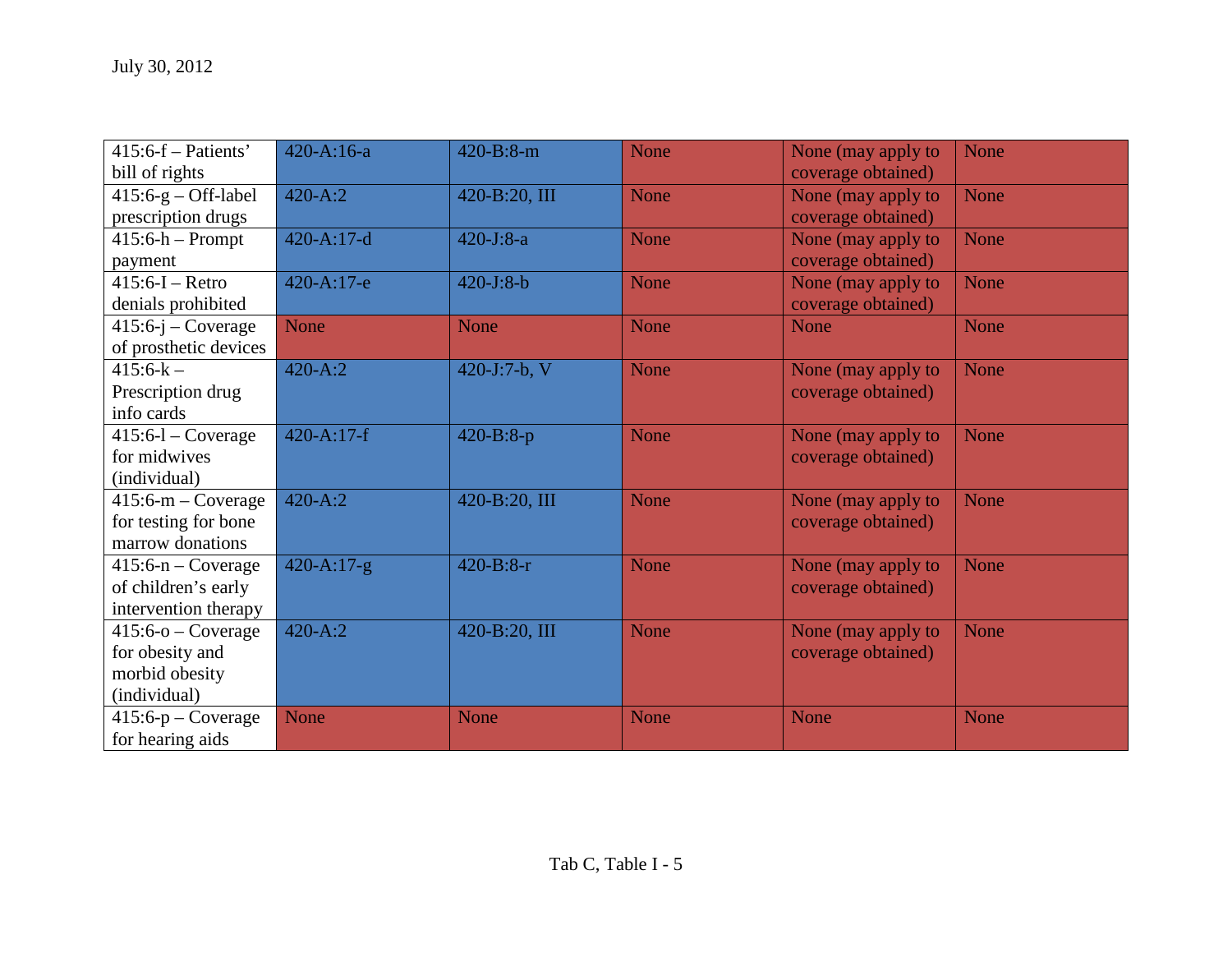| $415:6-q -$                 | $415:6-q$ (by virtue | $415:6-q$ (by virtue) | None  | None        | <b>None</b> |
|-----------------------------|----------------------|-----------------------|-------|-------------|-------------|
| Reimbursement for           | of 420-G:2, IX)      | of 420-G:2, IX)       |       |             |             |
| ambulance service           |                      |                       |       |             |             |
| providers                   |                      |                       |       |             |             |
| $415:7 - \text{Conforming}$ | <b>None</b>          | <b>None</b>           | None? | <b>None</b> | None?       |
| to statute                  |                      |                       |       |             |             |
| $415:8 - Exceptions$        | <b>None</b>          | <b>None</b>           | None? | <b>None</b> | None?       |
| (for policies issued)       |                      |                       |       |             |             |
| until 1956)                 |                      |                       |       |             |             |
| $415:9$ – Falsity in        | None                 | <b>None</b>           | None? | <b>None</b> | None?       |
| application                 |                      |                       |       |             |             |
| $415:10-$                   | <b>None</b>          | <b>None</b>           | None? | <b>None</b> | None?       |
| Acknowledgement             |                      |                       |       |             |             |
| of notice (not acting       |                      |                       |       |             |             |
| as waiver of                |                      |                       |       |             |             |
| insurer's rights)           |                      |                       |       |             |             |
| $415:11 - Alternative$      | <b>None</b>          | <b>None</b>           | None? | <b>None</b> | None?       |
| of application (not         |                      |                       |       |             |             |
| permitted except            |                      |                       |       |             |             |
| with consent of             |                      |                       |       |             |             |
| applicant)                  |                      |                       |       |             |             |
| $415:12 - By$ insurer       | <b>None</b>          | <b>None</b>           | None? | None        | None?       |
| (alteration by officer      |                      |                       |       |             |             |
| deemed alteration           |                      |                       |       |             |             |
| by insurer)                 |                      |                       |       |             |             |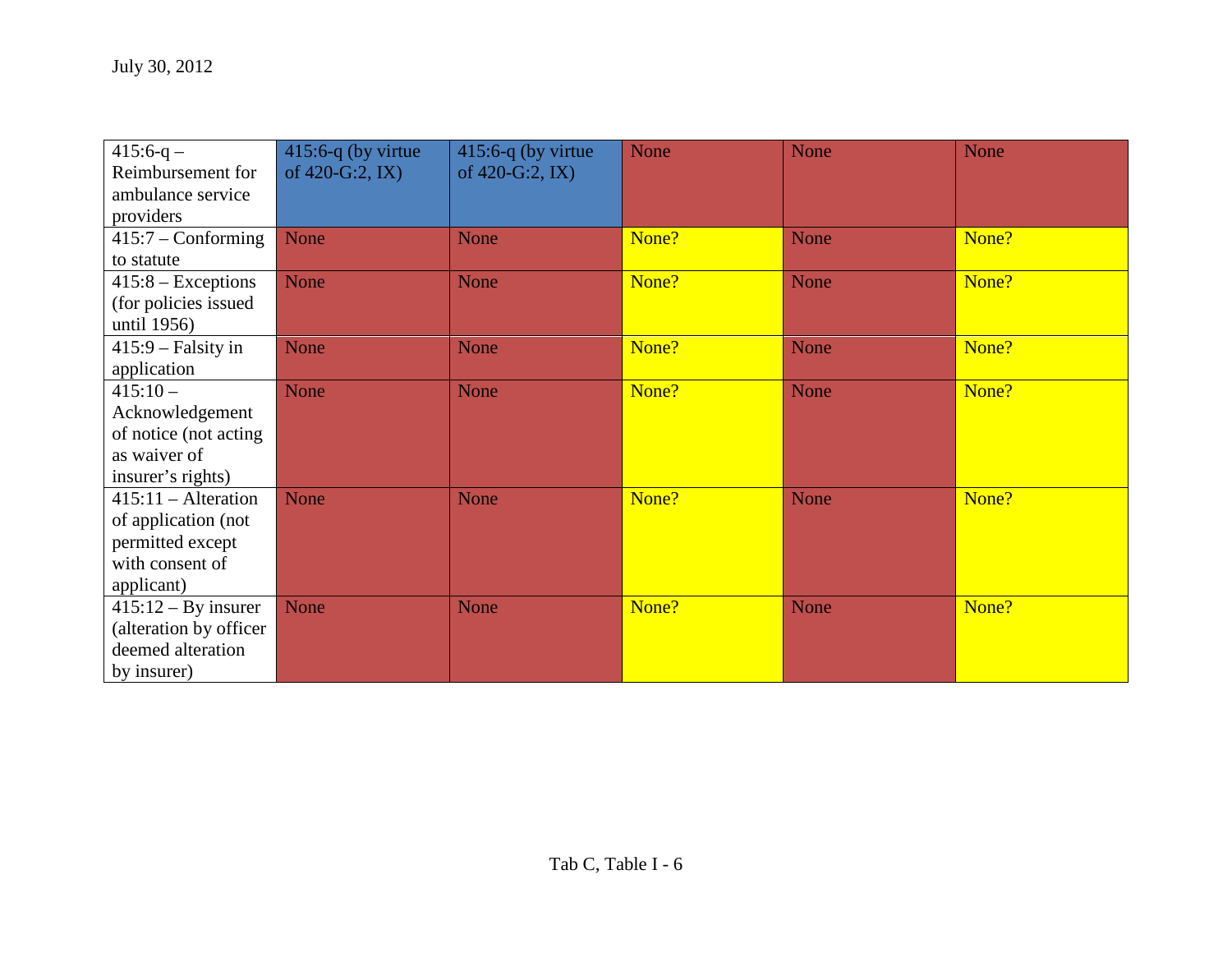| $415:13 - Age$ limit  | None                | None      | <b>None</b> | None | <b>None</b> |
|-----------------------|---------------------|-----------|-------------|------|-------------|
| (coverage continues   |                     |           |             |      |             |
| for premium period,   |                     |           |             |      |             |
| except only refund    |                     |           |             |      |             |
| required upon         |                     |           |             |      |             |
| misstatement of age)  |                     |           |             |      |             |
| $415:14 - Non-app$ to | None equivalent     | None      | None?       | None | None?       |
| certain policies      | (but 420-A:30)      |           |             |      |             |
| (workers' comp,       | provides that       |           |             |      |             |
| reinsurance,          | fraternals and life |           |             |      |             |
| group/blanket and     | companies are       |           |             |      |             |
| life ins./annuities)  | excepted and 420-   |           |             |      |             |
|                       | A:32 provides that  |           |             |      |             |
|                       | workers' comp laws  |           |             |      |             |
|                       | are not affected by |           |             |      |             |
|                       | chapter)            |           |             |      |             |
| $415:15-$             | 417, VIII           | 417, VIII | 417, VIII?  | None | 417, VIII?  |
| Discrimination        |                     |           |             |      |             |
| $415:16 - Approval$   | None                | None      | None?       | None | None?       |
| by Commissioner       |                     |           |             |      |             |
| (of policies          |                     |           |             |      |             |
| supplemental to       |                     |           |             |      |             |
| life/annuities        |                     |           |             |      |             |
| providing certain     |                     |           |             |      |             |
| A&H benefits)         |                     |           |             |      |             |
| $415:17$ – Fraternals | 420-A:30            | None      | None?       | None | None?       |
| (non-applicability of |                     |           |             |      |             |
| chapter)              |                     |           |             |      |             |
| $415:18-$             |                     |           |             |      |             |
| Group/blanket         |                     |           |             |      |             |
| provisions            |                     |           |             |      |             |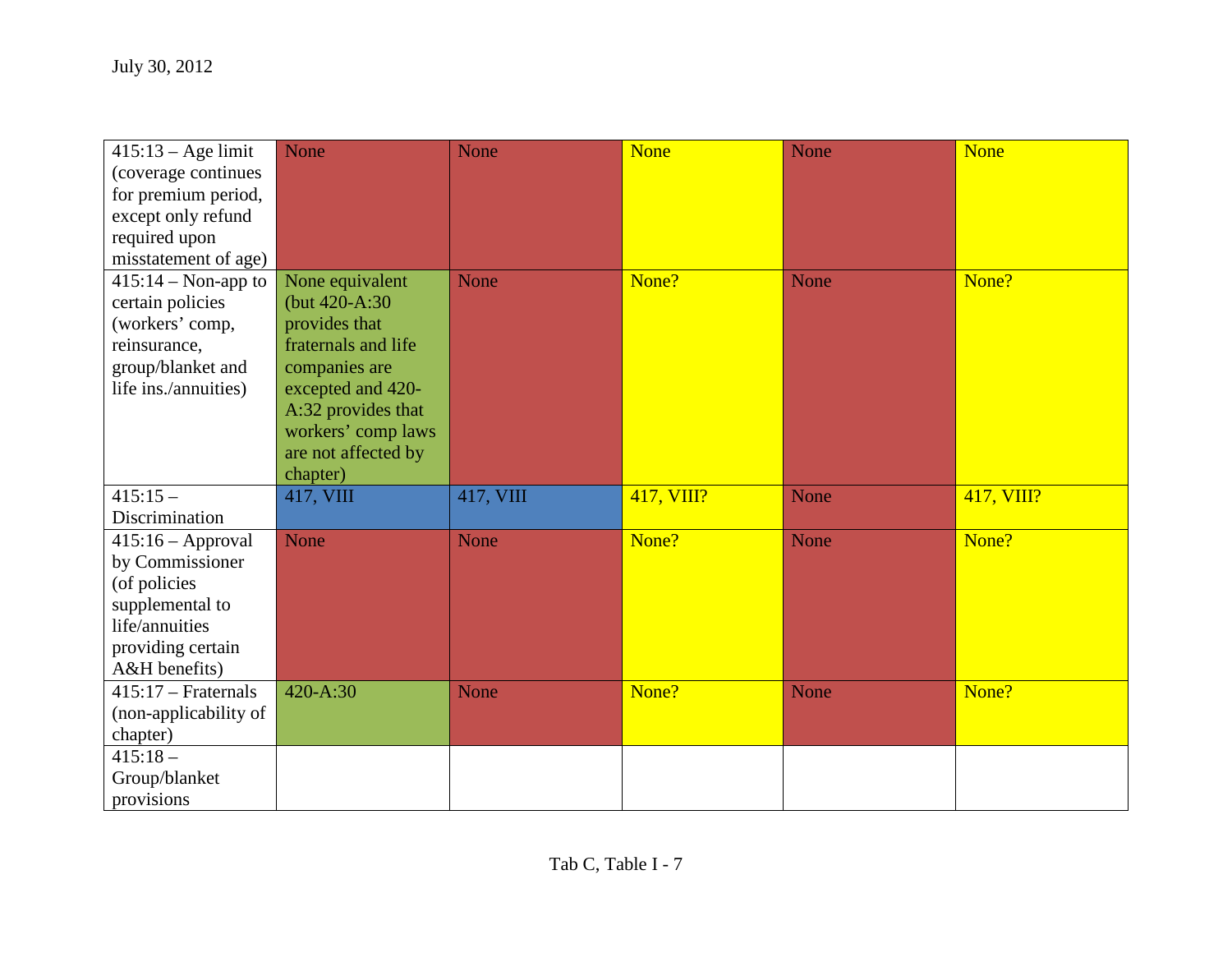| Para. I - general       | 420-A:10 (as to    | 420-B:12, IV (as to        | None (may apply | None               | None (may apply to  |
|-------------------------|--------------------|----------------------------|-----------------|--------------------|---------------------|
| provisions              | para. $I(q)$ )     | para. I(q)); 420-B:8-      | to coverage     |                    | coverage obtained)? |
|                         |                    | i (as to para. $I(r)$ );   | obtained)?      |                    |                     |
|                         |                    | $420 - B:8$ , III-a (as to |                 |                    |                     |
|                         |                    | para. $I(s)$               |                 |                    |                     |
| Para. I-a - blanket     | None               | <b>None</b>                | None            | None               | None                |
| ins.                    |                    |                            |                 |                    |                     |
| Para. $I-b - non-$      | None               | <b>None</b>                | None            | None               | <b>None</b>         |
| assignment of           |                    |                            |                 |                    |                     |
| blanket benefits        |                    |                            |                 |                    |                     |
| Para. $II -$ disclosure | 420-A:9, II        | $420 - B:8$ , III(b)       | None (may apply | None (may apply to | None (may apply to  |
| of reductions and       |                    |                            | to coverage     | coverage obtained) | coverage obtained)? |
| exceptions to           |                    |                            | obtained)?      |                    |                     |
| coverage                |                    |                            |                 |                    |                     |
| Para. III - Approval    | None               | None                       | None (may apply | None               | None (may apply to  |
| of form with            |                    |                            | to coverage     |                    | coverage obtained)? |
| modified provisions     |                    |                            | obtained)?      |                    |                     |
| Para. IV - Coverage     | See 420-A:10-a;    | See 420-B:8-aa             | None (may apply | None (may apply to | None (may apply to  |
| for dependents;         | 420-A:9, XIII      |                            | to coverage     | coverage obtained) | coverage obtained)? |
| direct payment to       |                    |                            | obtained)?      |                    |                     |
| provider                |                    |                            |                 |                    |                     |
| Para. V - Dependent     | 420-A:2; 420-A:10- | 420-B:8, III-b             | $420 - J:6-d$   | None (may apply to | $420 - J: 6-d$      |
| mentally or             | $a, I-a$           |                            | $420 - J:8-d?$  | coverage obtained) | $420 - J:8-d?$      |
| physically incapable    |                    |                            |                 |                    |                     |
| of earning living       |                    |                            |                 |                    |                     |
| Para. VI - Coverage     | None               | <b>None</b>                | None (may apply | None (may apply to | None (may apply to  |
| for services            |                    |                            | to coverage     | coverage obtained) | coverage obtained)? |
| provided by doctor      |                    |                            | obtained)?      |                    |                     |
| of osteopathy,          |                    |                            |                 |                    |                     |
| chiropractic, etc.      |                    |                            |                 |                    |                     |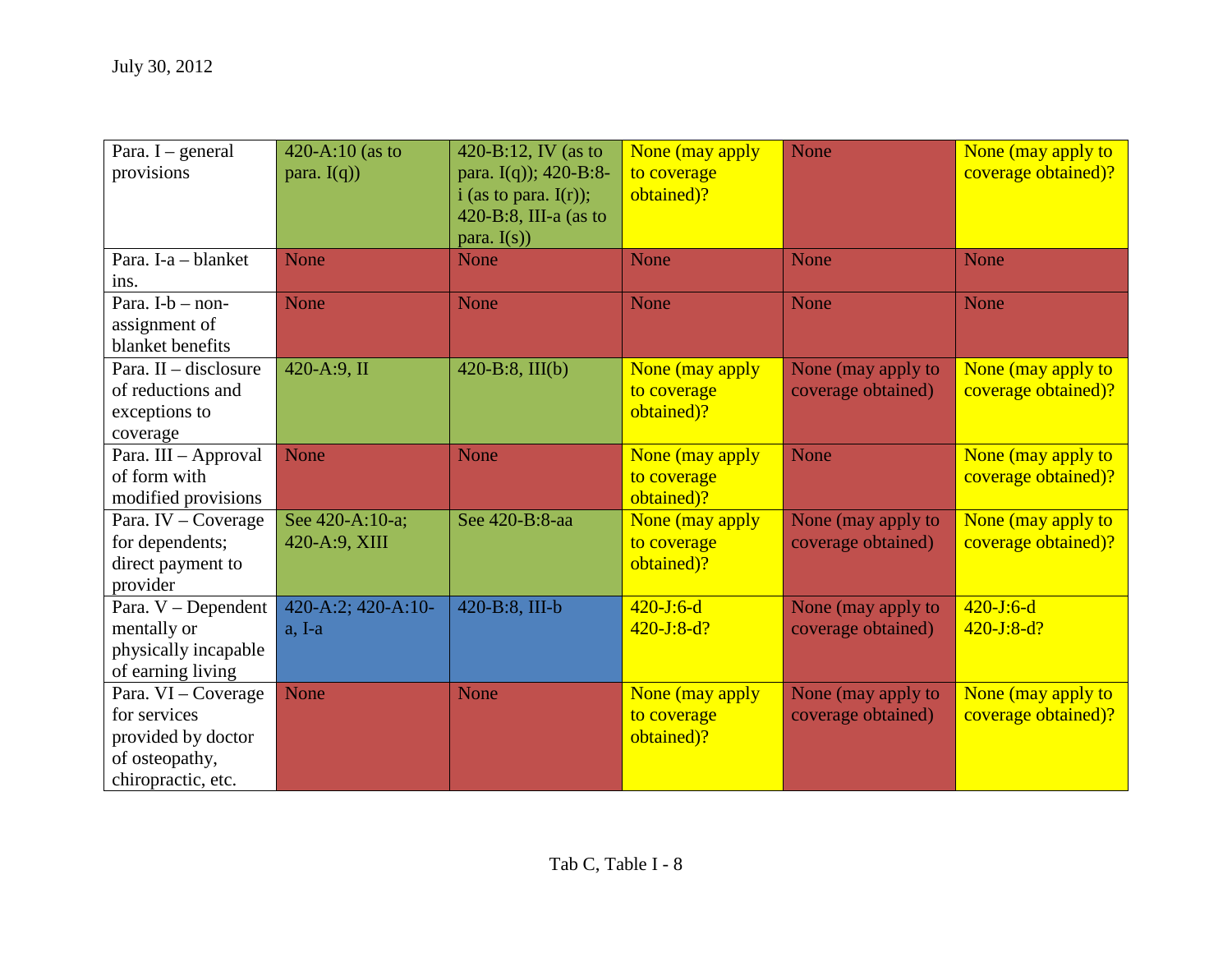| Para. VII - Option         | 420-A:2 (as to     | $420 - B:20$ , III (as to | None (may apply   | None (may apply to | None (may apply to  |
|----------------------------|--------------------|---------------------------|-------------------|--------------------|---------------------|
| to elect coverage          | subpara. (g) only) | subpara. $(g)$ only)      | to coverage       | coverage obtained) | coverage obtained)? |
| through high risk          |                    |                           | obtained)?        |                    |                     |
| pool or continuation       |                    |                           |                   |                    |                     |
| coverage upon term.        |                    |                           |                   |                    |                     |
| of group cov.              |                    |                           |                   |                    |                     |
| Para. VII-a -              | $420 - A:2$        | 420-B:20, III             | None (may apply   | None (may apply to | None (may apply to  |
| Coverage in event of       |                    |                           | to coverage       | coverage obtained) | coverage obtained)? |
| strike, lockout or         |                    |                           | obtained)?        |                    |                     |
| other labor dispute        |                    |                           |                   |                    |                     |
| Para. VII-b-               | None               | <b>None</b>               | None (may apply   | None               | None (may apply to  |
| coverage for               |                    |                           | to coverage       |                    | coverage obtained)? |
| divorced spouses           |                    |                           | obtained)?        |                    |                     |
| Para. VIII -               | None               | <b>None</b>               | None (may apply   | None               | None (may apply to  |
| Definition of              |                    |                           | to coverage       |                    | coverage obtained)? |
| physician or doctor        |                    |                           | obtained)?        |                    |                     |
| to include dentist         |                    |                           |                   |                    |                     |
| Para. XII - No             | 420-A:9, IX        | 420-B:12, VI              | 420-G:10(b); 420- | 420-G:10(b); 420-  | 420-G:10(b); 420-   |
| denial of coverage         |                    |                           | G:7               | G:7                | G:7                 |
| based on health risk       |                    |                           |                   |                    |                     |
| or condition except        |                    |                           |                   |                    |                     |
| permitted pre-ex           |                    |                           |                   |                    |                     |
| condition exclusions       |                    |                           |                   |                    |                     |
| Para, XIII -               | $420-A:9, X$       | 420-B:12, VII             | None (may apply   | None (may apply to | None (may apply to  |
| <b>Allocation of costs</b> |                    |                           | to coverage       | coverage obtained) | coverage obtained)? |
| of maternity and           |                    |                           | obtained)?        |                    |                     |
| childbirth                 |                    |                           |                   |                    |                     |
| Para. XIV - Patients       | $420 - A:16-a$     | $420 - B:8 - m$           | None (may apply   | None (may apply to | None (may apply to  |
| bill of rights             |                    |                           | to coverage       | coverage obtained) | coverage obtained)? |
|                            |                    |                           | obtained)?        |                    |                     |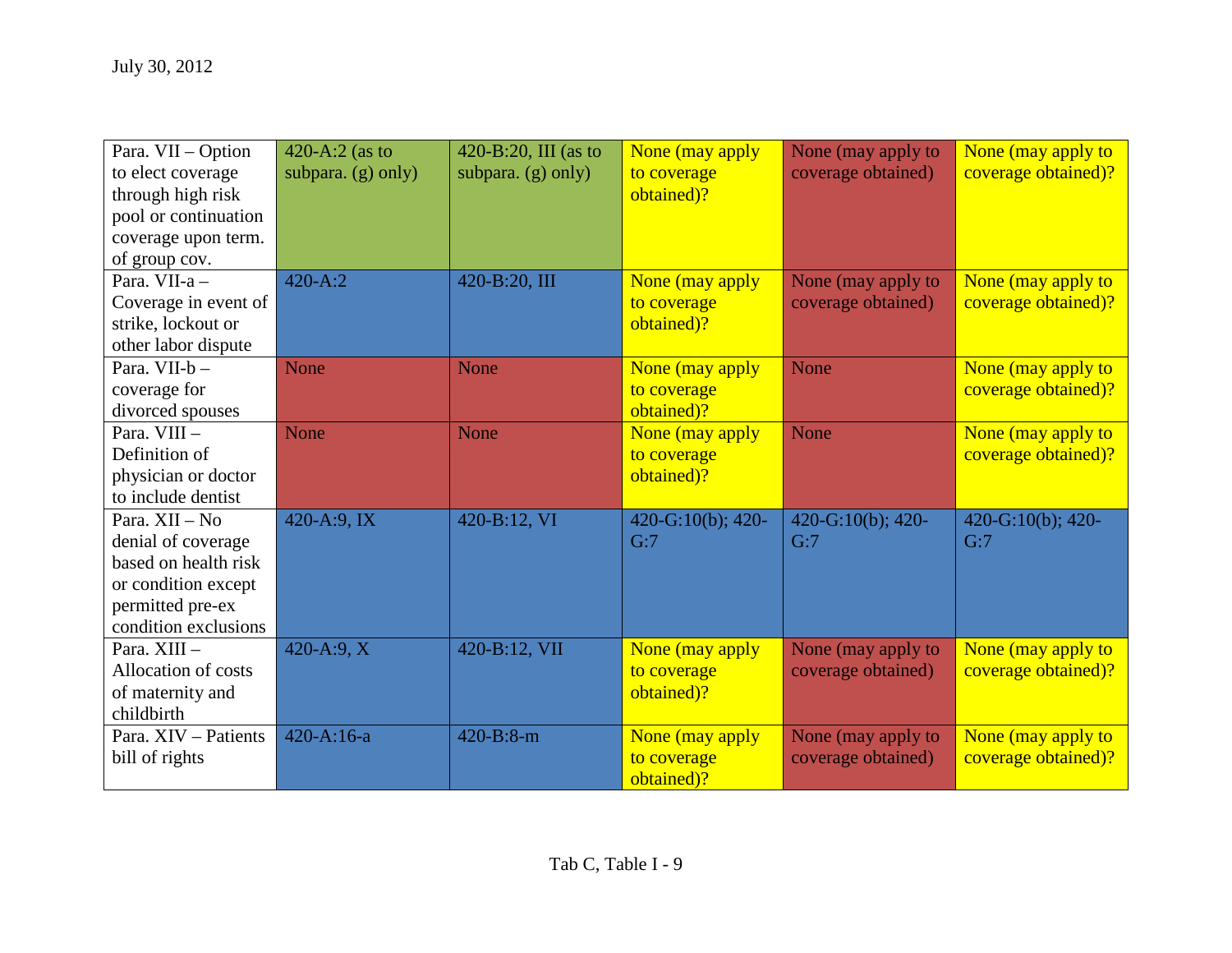| Para. XV-             | Implied by 420-A:2 | Implied by 420- | None (may apply | None (may apply to | None (may apply to  |
|-----------------------|--------------------|-----------------|-----------------|--------------------|---------------------|
| Definitions for       |                    | B:20, III       | to coverage     | coverage obtained) | coverage obtained)? |
| continuation          |                    |                 | obtained)?      |                    |                     |
| coverage              |                    |                 |                 |                    |                     |
| Para. XVI-            | $420 - A:2$        | 420-B:20, III   | None (may apply | None (may apply to | None (may apply to  |
| Continuation          |                    |                 | to coverage     | coverage obtained) | coverage obtained)? |
| coverage              |                    |                 | obtained)?      |                    |                     |
| Para, XVII - Term.    | $420 - A:2$        | 420-B:20, III   | None (may apply | None (may apply to | None (may apply to  |
| of coverage           |                    |                 | to coverage     | coverage obtained) | coverage obtained)? |
|                       |                    |                 | obtained)?      |                    |                     |
| $415:18-a-$           | $420 - A:2$        | $420 - B: 8-b$  | None (may apply | None (may apply to | None (may apply to  |
| Coverage for          |                    |                 | to coverage     | coverage obtained) | coverage obtained)? |
| mental/nervous        |                    |                 | obtained)?      |                    |                     |
| conditions            |                    |                 |                 |                    |                     |
| $415:18-b -$          | 420-A:11           | 420-B:8-c       | None (may apply | None (may apply to | None (may apply to  |
| Cancellation/non-     |                    |                 | to coverage     | coverage obtained) | coverage obtained)? |
| renewal               |                    |                 | obtained)?      |                    |                     |
| $415:18-d -$          | $420 - A:14$       | $420 - B:8-f$   | None (may apply | None (may apply to | None (may apply to  |
| Coverage for scalp    |                    |                 | to coverage     | coverage obtained) | coverage obtained)? |
| hair prostheses       |                    |                 | obtained)?      |                    |                     |
| $415:18-e-$           | 420-A:17           | $420 - B:8-ff$  | None (may apply | None (may apply to | None (may apply to  |
| Coverage for enteral  |                    |                 | to coverage     | coverage obtained) | coverage obtained)? |
| formulas              |                    |                 | obtained)?      |                    |                     |
| $415:18-f$ – Coverage | $420 - A:17-a$     | $420 - B:8-k$   | None (may apply | None (may apply to | None (may apply to  |
| for diabetes          |                    |                 | to coverage     | coverage obtained) | coverage obtained)? |
| servs/supplies        |                    |                 | obtained)?      |                    |                     |
| $415:18-g-$           | $420 - A:17-b$     | 420-B:8-ee      | None (may apply | None (may apply to | None (may apply to  |
| Coverage for dental   |                    |                 | to coverage     | coverage obtained) | coverage obtained)? |
| (medical/hospital)    |                    |                 | obtained)?      |                    |                     |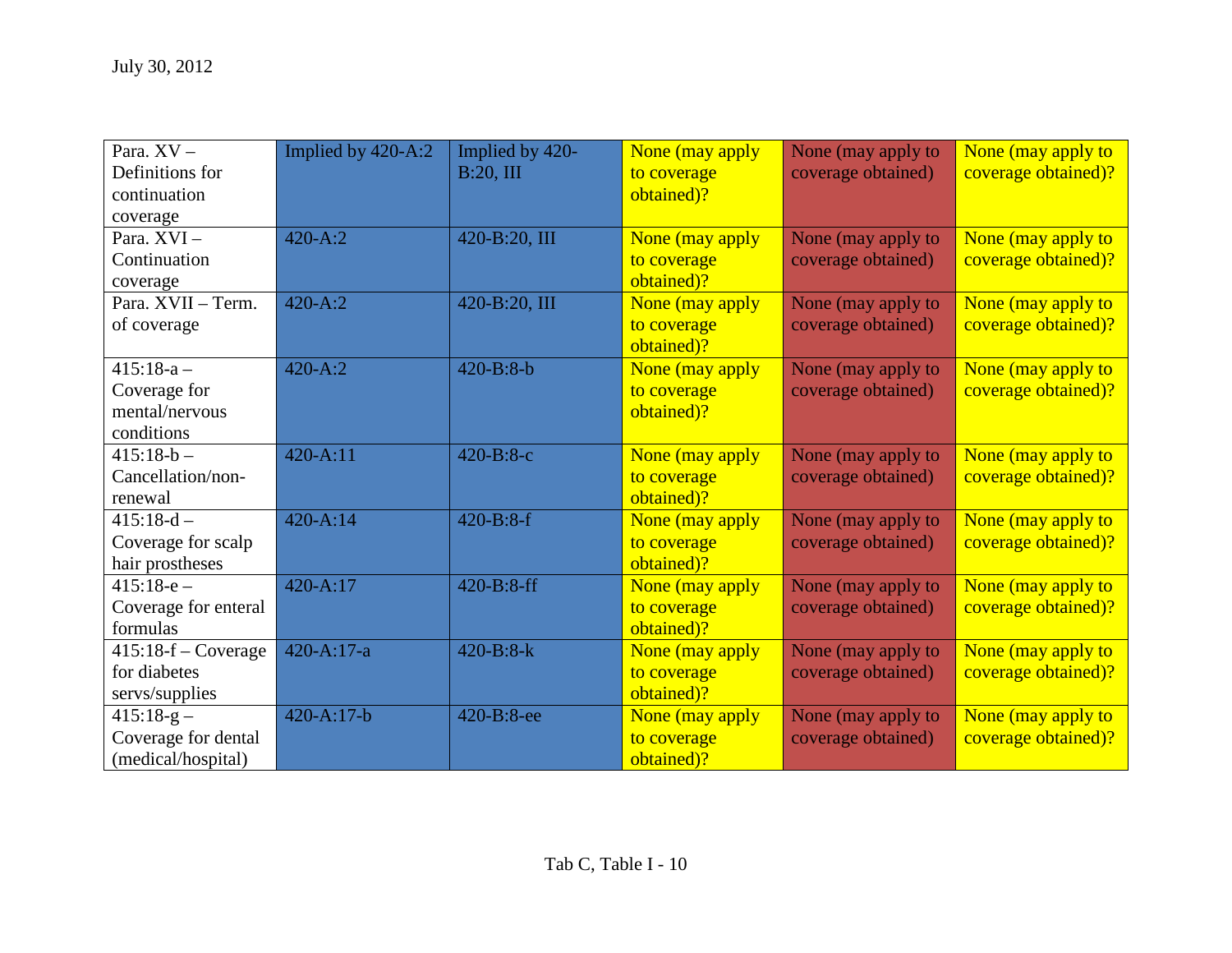| $415:18-i$ – Coverage<br>for contraceptives                              | 420-A:17-c     | $420 - B:8-gg$   | None (may apply<br>to coverage                             | None (may apply to<br>coverage obtained) | None (may apply to<br>coverage obtained)? |
|--------------------------------------------------------------------------|----------------|------------------|------------------------------------------------------------|------------------------------------------|-------------------------------------------|
| $415:18-j$ - Off-label<br>prescription drugs                             | $420 - A:2$    | 420-B:20, III    | obtained)?<br>None (may apply<br>to coverage<br>obtained)? | None (may apply to<br>coverage obtained) | None (may apply to<br>coverage obtained)? |
| $415:18-k - Prompt$<br>payment                                           | $420 - A:17-d$ | $420 - J: 8-a$   | None (may apply<br>to coverage<br>obtained)?               | None (may apply to<br>coverage obtained) | None (may apply to<br>coverage obtained)? |
| $415:18-1$ - Coverage<br>for clinical trials                             | $415:18-1$     | $415:18-1$       | None (may apply<br>to coverage<br>obtained)?               | None (may apply to<br>coverage obtained) | None (may apply to<br>coverage obtained)? |
| $415:18-m - Retro$<br>denials prohibited                                 | 420-A:17-e     | $420 - J:8-b$    | None (may apply<br>to coverage<br>obtained)?               | None (may apply to<br>coverage obtained) | None (may apply to<br>coverage obtained)? |
| $415:18-n-$<br>Coverage for<br>prosthetic devices                        | $415:18-n$     | $415:18-n$       | None (may apply<br>to coverage<br>obtained)?               | None (may apply to<br>coverage obtained) | None (may apply to<br>coverage obtained)? |
| $415:18-0-$<br>Prescription drug<br>info. Cards                          | $420 - A:2$    | 420-J:7-b, V     | None (may apply<br>to coverage<br>obtained)?               | None (may apply to<br>coverage obtained) | None (may apply to<br>coverage obtained)? |
| $415:18-p-$<br>Coverage of court-<br>ordered servs                       | $420 - A:15-a$ | $420 - B: 8 - O$ | None (may apply<br>to coverage<br>obtained)?               | None (may apply to<br>coverage obtained) | None (may apply to<br>coverage obtained)? |
| $415:18-q$ –<br>Coverage for<br>midwives                                 | $420 - A:17-f$ | 420-B:8-p        | None (may apply<br>to coverage<br>obtained)?               | None (may apply to<br>coverage obtained) | None (may apply to<br>coverage obtained)? |
| $415:18-r - \text{Coverage}$<br>for testing for bone<br>marrow donations | $420 - A:2$    | 420-B:20, III    | None (may apply<br>to coverage<br>obtained)?               | None (may apply to<br>coverage obtained) | None (may apply to<br>coverage obtained)? |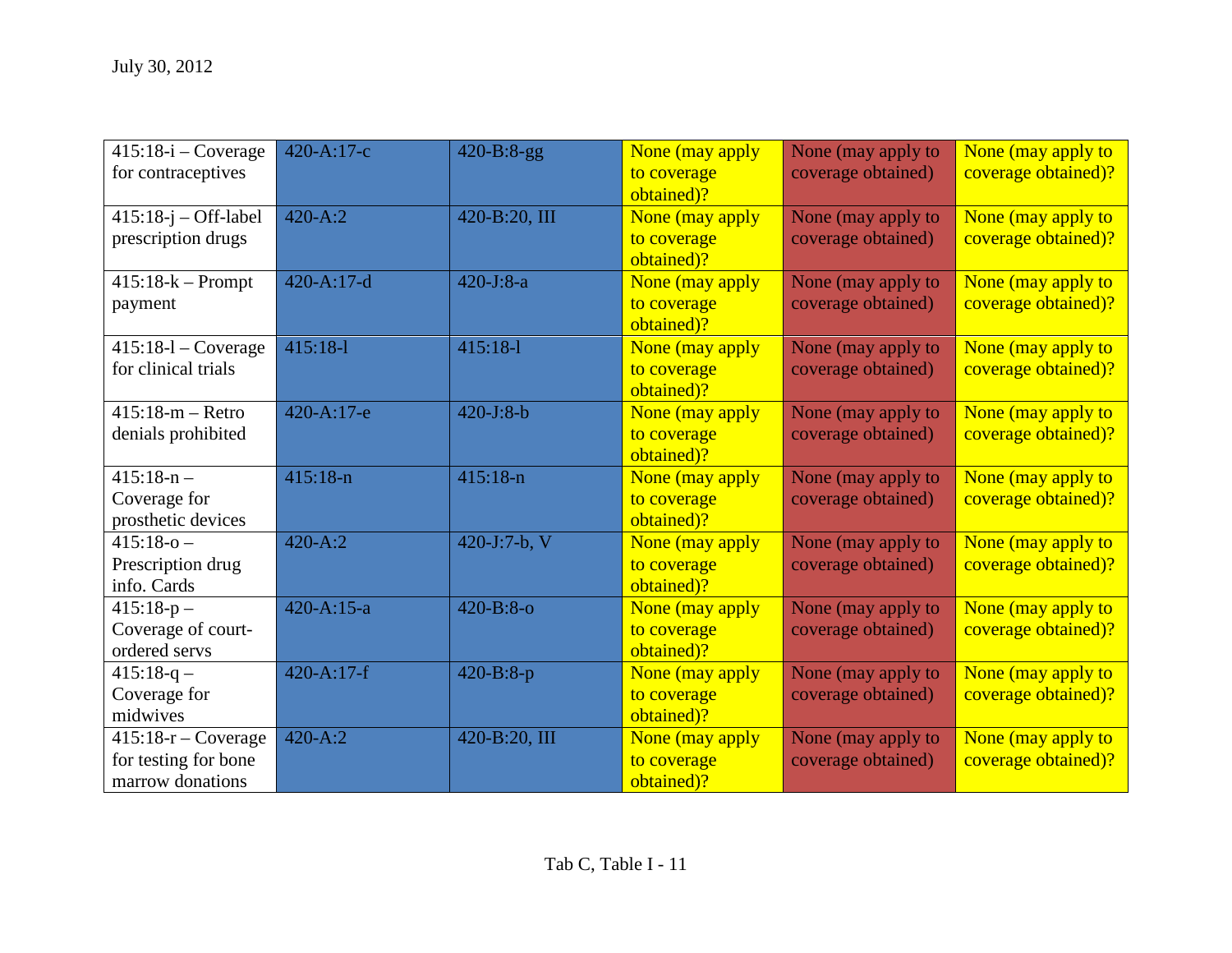| $415:18-s - \text{Coverage}$ | $420 - A:17-g$              | $420 - B:8-r$   | None (may apply | None (may apply to | None (may apply to  |
|------------------------------|-----------------------------|-----------------|-----------------|--------------------|---------------------|
| for children's early         |                             |                 | to coverage     | coverage obtained) | coverage obtained)? |
| intervention servs           |                             |                 | obtained)?      |                    |                     |
| $415:18-t$ – Coverage        | $420 - A:2$                 | 420-B:20, III   | None (may apply | None (may apply to | None (may apply to  |
| for obesity/morbid           |                             |                 | to coverage     | coverage obtained) | coverage obtained)? |
| obesity                      |                             |                 | obtained)?      |                    |                     |
| $415:18-u -$                 | $420 - A:2$                 | 420-B:20, III   | None (may apply | None (may apply to | None (may apply to  |
| Coverage for                 |                             |                 | to coverage     | coverage obtained) | coverage obtained)? |
| hearing aids                 |                             |                 | obtained)?      |                    |                     |
| $415:18-v -$                 | $420 - A:2$                 | 420-B:20, III   | None (may apply | None (may apply to | None (may apply to  |
| Reimbursement of             |                             |                 | to coverage     | coverage obtained) | coverage obtained)? |
| ambulance serv               |                             |                 | obtained)?      |                    |                     |
| providers                    |                             |                 |                 |                    |                     |
| $415:19$ – Franchise         | None                        | <b>None</b>     | None            | None               | <b>None</b>         |
| plan                         |                             |                 |                 |                    |                     |
| $415:19-a - Student$         | None                        | None            | None            | None               | None                |
| insurance                    |                             |                 |                 |                    |                     |
| $415:20$ – Penalty           | Multiple (see 417;          | $420 - B:13$    | None            | $420-M:3$          | $415-E:14$          |
|                              | $420 - J:14$ ; $420 - G:16$ |                 |                 |                    |                     |
| $415:21 -$ Ins.              | None                        | None            | None            | None               | None                |
| through joint action         |                             |                 |                 |                    |                     |
| $415:22 - Newton$            | $420 - A:2$                 | $420 - B:8 - j$ | None (may apply | None (may apply to | None (may apply to  |
| children                     |                             |                 | to coverage     | coverage obtained) | coverage obtained)? |
|                              |                             |                 | obtained)?      |                    |                     |
| $415:22-a-$                  | $420 - A:15$                | $420 - B:8-g$   | None (may apply | None (may apply to | None (may apply to  |
| Coverage during              |                             |                 | to coverage     | coverage obtained) | coverage obtained)? |
| adoption proceeding          |                             |                 | obtained)?      |                    |                     |
| $415:22-b - Notice$          | $420 - A:16$                | 420-B:8-h       | None (may apply | None (may apply to | None (may apply to  |
| of allowable benefit         |                             |                 | to coverage     | coverage obtained) | coverage obtained)? |
|                              |                             |                 | obtained)?      |                    |                     |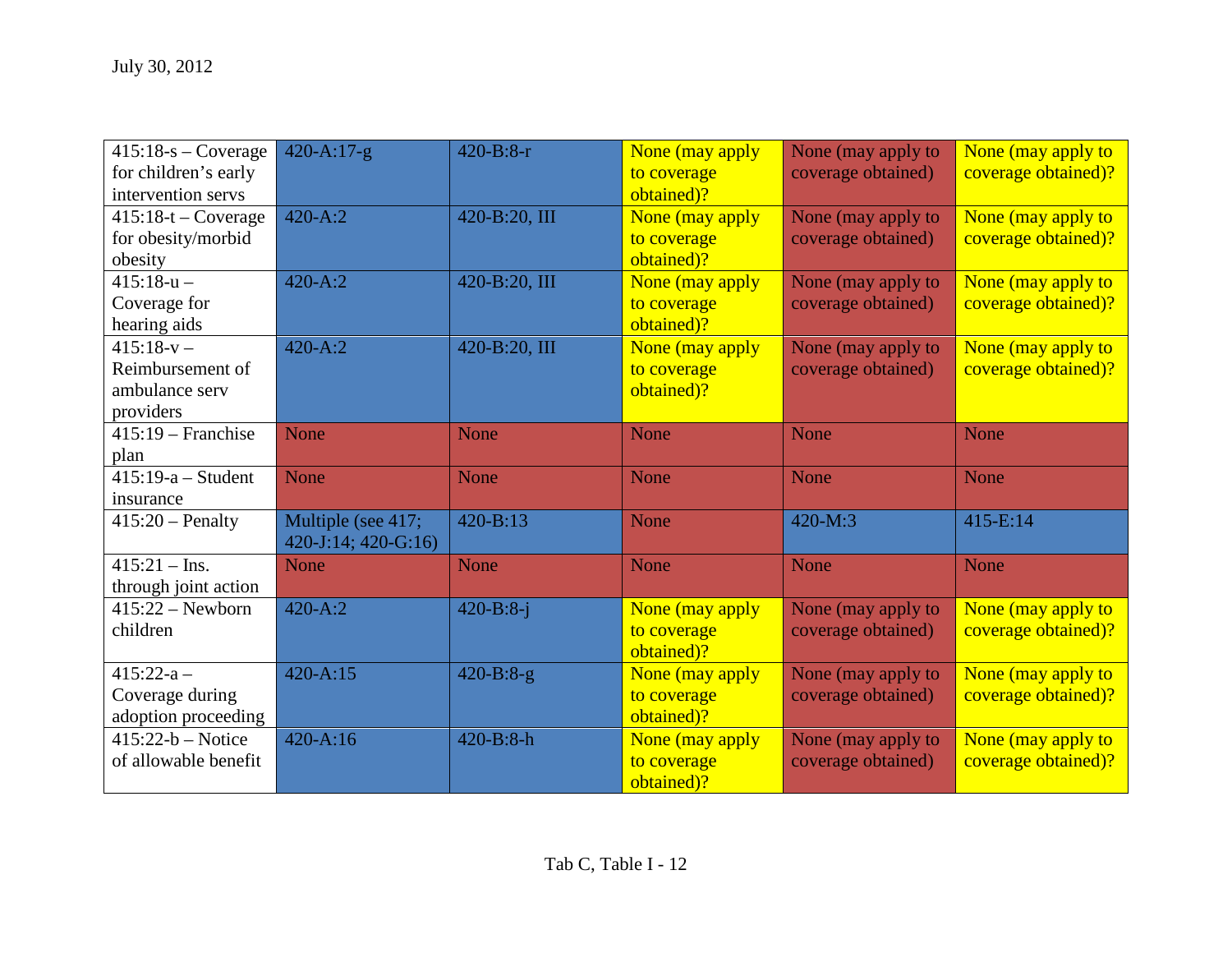| $415:23-$              | <b>None</b>    | None           | None        | None           | None            |
|------------------------|----------------|----------------|-------------|----------------|-----------------|
| Jurisdiction over      |                |                |             |                |                 |
| health insurers        |                |                |             |                |                 |
| $415:24 - Rate$        | <b>None</b>    | None           | <b>None</b> | None           | None            |
| modifications          |                |                |             |                |                 |
| $415-A - Standards$    | <b>Applies</b> | <b>Applies</b> | Applies?    | Does not apply | <b>Applies</b>  |
| for A&H Ins.           |                |                |             |                |                 |
| http://www.gencourt    |                |                |             |                |                 |
| .state.nh.us/rsa/html/ |                |                |             |                |                 |
| NHTOC/NHTOC-           |                |                |             |                |                 |
| XXXVII-415-A.htm       |                |                |             |                |                 |
| $415-D - Long Term$    | <b>Applies</b> | <b>Applies</b> | Applies?    | Does not apply | <b>Applies?</b> |
| Care Insurance         |                |                |             |                |                 |
| http://www.gencourt    |                |                |             |                |                 |
| .state.nh.us/rsa/html/ |                |                |             |                |                 |
| NHTOC/NHTOC-           |                |                |             |                |                 |
| XXXVII-415-D.htm       |                |                |             |                |                 |
| $415-F - Med. Supp.$   | <b>Applies</b> | <b>Applies</b> | Applies?    | Does not apply | Does not apply? |
| Ins.                   |                |                |             |                |                 |
| http://www.gencourt    |                |                |             |                |                 |
| state.nh.us/rsa/html/  |                |                |             |                |                 |
| NHTOC/NHTOC-           |                |                |             |                |                 |
| XXXVII-415-F.htm       |                |                |             |                |                 |
| $417 - Unfair$ ins.    | <b>Applies</b> | <b>Applies</b> | Applies?    | Does not apply | Applies?        |
| trade practices        |                |                |             |                |                 |
| http://www.gencourt    |                |                |             |                |                 |
| .state.nh.us/rsa/html/ |                |                |             |                |                 |
| NHTOC/NHTOC-           |                |                |             |                |                 |
| XXXVII-417.htm         |                |                |             |                |                 |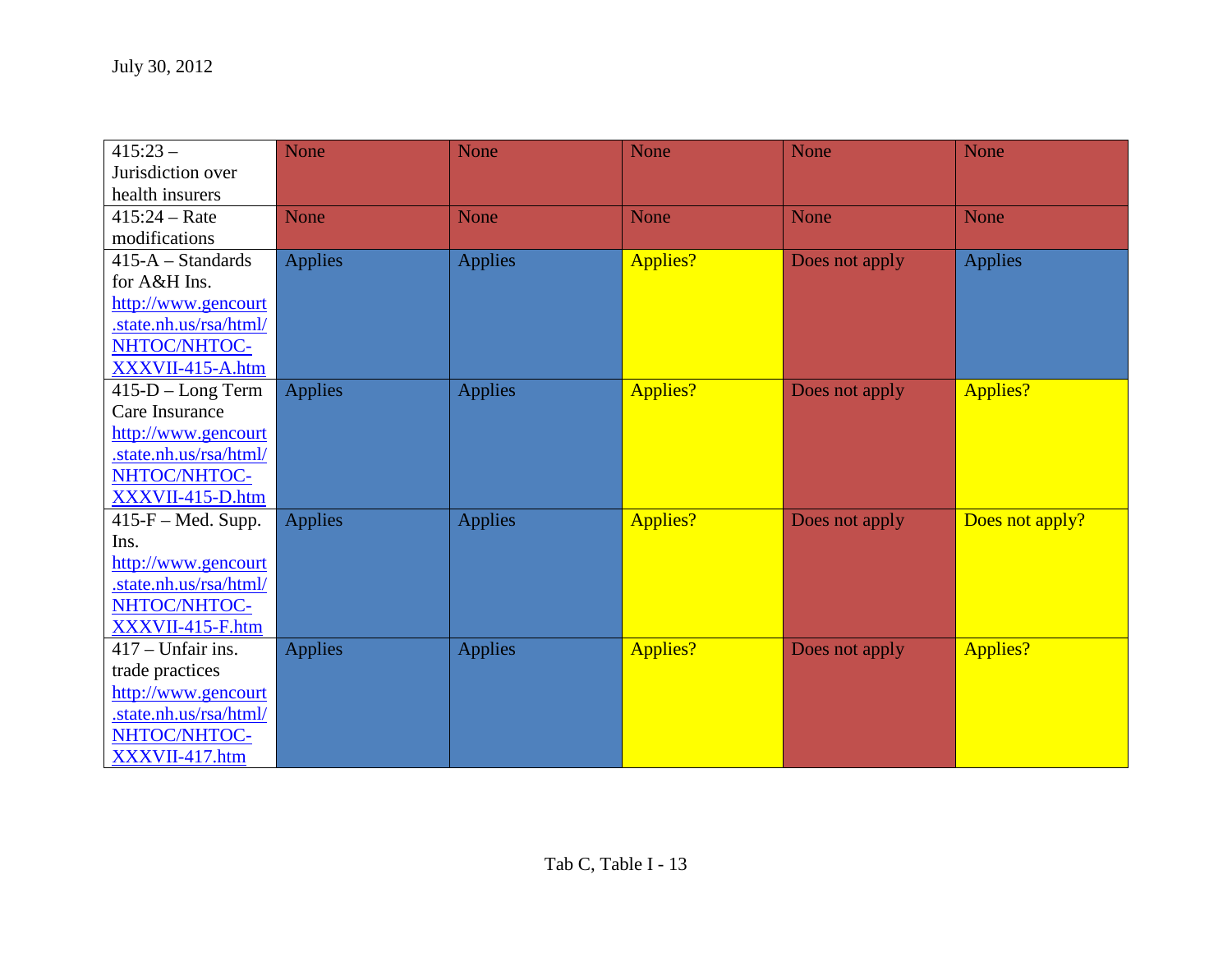| $417-E$ – Coverage                            | <b>Applies</b> | <b>Applies</b> | Does not apply                        | Does not apply      | Applies?           |
|-----------------------------------------------|----------------|----------------|---------------------------------------|---------------------|--------------------|
| for certain mental                            |                |                | directly (may                         | directly (may apply |                    |
| illness                                       |                |                | apply to coverage                     | to coverage         |                    |
| http://www.gencourt<br>.state.nh.us/rsa/html/ |                |                | obtained)?                            | obtained)           |                    |
| NHTOC/NHTOC-                                  |                |                |                                       |                     |                    |
| XXXVII-417-E.htm                              |                |                |                                       |                     |                    |
| $417-F$ – Coverage                            | <b>Applies</b> | <b>Applies</b> | <b>Applies?</b>                       | Does not apply      | Applies?           |
| for emergency                                 |                |                |                                       | directly (may apply |                    |
| services                                      |                |                |                                       | to coverage         |                    |
| http://www.gencourt                           |                |                |                                       | obtained)           |                    |
| .state.nh.us/rsa/html/                        |                |                |                                       |                     |                    |
| NHTOC/NHTOC-                                  |                |                |                                       |                     |                    |
| XXXVII-417-F.htm                              |                |                |                                       |                     |                    |
|                                               |                |                |                                       |                     |                    |
|                                               |                |                |                                       |                     |                    |
| $420$ -C – Preferred                          | <b>Applies</b> | Applies?       | Does not apply?                       | Does not apply      | Does not apply?    |
| provider agts.                                |                |                |                                       |                     |                    |
| http://www.gencourt                           |                |                |                                       |                     |                    |
| .state.nh.us/rsa/html/<br>NHTOC/NHTOC-        |                |                |                                       |                     |                    |
| XXXVII-420-C.htm                              |                |                |                                       |                     |                    |
| $420-G -$ Portability,                        | <b>Applies</b> | <b>Applies</b> |                                       | Applies (to the     | Applies (to the    |
| availability,                                 |                |                | Applies (to the<br>extent provided in | extent provided in  | extent provided in |
| renewability                                  |                |                | $420 - G:10$                          | $420 - G:10$        | $420 - G:3$        |
| http://www.gencourt                           |                |                |                                       |                     |                    |
| state.nh.us/rsa/html/                         |                |                |                                       |                     |                    |
| NHTOC/NHTOC-                                  |                |                |                                       |                     |                    |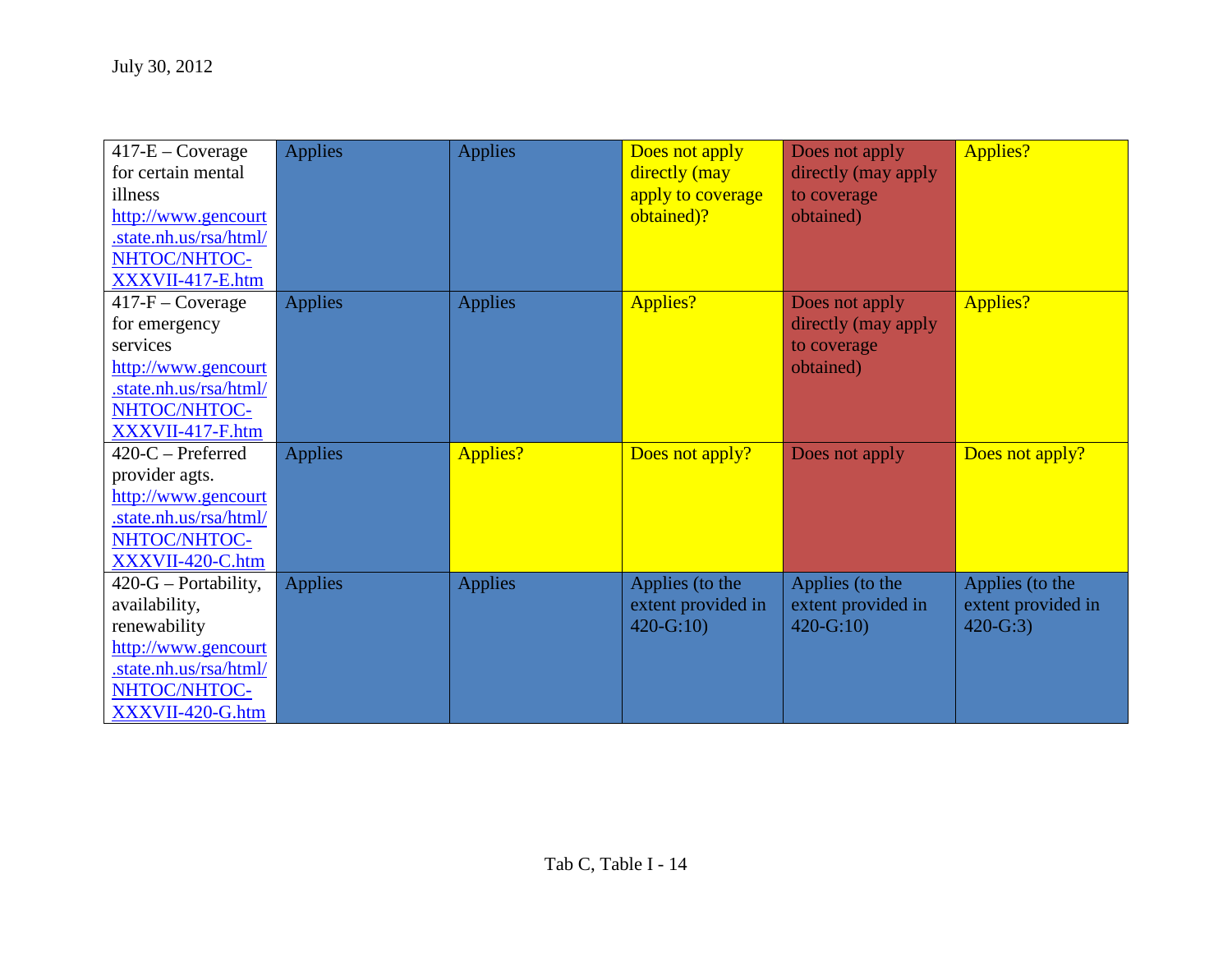| $420-H - EOB$          | <b>Applies</b> | <b>Applies</b> | Does not apply    | Does not apply      | Does not apply      |
|------------------------|----------------|----------------|-------------------|---------------------|---------------------|
| http://www.gencourt    |                |                | directly (may     | directly (may apply | directly (may apply |
| .state.nh.us/rsa/html/ |                |                | apply to coverage | to coverage         | to coverage         |
| NHTOC/NHTOC-           |                |                | obtained)?        | obtained)           | obtained)?          |
| XXXVII-420-H.htm       |                |                |                   |                     |                     |
| $420-I -$ Prohibition  | <b>Applies</b> | <b>Applies</b> | Applies?          | Does not apply      | Applies?            |
| on exclusive           |                |                |                   | directly (may apply |                     |
| managed care           |                |                |                   | to coverage         |                     |
| arrangements           |                |                |                   | obtained)           |                     |
| http://www.gencourt    |                |                |                   |                     |                     |
| .state.nh.us/rsa/html/ |                |                |                   |                     |                     |
| NHTOC/NHTOC-           |                |                |                   |                     |                     |
| XXXVII-420-I.htm       |                |                |                   |                     |                     |
| $420 - J - Managed$    | <b>Applies</b> | <b>Applies</b> | Applies?          | Does not apply      | Applies?            |
| care law               |                |                |                   | directly (may apply |                     |
| http://www.gencourt    |                |                |                   | to coverage         |                     |
| .state.nh.us/rsa/html/ |                |                |                   | obtained)           |                     |
| NHTOC/NHTOC-           |                |                |                   |                     |                     |
| XXXVII-420-J.htm       |                |                |                   |                     |                     |
|                        |                |                |                   |                     |                     |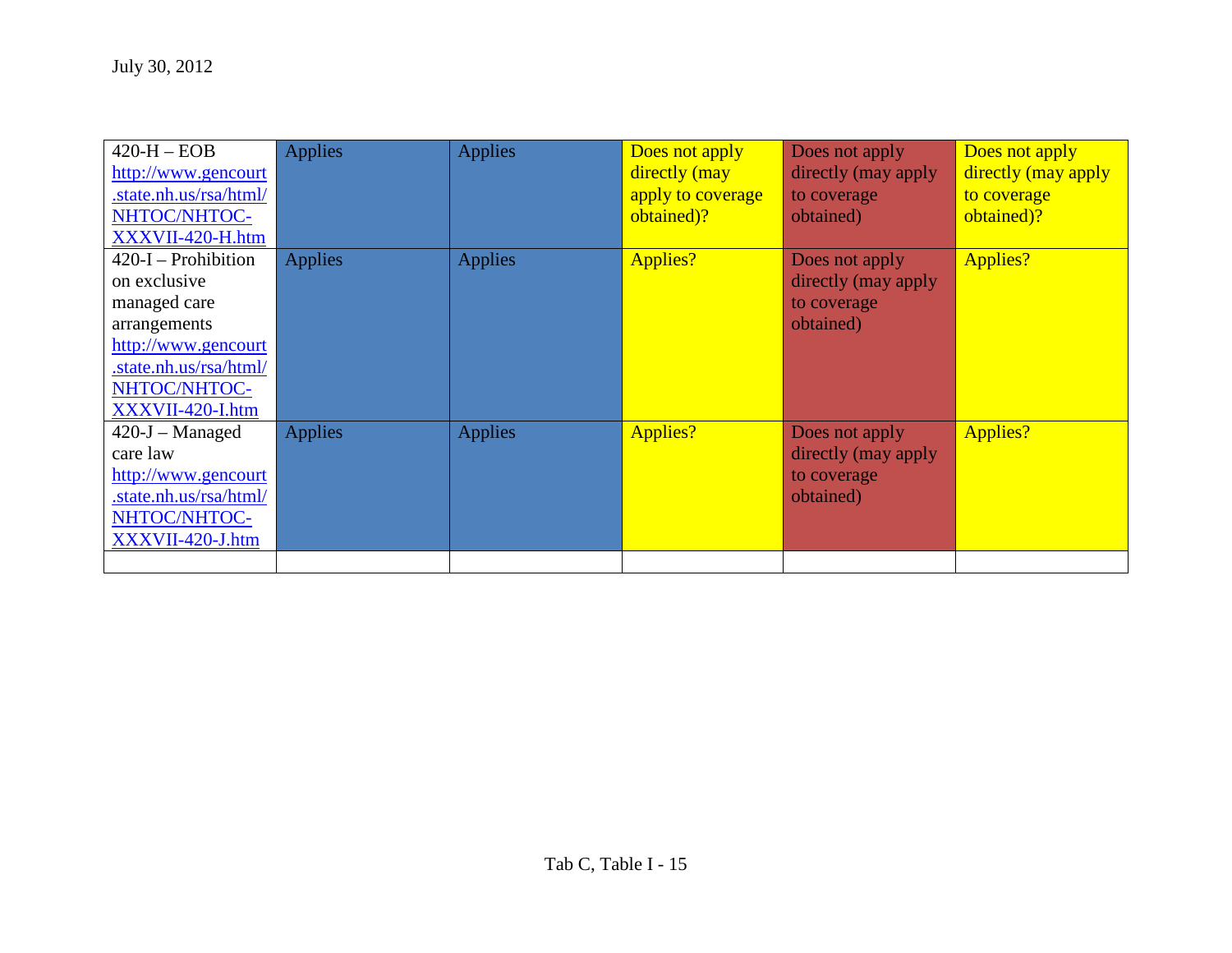| Table II – Comparison of provisions of other chapters corresponding to 420-A                                                          |                                                                                                                                                                                           |                                                                                                                             |                                                                                                                                                                                |                                                                                                                                                                       |                                                                                                                                     |  |
|---------------------------------------------------------------------------------------------------------------------------------------|-------------------------------------------------------------------------------------------------------------------------------------------------------------------------------------------|-----------------------------------------------------------------------------------------------------------------------------|--------------------------------------------------------------------------------------------------------------------------------------------------------------------------------|-----------------------------------------------------------------------------------------------------------------------------------------------------------------------|-------------------------------------------------------------------------------------------------------------------------------------|--|
| <b>RSA 420-A: (HSC)</b><br>http://www.gencourt.s<br>tate.nh.us/rsa/html/NH<br>TOC/NHTOC-<br>XXXVII-420-A.htm<br>$420-A:1-Definitions$ | <b>RSA 415:</b><br><b>Provisions governing</b><br><b>A&amp;H</b> insurers<br>generally<br>http://www.gencourt.s<br>tate.nh.us/rsa/html/NH<br>TOC/NHTOC-<br>XXXVII-415.htm<br>No generally | <b>RSA 420-B: (HMO)</b><br>http://www.gencourt.s<br>tate.nh.us/rsa/html/NH<br>TOC/NHTOC-<br>XXXVII-420-B.htm<br>$420 - B:1$ | RSA 420-G:10:<br><b>Qualified</b><br><b>Association Trust</b><br>http://www.gencourt<br>.state.nh.us/rsa/html/<br><b>XXXVII/420-G/420-</b><br>$G-10.htm$<br>420-G:2, XV (as to | <b>RSA 420-M:</b><br><b>Qualified Purchasing</b><br><b>Alliance</b><br>http://www.gencourt.s<br>tate.nh.us/rsa/html/NH<br>TOC/NHTOC-<br>XXXVII-420-M.htm<br>$420-M:2$ | <b>RSA 415-E:</b><br><b>MEWAs</b><br>http://www.gencourt.s<br>tate.nh.us/rsa/html/NH<br>TOC/NHTOC-<br>XXXVII-415-E.htm<br>$415-E:1$ |  |
|                                                                                                                                       | applicable definitions<br>provision (but relevant<br>terms are defined<br>elsewhere)                                                                                                      |                                                                                                                             | "qualified<br>association trust"<br>only)                                                                                                                                      |                                                                                                                                                                       |                                                                                                                                     |  |
| 420-A:2 - Applicable<br><b>Statutes</b>                                                                                               | See Table A for<br>provisions incorp. by<br>$420 - A:2$                                                                                                                                   | $420 - B:20$                                                                                                                | None                                                                                                                                                                           | No directly applicable<br>provision (but see<br>420-M:3 regarding<br>jurisdiction generally)                                                                          | None                                                                                                                                |  |
| $420 - A:3 -$<br>Incorporation                                                                                                        | 401                                                                                                                                                                                       | No directly applicable<br>provision (but see<br>420-B:2 and 293-A<br>generally)                                             | None                                                                                                                                                                           | No directly applicable<br>provision (but see<br>293-A regarding<br>incorp. generally)                                                                                 | No directly applicable<br>provision (but see<br>other incorp.<br>provisions generally)                                              |  |
| $420-A:4-License$                                                                                                                     | 402:12                                                                                                                                                                                    | $420 - B:2$                                                                                                                 | None                                                                                                                                                                           | $420-M:4$                                                                                                                                                             | 415-E:4                                                                                                                             |  |
| $420-A:5-Directors$<br>(limitations)                                                                                                  | <b>None</b>                                                                                                                                                                               | <b>None</b>                                                                                                                 | None                                                                                                                                                                           | <b>None</b>                                                                                                                                                           | <b>None</b>                                                                                                                         |  |
| 420-A:6 - Liability of<br><b>Directors</b>                                                                                            | 401:10 (293-A:8.50)<br>through 293-A:8.58)                                                                                                                                                | 293-A:8.50 through<br>293-A:8.58                                                                                            | <b>None</b>                                                                                                                                                                    | No directly applicable<br>provision (but see<br>293-A:8.50 through<br>293-A:8.58 generally)                                                                           | No directly applicable<br>provision (but see<br>293-A:8.50 through<br>293-A:8.58 generally)                                         |  |
| $420-A:7$ – License to<br>Agent                                                                                                       | $402-J$                                                                                                                                                                                   | 420-B:18                                                                                                                    | None?                                                                                                                                                                          | No directly applicable<br>provision (but 402-J<br>would apply to extent<br>producers utilized)                                                                        | No directly applicable<br>provision (but 402-J<br>would apply to extent<br>producers utilized)                                      |  |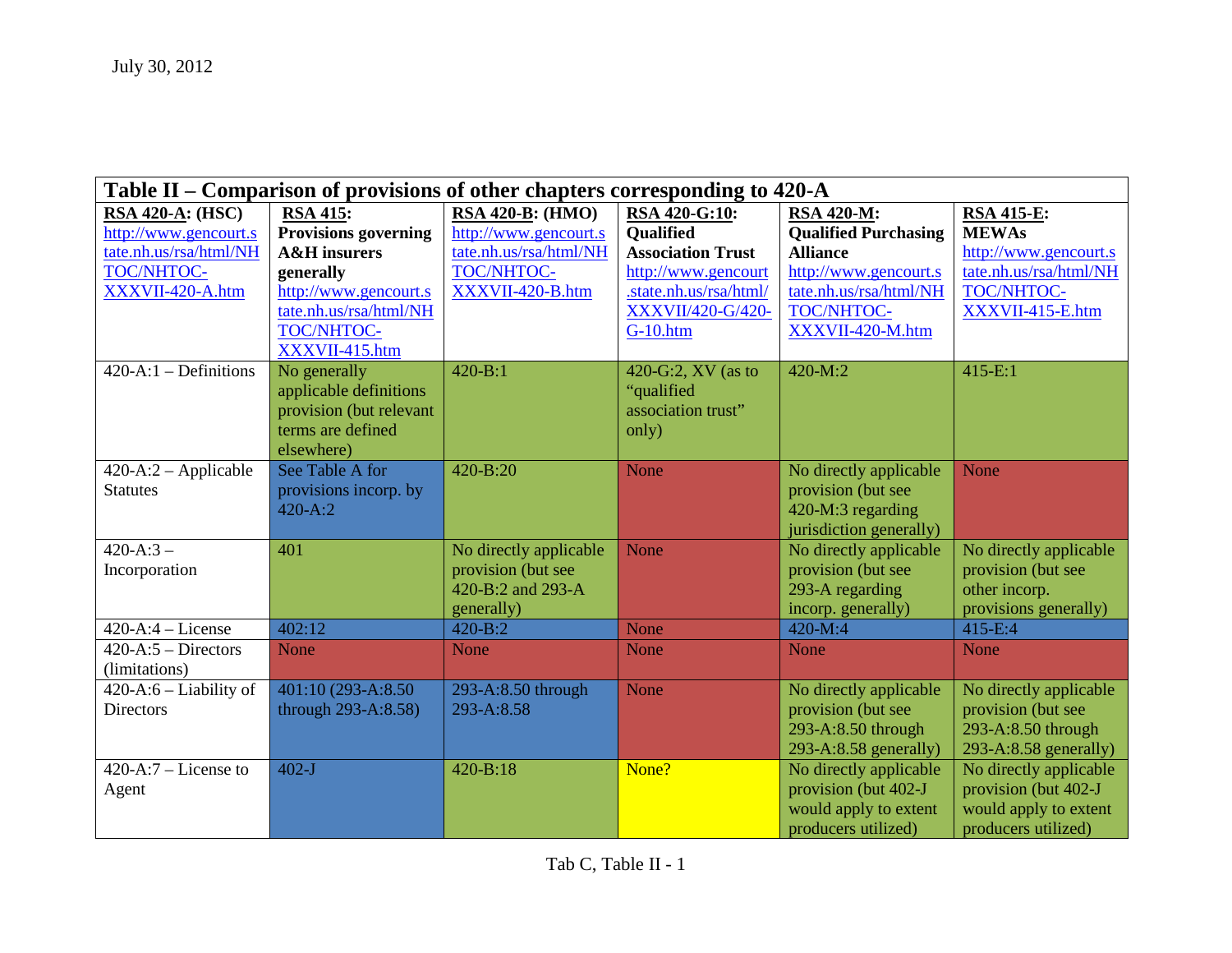| $420-A:8 - Filing$ and            | 415:1, 415:2         | $420 - B:8$          | 420-G:10 (as to     | <b>None</b>        | $420-G:13$ (as to small |
|-----------------------------------|----------------------|----------------------|---------------------|--------------------|-------------------------|
| approval of                       |                      |                      | rates)              |                    | group)                  |
| contracts/rates                   |                      |                      |                     |                    |                         |
| $420-A:9$ – Contracts             | See 415:6-d, 415:18  | $420 - B:8$          | None?               | <b>None</b>        | 415:18?                 |
| with subscribers                  | para. II, XII, XIII  |                      |                     |                    |                         |
| $420-A:10-Part-time$              | 415:18, I(q)         | 420-B:12, IV         | None (may apply to  | None (may apply to | 415:18, I(q)?           |
| employees                         |                      |                      | coverage obtained)? | coverage obtained) |                         |
| $420 - A:10-a$                    | 415:5, I(3), 415:18, | 420-B:8, III-b, 420- | $420 - J:8-d?$      | None (may apply to | 415:18, IV, V?          |
| Dependent coverage                | IV, V                | $B:8$ -aa            |                     | coverage obtained) |                         |
| $420 - A:11 -$                    | $415:18-b$           | $420 - B:8 - c$      | None (may apply to  | None (may apply to | $415:18-b?$             |
| Cancellation/nonrene              |                      |                      | coverage obtained)? | coverage obtained) |                         |
| wal of group insurance            |                      |                      |                     |                    |                         |
| $420 - A: 12 -$                   | $415:6$ , II(8)      | $420 - B:8-d$        | None                | None (may apply to | None                    |
| Cancellation/                     |                      |                      |                     | coverage obtained) |                         |
| nonrenewal of                     |                      |                      |                     |                    |                         |
| individual insurance              |                      |                      |                     |                    |                         |
| $420-A:14-Coverage$               | $415:18-d$           | $420 - B:8-f$        | None (may apply to  | None (may apply to | $415:18-d?$             |
| for scalp hair                    |                      |                      | coverage obtained)? | coverage obtained) |                         |
| prostheses                        |                      |                      |                     |                    |                         |
| $420-A:15-Coverage$               | $415:22-a$           | $420 - B:8-g$        | None (may apply to  | None (may apply to | $415:22-a?$             |
| during adoption                   |                      |                      | coverage obtained)? | coverage obtained) |                         |
| proceedings                       |                      |                      |                     |                    |                         |
| $420 - A:15-a -$                  | $415:18-p$           | $420 - B: 8 - O$     | $420 - J:6 - c?$    | None (may apply to | $415:18-p?$             |
| Covered, court-                   |                      |                      |                     | coverage obtained) |                         |
| ordered services                  |                      |                      |                     |                    |                         |
| $420 - A: 15 - b -$               | 415:5, $I(3-a)(b)$   | $420 - B:8 - q$      | $420 - J:6-d?$      | None (may apply to | $420 - J:6-d?$          |
| Coverage for                      |                      |                      |                     | coverage obtained) |                         |
| dependents                        |                      |                      |                     |                    |                         |
| $420 - A:16 -$                    | 415:22-b             | 420-B:8-h            | None (may apply to  | None (may apply to | $415:22-b?$             |
| Notification of                   |                      |                      | coverage obtained)? | coverage obtained) |                         |
| allowable benefit                 |                      |                      |                     |                    |                         |
| $420-A:16-a - Patients'$          | 415:6-f, 415:18, XIV | 420-B:8-m            | None (may apply to  | None (may apply to | 415:18, XIV?            |
| bill of rights                    |                      |                      | coverage obtained)? | coverage obtained) |                         |
| $\overline{420}$ -A:17 – Coverage | 415:6-с, 415:18-е    | 420-B:8-ff           | None (may apply to  | None (may apply to | $415:18-e?$             |
| for enteral formulas              |                      |                      | coverage obtained)? | coverage obtained) |                         |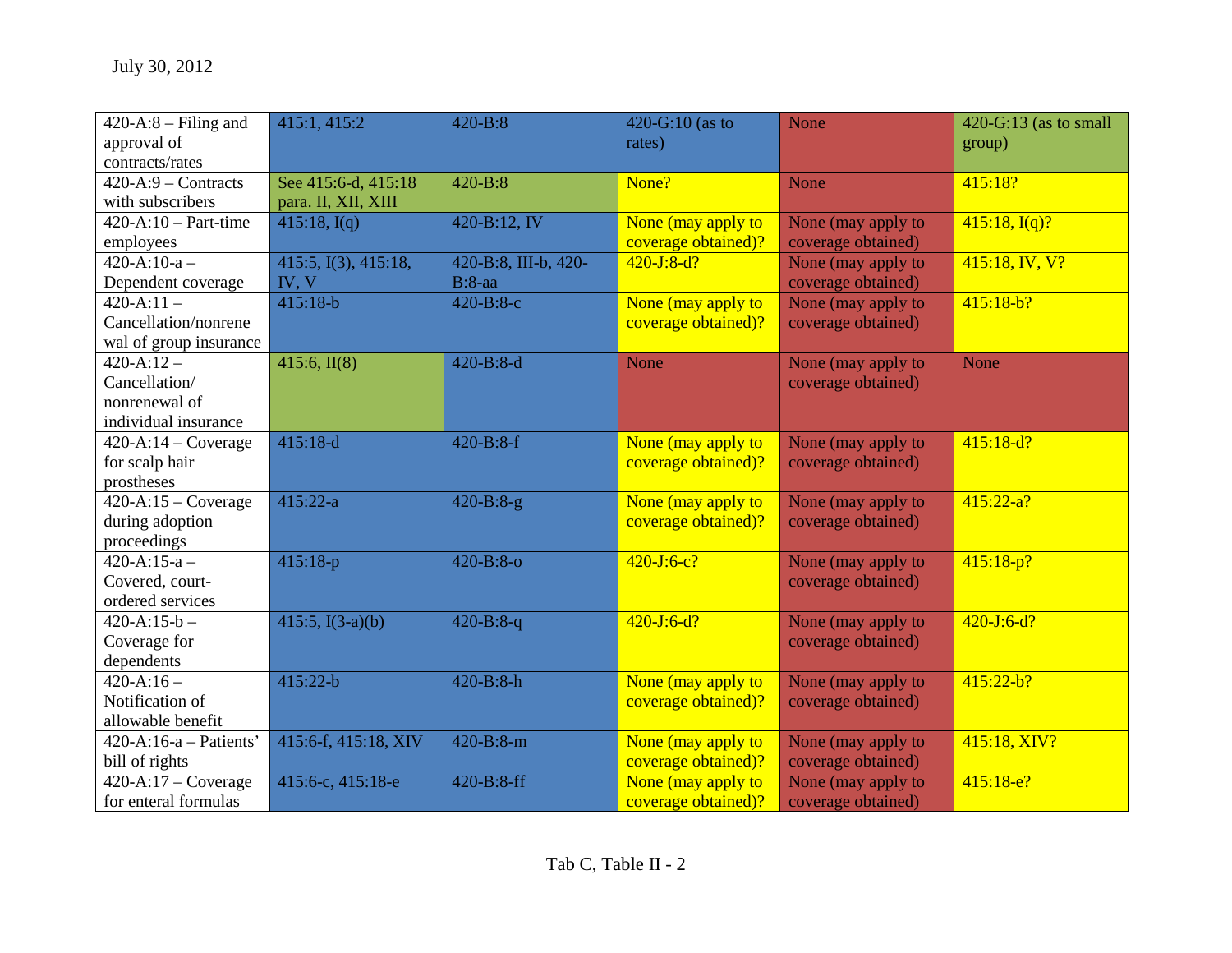| $420 - A:17-a$           | 415:6-e, 415:18-f     | $420 - B:8-k$        | None (may apply to  | None (may apply to | $415:18-f?$        |
|--------------------------|-----------------------|----------------------|---------------------|--------------------|--------------------|
| Coverage for diabetes    |                       |                      | coverage obtained)? | coverage obtained) |                    |
| servs. and supplies      |                       |                      |                     |                    |                    |
| $420 - A:17-b -$         | $415:18-g$            | 420-B:8-ee           | None (may apply to  | None (may apply to | $415:18-g?$        |
| Coverage for dental      |                       |                      | coverage obtained)? | coverage obtained) |                    |
| procedures               |                       |                      |                     |                    |                    |
| $420 - A:17-c -$         | $415:18-i$            | $420 - B:8-gg$       | None (may apply to  | None (may apply to | $415:18-i?$        |
| Coverage for             |                       |                      | coverage obtained)? | coverage obtained) |                    |
| contraceptives           |                       |                      |                     |                    |                    |
| $420-A:17-d$ - Prompt    | 415:6-h, 415:18-k     | $420 - J:8-a$        | $420 - J:8 - a?$    | None (may apply to | $415:18-k?$        |
| payment                  |                       |                      |                     | coverage obtained) |                    |
| $420-A:17-e - Retro.$    | 415:6-i, 415:18-m     | $420 - J:8-b$        | $420 - J:8-b?$      | None (may apply to | $415:18-m?$        |
| denials prohibited       |                       |                      |                     | coverage obtained) |                    |
| $420-A:17-f-$            | 415:6-1, 415:18-q     | $420 - B:8-p$        | None (may apply to  | None (may apply to | $415:18-q?$        |
| Coverage for             |                       |                      | coverage obtained)? | coverage obtained) |                    |
| midwives                 |                       |                      |                     |                    |                    |
| $420-A:17-g-$            | 415:6-n, 415:18-s     | $420 - B:8-r$        | None (may apply to  | None (may apply to | $415:18-s?$        |
| Coverage for early       |                       |                      | coverage obtained)? | coverage obtained) |                    |
| intervention servs.      |                       |                      |                     |                    |                    |
| $420 - A:18 -$           | 402:28                | 420-B:15             | None?               | <b>None</b>        | 402:28?            |
| Investments (governed    |                       |                      |                     |                    |                    |
| by $411-A$ )             |                       |                      |                     |                    |                    |
| $420-A:19-Proh.$         | 420-J:8, IV, V (for   | 420-J:8, IV, V       | $420 - J:8, IV, V?$ | None (may apply to | 420-J:8, IV, V     |
| limitations on liability | purposes of managed   |                      |                     | coverage obtained) |                    |
|                          | care contracts)       |                      |                     |                    |                    |
| $420-A:20$ – Reports     | 400-A:36, 400-A:36-a, | 420-B:9, 420-B:10    | None?               | $420 - M:5$        | 415-E:11; 415-E:12 |
| and Exams                | 400-A:37              |                      |                     |                    |                    |
| $420-A:21 - Reserves$    | No corresponding      | No corresponding     | <b>None</b>         | None               | No corresponding   |
|                          | provision (but see    | provision (but see   |                     |                    | provision (but see |
|                          | 401:4 for capital     | 420-B:25 for capital |                     |                    | 415-E:5, 6 and 7)  |
|                          | requirements          | requirements         |                     |                    |                    |
|                          | generally)            | generally)           |                     |                    |                    |
| $420 - A:22 - Annual$    | <b>None</b>           | <b>None</b>          | None                | None               | <b>None</b>        |
| Review (of rates)        |                       |                      |                     |                    |                    |
| $420-A:23 - Appeals$     | <b>RSA 541</b>        | $420 - B:14$         | <b>RSA 541</b>      | <b>RSA 541</b>     | <b>RSA 541</b>     |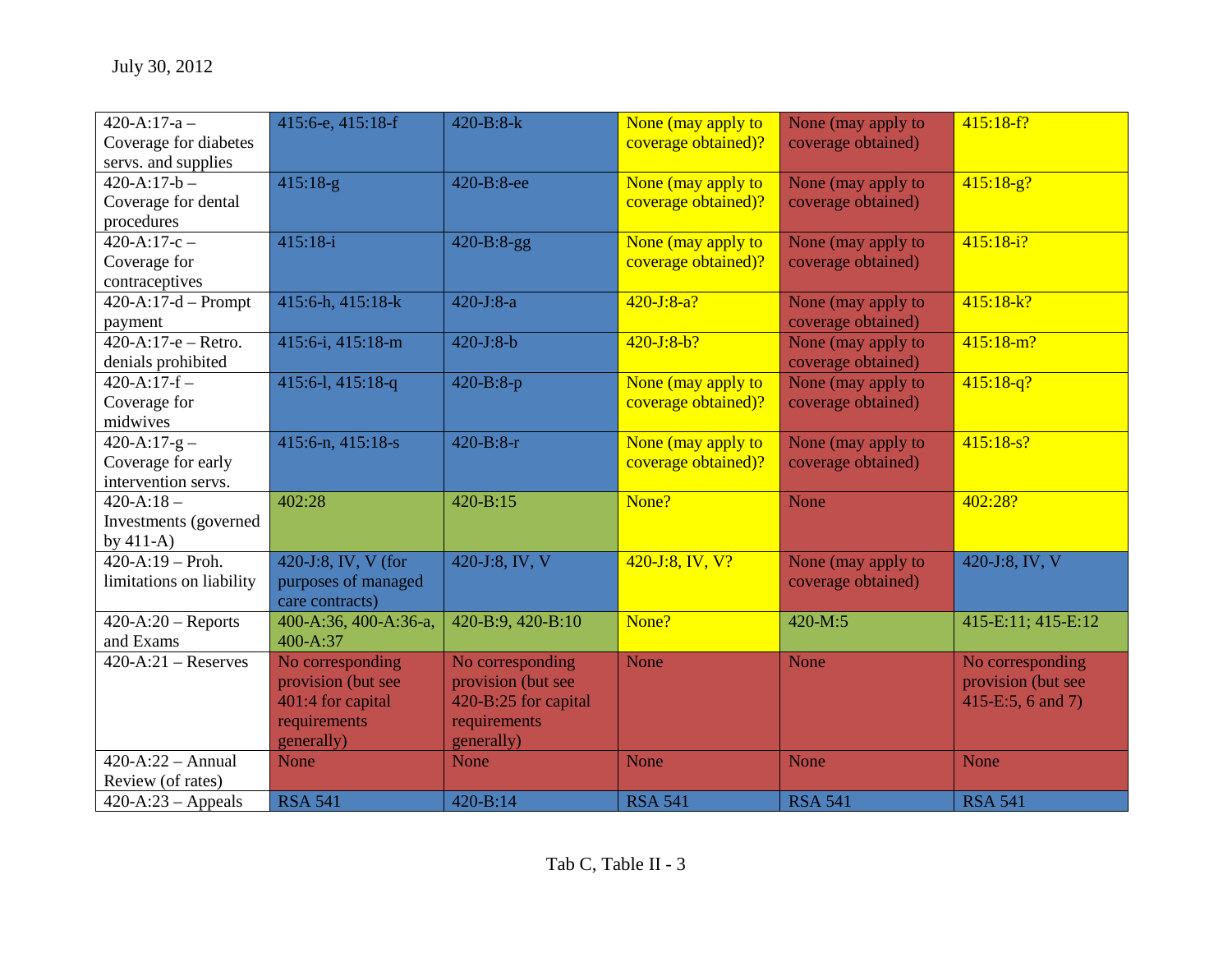| $420 - A:24 -$          | None                   | <b>None</b>            | <b>None</b>          | None                   | <b>None</b>            |
|-------------------------|------------------------|------------------------|----------------------|------------------------|------------------------|
| Agreements with         |                        |                        |                      |                        |                        |
| providers               |                        |                        |                      |                        |                        |
| $420-A:25 - Admin$      | No directly applicable | No directly applicable | No directly          | No directly applicable | No directly applicable |
| services                | provision (but see     | provision (but see     | applicable provision | provision (but see     | provision (but see     |
|                         | $402-H$ re TPAs)       | $402-H$ re TPAs)       | (but see 402-H re    | $402-H$ re TPAs)       | 402-H re TPAs)         |
|                         |                        |                        | TPA <sub>s</sub> )   |                        |                        |
| $420 - A:26 -$          | None                   | <b>None</b>            | <b>None</b>          | None                   | <b>None</b>            |
| Nonliability of corp.   |                        |                        |                      |                        |                        |
| $420-A:27-Taxation$     | 400-A:32 (as to        | 420-B:17               | None?                | None                   | $400 - A:32$ (as to    |
| (premium tax)           | premium tax            |                        |                      |                        | premium tax            |
|                         | applicability)         |                        |                      |                        | applicability)?        |
| $420 - A:28 -$          | No directly applicable | No directly applicable | No directly          | <b>None</b>            | No directly applicable |
| Relationship of         | provision (but see     | provision (but see     | applicable provision |                        | provision (but see     |
| provider/patient        | $420-J$ )              | $420-J$                | (but see $420-J$ )   |                        | $420-J$                |
| $420-A:29$ – Foreign    | $405$ – Foreign ins.   | 420-B:2, I, 420-B:4    | No directly          | No directly applicable | No directly applicable |
| corp.; reciprocity      | companies              |                        | applicable provision | provision (but see     | provision (but see     |
|                         |                        |                        | (but see 293-A       | 293-A generally)       | 293-A generally)       |
|                         |                        |                        | generally)           |                        |                        |
| $420 - A:30 -$          | 415:14                 | <b>None</b>            | <b>None</b>          | <b>None</b>            | <b>None</b>            |
| Exceptions (to          |                        |                        |                      |                        |                        |
| application of chapter) |                        |                        |                      |                        |                        |
| $420-A:31 - Rules$      | $400 - A:15$           | 420-B:21               | $400 - A:15$         | 420-M:3; 400-A:15      | 415-E:16               |
| $420-A:32-Workers'$     | 415:14                 | None                   | <b>None</b>          | None                   | <b>None</b>            |
| comp law not affected   |                        |                        |                      |                        |                        |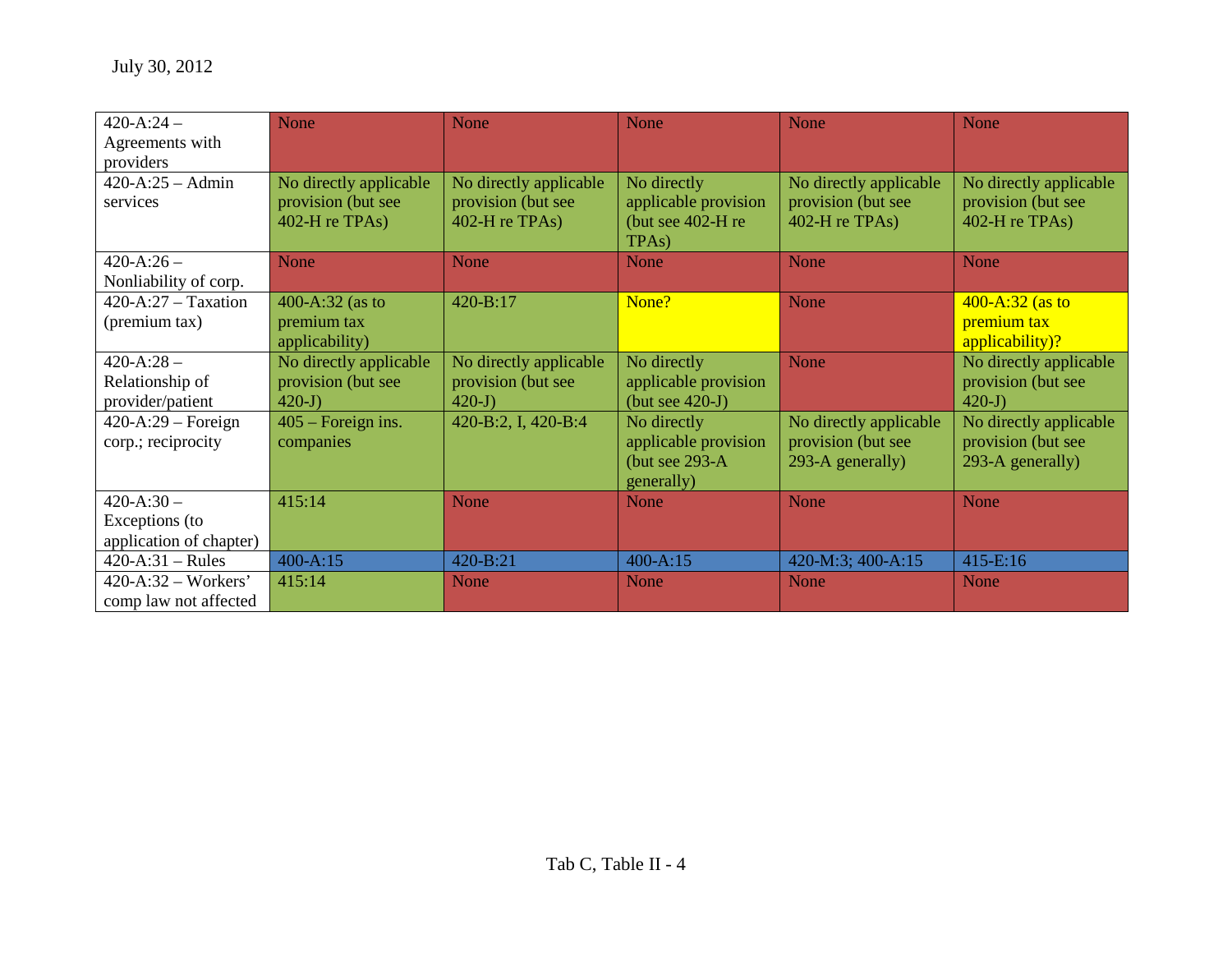| Table III – Comparison of provisions of other chapters corresponding to 420-B |                         |                        |                          |                        |                        |  |  |
|-------------------------------------------------------------------------------|-------------------------|------------------------|--------------------------|------------------------|------------------------|--|--|
| <b>RSA 420-B:</b>                                                             | <b>RSA 415:</b>         | $RSA 420-A: (HSC)$     | <b>RSA 420-G:10:</b>     | <b>RSA 420-M:</b>      | <b>RSA 415-E:</b>      |  |  |
| (HMO)                                                                         | <b>Provisions</b>       | http://www.gencourt    | <b>Qualified</b>         | <b>Qualified</b>       | <b>MEWAs</b>           |  |  |
| http://www.gencourt                                                           | governing A&H           | .state.nh.us/rsa/html/ | <b>Association Trust</b> | <b>Purchasing</b>      | http://www.gencourt    |  |  |
| .state.nh.us/rsa/html/                                                        | insurers generally      | NHTOC/NHTOC-           | http://www.gencou        | <b>Alliance</b>        | .state.nh.us/rsa/html/ |  |  |
| NHTOC/NHTOC-                                                                  | http://www.gencourt     | XXXVII-420-A.htm       | rt.state.nh.us/rsa/ht    | http://www.gencourt    | NHTOC/NHTOC-           |  |  |
| XXXVII-420-B.htm                                                              | .state.nh.us/rsa/html/  |                        | ml/XXXVII/420-           | .state.nh.us/rsa/html/ | XXXVII-415-E.htm       |  |  |
|                                                                               | NHTOC/NHTOC-            |                        | G/420-G-10.htm           | NHTOC/NHTOC-           |                        |  |  |
|                                                                               | XXXVII-415.htm          |                        |                          | XXXVII-420-M.htm       |                        |  |  |
| $420 - B:1 -$                                                                 | No generally            | $420 - A:1$            | 420-G:2, XV (as to       | $420-M:2$              | $415-E:1$              |  |  |
| Definitions                                                                   | applicable definitions  |                        | "qualified               |                        |                        |  |  |
|                                                                               | provision (but relevant |                        | association trust"       |                        |                        |  |  |
|                                                                               | terms are defined       |                        | only)                    |                        |                        |  |  |
|                                                                               | elsewhere)              |                        |                          |                        | 415-E:4                |  |  |
| $420 - B:2 -$                                                                 | 402:12                  | $420 - A:4$            | None                     | 420-M:4                |                        |  |  |
| Certificate of                                                                |                         |                        |                          |                        |                        |  |  |
| Authority                                                                     |                         |                        |                          |                        |                        |  |  |
| $420 - B:3 -$                                                                 | 402:11                  | $420 - A:4$            | None                     | 420-M:4                | 415-E:4                |  |  |
| Application for                                                               |                         |                        |                          |                        |                        |  |  |
| <b>COA</b>                                                                    |                         |                        |                          |                        |                        |  |  |
| $420 - B:4 -$                                                                 | 405:10                  | None                   | None                     | None                   | <b>None</b>            |  |  |
| Jurisdictional POA                                                            |                         |                        |                          |                        |                        |  |  |
| $420 - B:5 - Issuance$                                                        | 402:12                  | $420 - A:4$            | None                     | $420-M:4$              | 415-E:4                |  |  |
| of COA                                                                        |                         |                        |                          |                        |                        |  |  |
| $420 - B:5 - a -$                                                             | 402:12                  | $420 - A:4$            | None                     | $420-M:4$              | 415-E:4                |  |  |
| Renewal of COA                                                                |                         |                        |                          |                        |                        |  |  |
| $420 - B:5 - b - New$                                                         | $402:14-a$              | None                   | None                     | None                   | <b>None</b>            |  |  |
| license for changed                                                           |                         |                        |                          |                        |                        |  |  |
| conditions                                                                    |                         |                        |                          |                        |                        |  |  |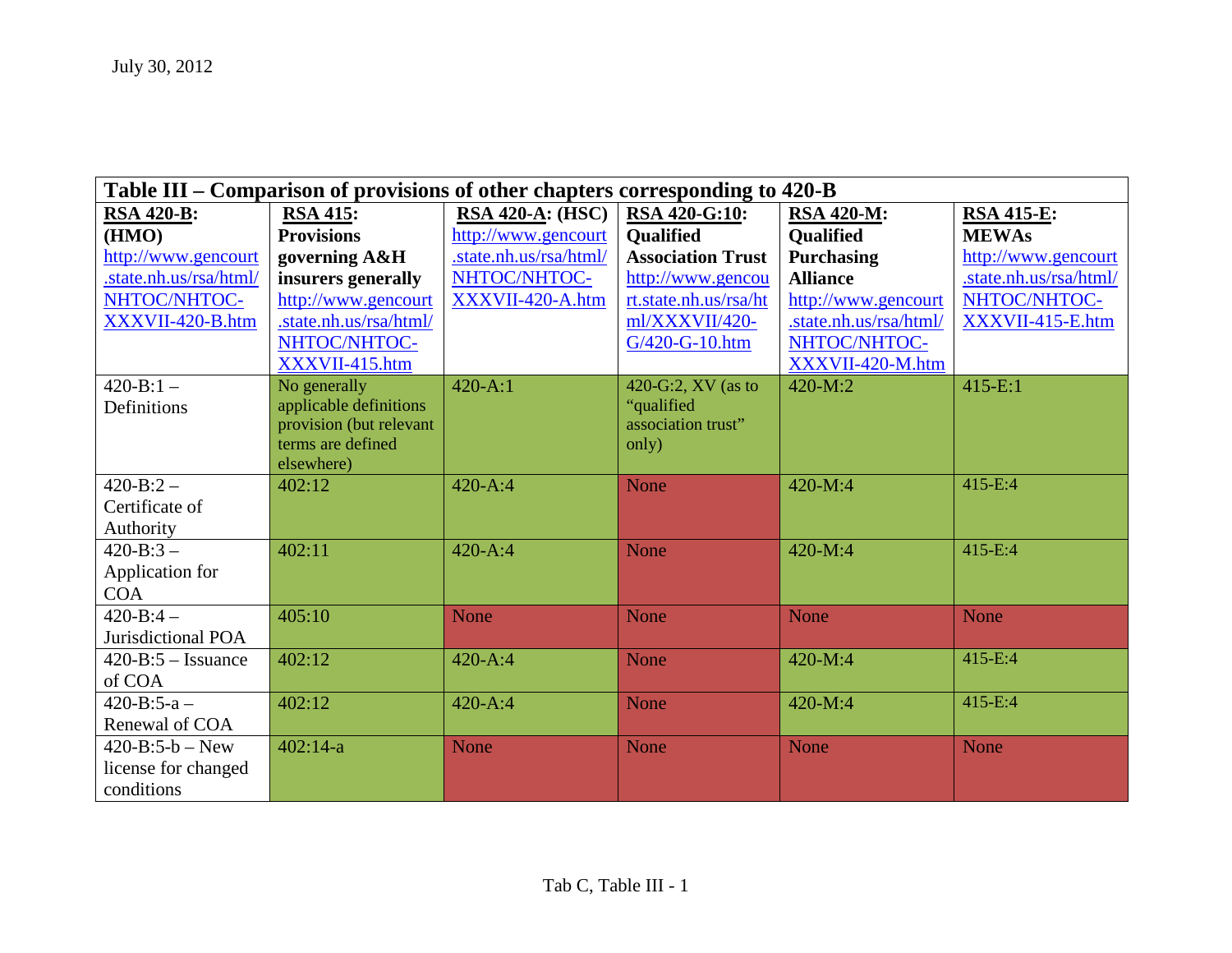| $420 - B:6 - Pre-$            | <b>None</b>             | None                | None                | None               | None                     |
|-------------------------------|-------------------------|---------------------|---------------------|--------------------|--------------------------|
| certificate activities        |                         |                     |                     |                    |                          |
| $420 - B$ :7 – Powers of      | 401; 293-A              | See 420-A generally | None                | 420-M:7            | See 415-E generally      |
| <b>HMOs</b>                   |                         |                     |                     |                    |                          |
| $420 - B:8 - \text{Forms of}$ | 415:1; 415:2; 415:5,    | $420 - A:9$         | 420-G:10 (as to     | None               | $415-E:8?$               |
| evidence of                   | $I(3-a)(a)$ and (b);    |                     | approval of rates)  |                    |                          |
| coverage                      | 415:6, II(4); 415:6-    |                     |                     |                    |                          |
|                               | d; $415:18$ , II, V     |                     |                     |                    |                          |
| $420 - B: 8 - aa -$           | 415:5, I(3), 415:18, IV | $420 - A:10-a$      | $420 - J:8-d?$      | None (may apply to | 415:5, I(3), 415:18,     |
| Dependent coverage            |                         |                     |                     | coverage obtained) | IV?                      |
| $420 - B: 8-b -$              | 415:6-b; 415:18-a       | 415:18-a; 417-E     | None (may apply to  | None (may apply to | $415:6-b$ ; $415:18-a$ ? |
| Coverage for mental           |                         |                     | coverage obtained)? | coverage obtained) |                          |
| and nervous                   |                         |                     |                     |                    |                          |
| conditions                    |                         |                     |                     |                    |                          |
| $420 - B:8 - c -$             | $415:6$ , II(8)         | $420 - A:12$        | <b>None</b>         | None (may apply to | None                     |
| Cancellation/nonren           |                         |                     |                     | coverage obtained) |                          |
| ewal of individual            |                         |                     |                     |                    |                          |
| coverage                      |                         |                     |                     |                    |                          |
| $420 - B: 8-d -$              | $415:18-b$              | $420 - A:11$        | None (may apply to  | None (may apply to | $415:18-b?$              |
| Cancellation/nonren           |                         |                     | coverage obtained)? | coverage obtained) |                          |
| ewal of group                 |                         |                     |                     |                    |                          |
| coverage                      |                         |                     |                     |                    |                          |
| $420 - B: 8 - ee -$           | $415:18-g$              | 420-A:17-b          | None (may apply to  | None (may apply to | $415:18-g?$              |
| Coverage for dental           |                         |                     | coverage obtained)? | coverage obtained) |                          |
| procedures                    |                         |                     |                     |                    |                          |
| $420 - B:8-f -$               | $415:18-d$              | $420 - A:14$        | None (may apply to  | None (may apply to | $415:18-d?$              |
| Coverage for scalp            |                         |                     | coverage obtained)? | coverage obtained) |                          |
| hair prostheses               |                         |                     |                     |                    |                          |
| $420 - B: 8 - ff -$           | 415:6-с, 415:18-е       | $420 - A:17$        | None (may apply to  | None (may apply to | 415:6-c, 415:18-e?       |
| Coverage for enteral          |                         |                     | coverage obtained)? | coverage obtained) |                          |
| formulas                      |                         |                     |                     |                    |                          |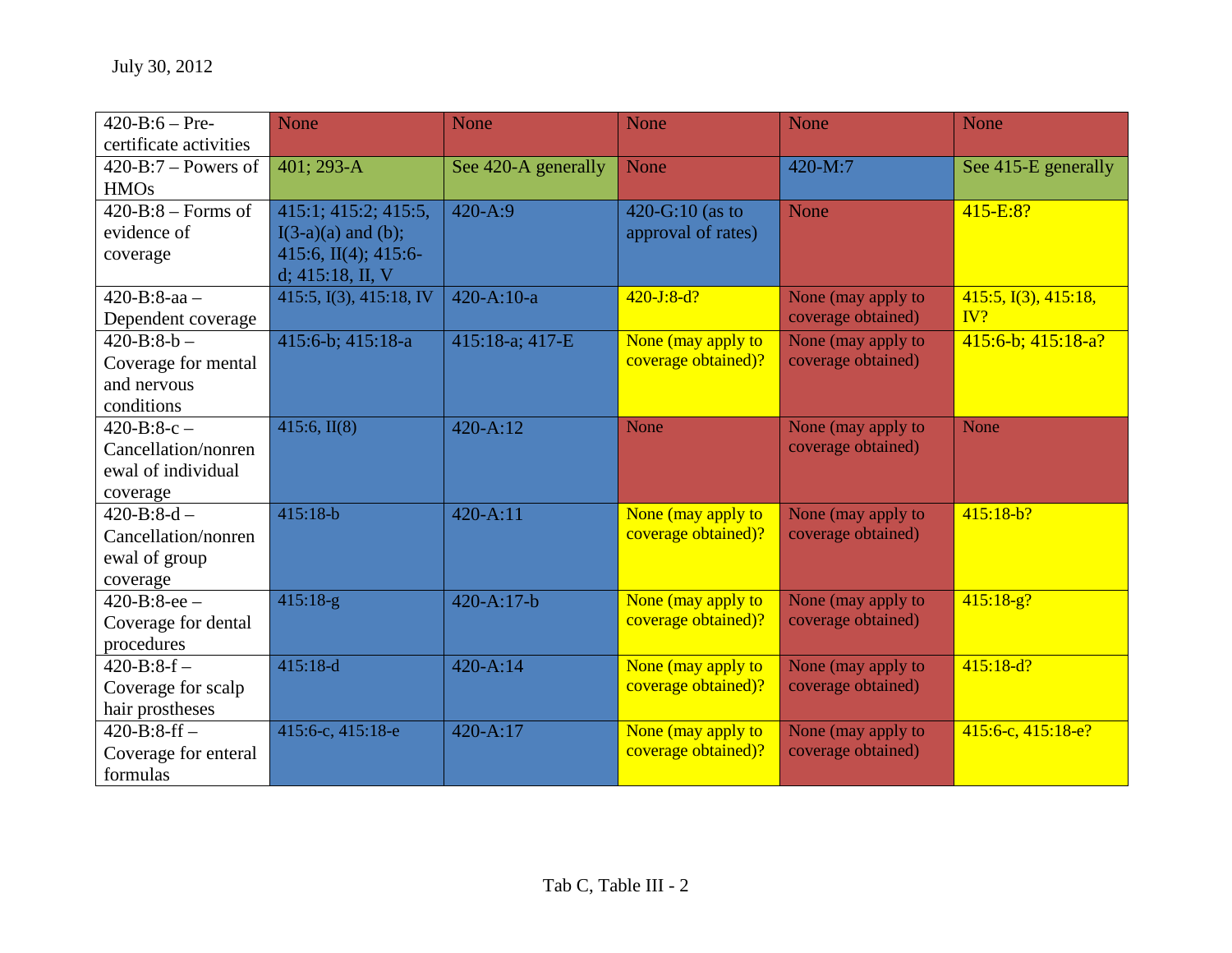| $420 - B:8-g$ –      | $415:22-a$           | 420-A:15            | None (may apply to  | None (may apply to | $415:22-a?$           |
|----------------------|----------------------|---------------------|---------------------|--------------------|-----------------------|
| Coverage during      |                      |                     | coverage obtained)? | coverage obtained) |                       |
| adoption             |                      |                     |                     |                    |                       |
| proceedings          |                      |                     |                     |                    |                       |
| $420 - B:8-gg -$     | $415:18-i$           | 420-A:17-c          | None (may apply to  | None (may apply to | $415:18-i?$           |
| Coverage for         |                      |                     | coverage obtained)? | coverage obtained) |                       |
| contraceptives       |                      |                     |                     |                    |                       |
| $420 - B: 8-h$       | $415:22-b$           | 420-A:16            | None (may apply to  | None (may apply to | $415:22-b?$           |
| Notification of      |                      |                     | coverage obtained)? | coverage obtained) |                       |
| allowable benefit    |                      |                     |                     |                    |                       |
| $420 - B: 8 - i -$   | 415:6, $I(2)$ ;      | <b>None</b>         | None (may apply to  | None (may apply to | 415:6, I(2);          |
| Incontestable        | $415:18$ , I(r)      |                     | coverage obtained)? | coverage obtained) | 415:18, I(r)?         |
| provision            |                      |                     |                     |                    |                       |
| $420 - B:8 - j -$    | 415:22               | 415:22 (by 420-A:2) | None (may apply to  | None (may apply to | 415:22?               |
| Newborn children     |                      |                     | coverage obtained)? | coverage obtained) |                       |
| $420 - B:8 - k -$    | 415:6-e, 415:18-f    | 420-A:17-a          | None (may apply to  | None (may apply to | 415:6-e, 415:18-f?    |
| Coverage for         |                      |                     | coverage obtained)? | coverage obtained) |                       |
| diabetes servs. and  |                      |                     |                     |                    |                       |
| supplies             |                      |                     |                     |                    |                       |
| $420 - B: 8 - 1 -$   | <b>None</b>          | None                | None                | None               | <b>None</b>           |
| Medicare risk        |                      |                     |                     |                    |                       |
| contracts            |                      |                     |                     |                    |                       |
| $420 - B:8 - m -$    | 415:6-f, 415:18, XIV | 420-A:16-a          | None (may apply to  | None (may apply to | 415:6-f, 415:18, XIV? |
| Patients' bill of    |                      |                     | coverage obtained)? | coverage obtained) |                       |
| rights               |                      |                     |                     |                    |                       |
| $420-B:8-n-Point of$ | None                 | None                | None                | None               | <b>None</b>           |
| service plans        |                      |                     |                     |                    |                       |
| $420 - B:8 - 0 -$    | 415:18-p             | 420-A:15-a          | $420 - J:6 - c?$    | None (may apply to | $415:18-p?$           |
| Coverage of          |                      |                     |                     | coverage obtained) |                       |
| covered, court-      |                      |                     |                     |                    |                       |
| ordered servs.       |                      |                     |                     |                    |                       |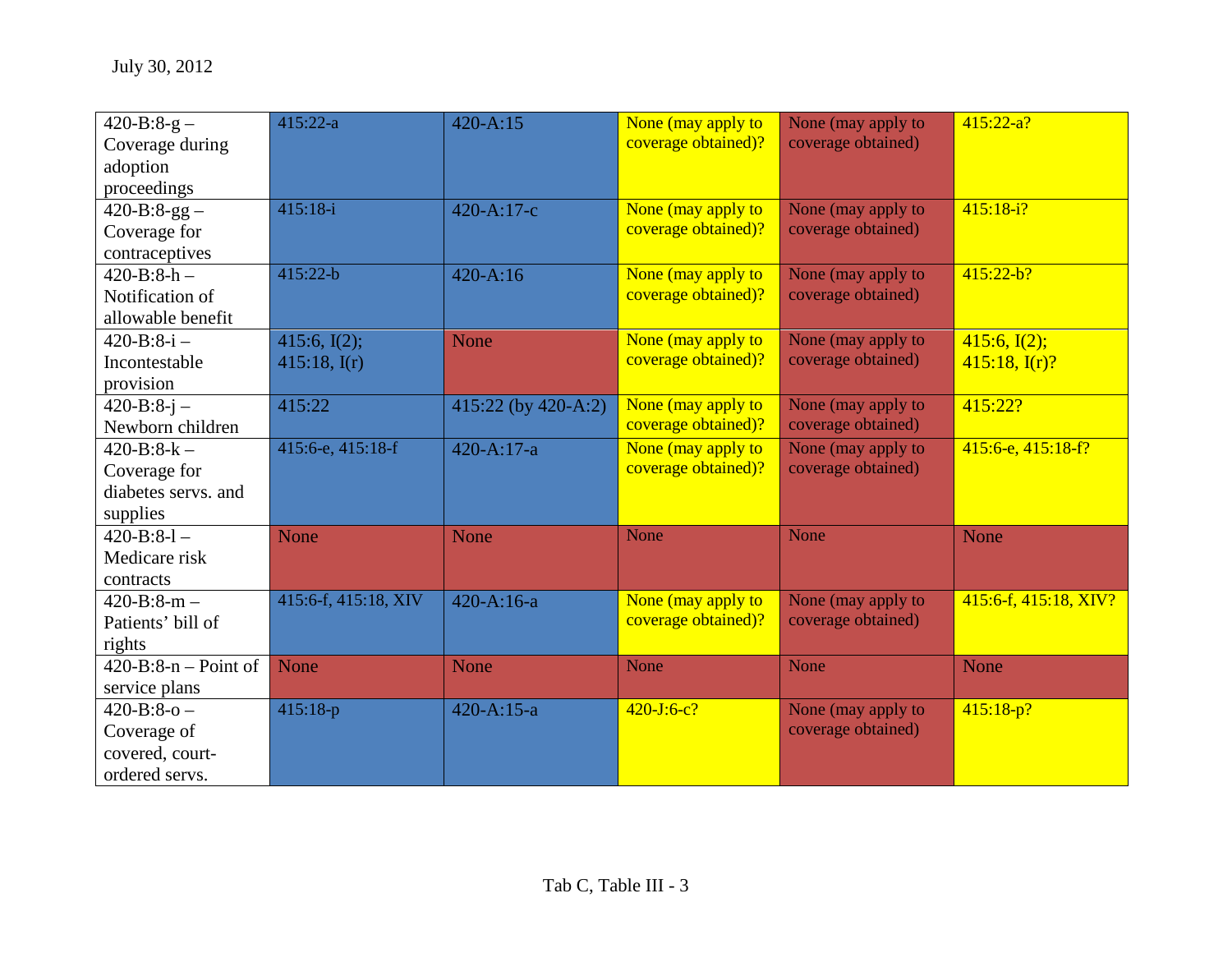| $420 - B:8-p -$          | 415:6-1, 415:18-q    | 420-A:17-f                  | None (may apply to  | None (may apply to | 415:6-1, 415:18-q?       |
|--------------------------|----------------------|-----------------------------|---------------------|--------------------|--------------------------|
| Coverage of              |                      |                             | coverage obtained)? | coverage obtained) |                          |
| midwives                 |                      |                             |                     |                    |                          |
| $420 - B:8 - q -$        | 415:5, $I(3-a)(b)$ ; | $420 - A:15-b$              | $420 - J: 6-d?$     | None (may apply to | $415:5, I(3-a)(b);$      |
| Coverage of              | 415:18, V            |                             |                     | coverage obtained) | 415:18, V?               |
| dependents               |                      |                             |                     |                    |                          |
| $420 - B: 8-r$           | 415:6-n, 415:18-s    | $420 - A:17-g$              | None (may apply to  | None (may apply to | $415:6-n$ , $415:18-s$ ? |
| Coverage of early        |                      |                             | coverage obtained)? | coverage obtained) |                          |
| intervention services    |                      |                             |                     |                    |                          |
| $420 - B:9 -$ Reports to | 400-A:36, 400-       | 420-A:20                    | None?               | 420-M:5            | 415-E:11                 |
| Commissioner             | $A:36-a$             |                             |                     |                    |                          |
| $420 - B:10 -$           | 400-A:37             | 420-A:20                    | None?               | 420-M:5            | 415-E:11; 415-E:12       |
| Examination              |                      |                             |                     |                    |                          |
| $420 - B:11 -$           | 420-J:5 (as to       | $420 - J:5$                 | None?               | None               | 420-J:5 (as to           |
| Complaint system         | managed care)        |                             |                     |                    | managed care)            |
| $420 - B: 12$            | 417                  | 417                         | None?               | 420-M:7            | 417?                     |
| Prohibited practices     |                      |                             |                     |                    |                          |
| 420-B:12, $V - Any$      | None                 | None                        | None                | None               | None                     |
| willing pharmacy         |                      |                             |                     |                    |                          |
|                          |                      |                             |                     |                    |                          |
| provider                 |                      |                             |                     |                    |                          |
| $420 - B:13 -$           | Multiple (see, e.g., | Multiple (see 417;          | None?               | $420-M:3$          | 415-E:14                 |
| <b>Sanctions</b>         | 415:20, 400-A:14,    | $420 - J:14$ ; $420 - G:16$ |                     |                    |                          |
|                          | $400 - A:15$         |                             |                     |                    |                          |
| $420 - B:14 -$           | <b>RSA 541</b>       | 420-A:23                    | <b>RSA 541</b>      | <b>RSA 541</b>     | <b>RSA 541</b>           |
| Procedures and           |                      |                             |                     |                    |                          |
| Appeals                  |                      |                             |                     |                    |                          |
| $420 - B:15 -$           | 402:28               | $420 - A:18$                | None?               | None               | No directly applicable   |
| Investments (subject     |                      |                             |                     |                    | provisions (but see      |
| to standards             |                      |                             |                     |                    | 415-E:5, 6 and 7)        |
| governing life           |                      |                             |                     |                    |                          |
| insurers)                |                      |                             |                     |                    |                          |
| $420 - B:16 - Fees$      | 400-A:29             | 400-A:29                    | None?               | <b>None</b>        | 400-A:29?                |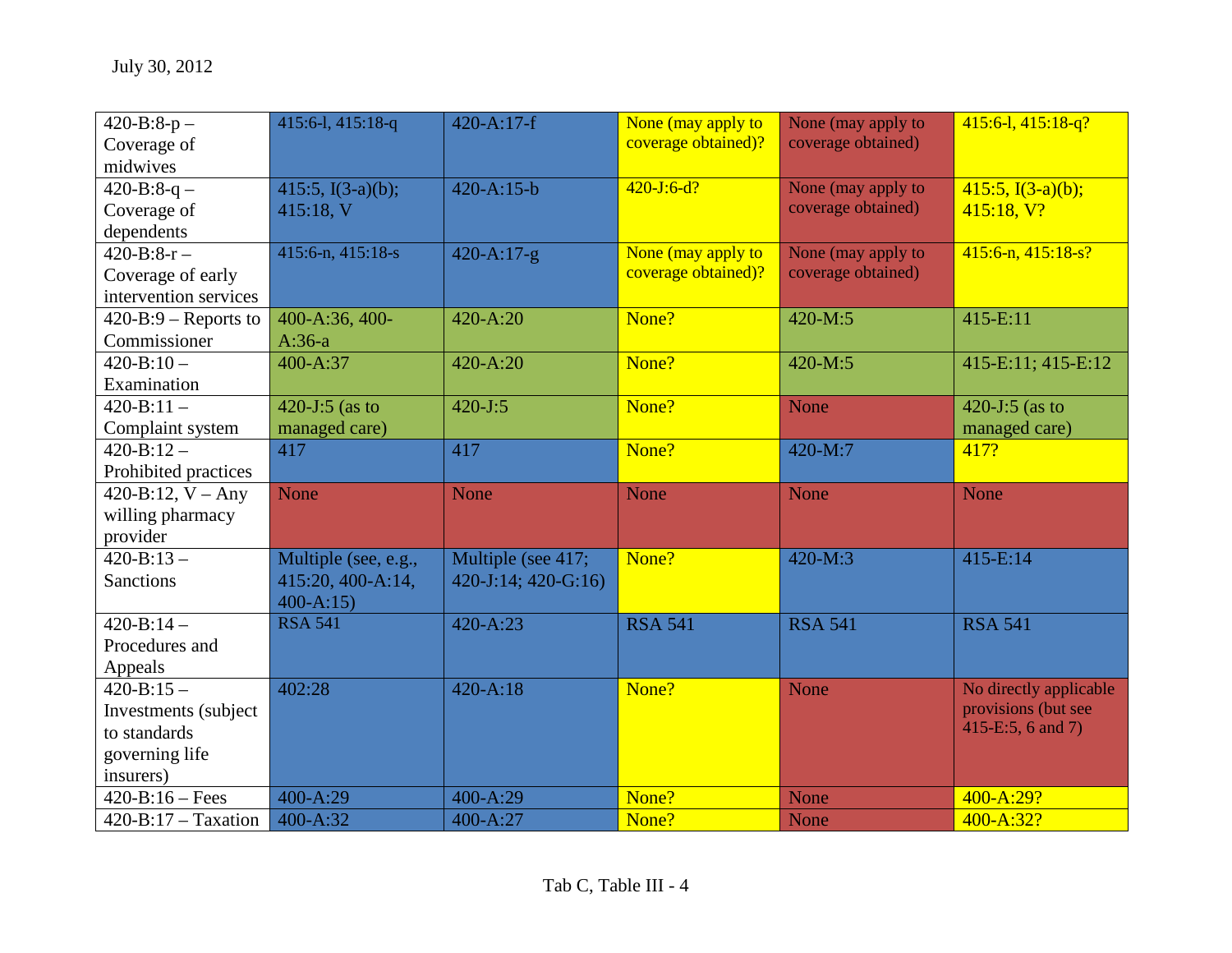| $420 - B:18 -$<br>Regulation of agents                                                                                  | $402-J$                                                  | $402-J$     | None?        | No directly applicable<br>provision (but 402-J<br>would apply to extent<br>producers utilized) | $402 - J?$       |
|-------------------------------------------------------------------------------------------------------------------------|----------------------------------------------------------|-------------|--------------|------------------------------------------------------------------------------------------------|------------------|
| $420 - B:19 - Powers$<br>of Insurers and hosp.<br>and med. Service<br>corps.                                            | None                                                     | None        | None         | None                                                                                           | <b>None</b>      |
| $420 - B:20 - Stat.$<br>construction and<br>relationship to other<br>laws                                               | See Table A for<br>provisions incorp. by<br>$420 - B:20$ | $420 - A:2$ | <b>None</b>  | No directly applicable<br>provision (but see<br>420-M:3 regarding<br>jurisdiction generally)   | <b>None</b>      |
| $420 - B:21 -$<br>Regulations                                                                                           | $400 - A:15$                                             | 420-A:31    | $400 - A:15$ | $400 - A:15$                                                                                   | $400 - A:15$     |
| $420 - B:22 - Federal$<br>legis.                                                                                        | None                                                     | None        | None         | <b>None</b>                                                                                    | <b>None</b>      |
| $420 - B:23 - Systems$<br>failing to meet reqs.<br>of chapter (operating<br>and license of<br>system similar to<br>HMO) | <b>None</b>                                              | <b>None</b> | <b>None</b>  | None                                                                                           | <b>None</b>      |
| 420-B:24<br>Notification of<br>option to enroll in<br><b>HMO</b>                                                        | None                                                     | None        | None         | None                                                                                           | <b>None</b>      |
| $420 - B:25 - Capital$<br>reqs.                                                                                         | See 401:4, 404-F                                         | 420-A:21    | None?        | None                                                                                           | 415-E:5, 6 and 7 |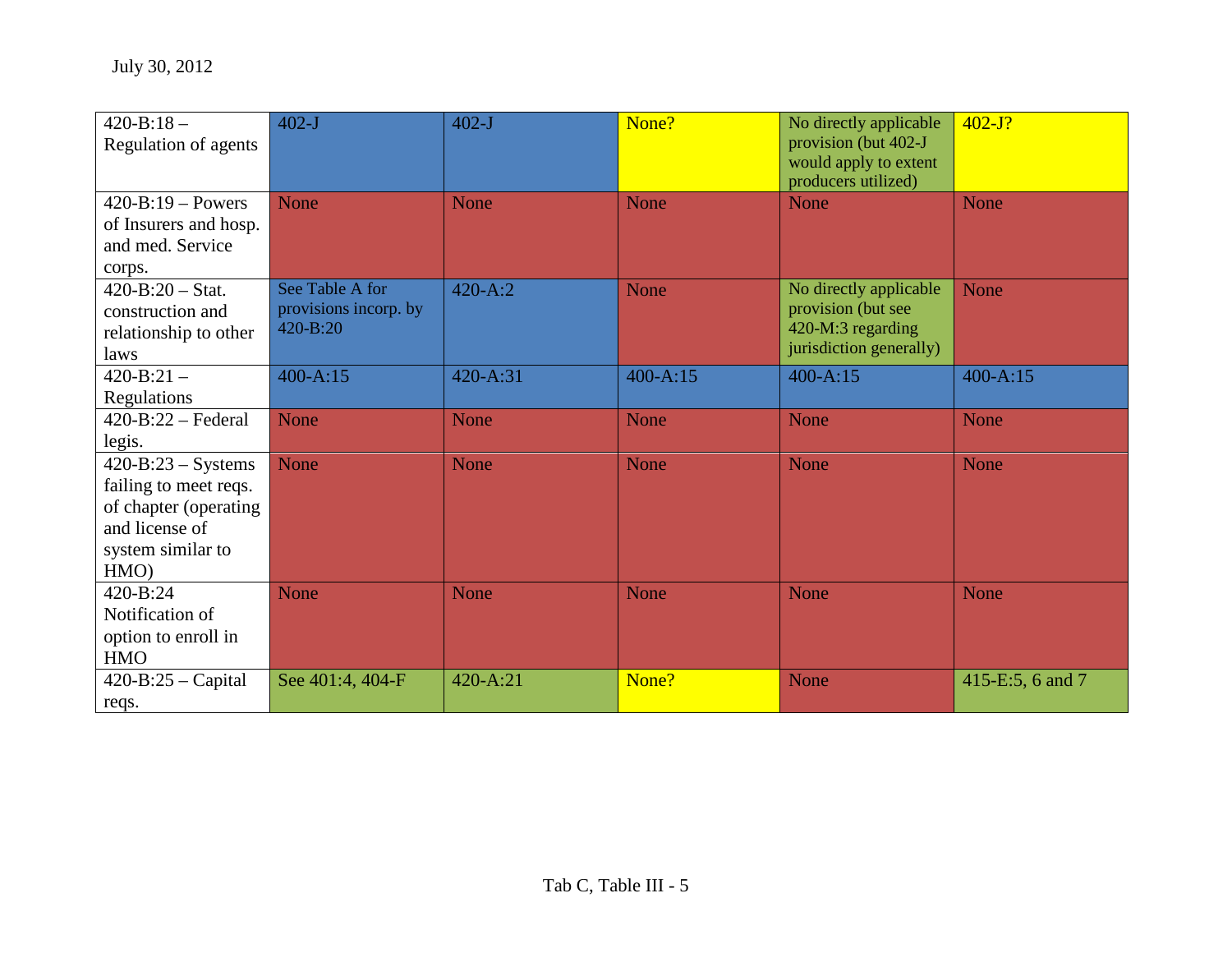| Table IV – Comparison of provisions of other chapters corresponding to Qualified Association Trusts |                         |                         |                        |                        |                         |  |  |  |
|-----------------------------------------------------------------------------------------------------|-------------------------|-------------------------|------------------------|------------------------|-------------------------|--|--|--|
| RSA 420-G:10:                                                                                       | <b>RSA 415:</b>         | <b>RSA 420-A: (HSC)</b> | <b>RSA 420-B:</b>      | <b>RSA 420-M:</b>      | <b>RSA 415-E:</b>       |  |  |  |
| <b>Qualified</b>                                                                                    | <b>Provisions</b>       | http://www.gencourt     | (HMO)                  | <b>Qualified</b>       | <b>MEWAs</b>            |  |  |  |
| <b>Association Trust</b>                                                                            | governing A&H           | .state.nh.us/rsa/html/  | http://www.gencourt    | Purchasing             | http://www.gencourt     |  |  |  |
| http://www.gencou                                                                                   | insurers generally      | NHTOC/NHTOC-            | .state.nh.us/rsa/html/ | <b>Alliance</b>        | .state.nh.us/rsa/html/  |  |  |  |
| rt.state.nh.us/rsa/ht                                                                               | http://www.gencourt     | XXXVII-420-A.htm        | NHTOC/NHTOC-           | http://www.gencourt    | NHTOC/NHTOC-            |  |  |  |
| ml/XXXVII/420-                                                                                      | .state.nh.us/rsa/html/  |                         | XXXVII-420-B.htm       | .state.nh.us/rsa/html/ | XXXVII-415-E.htm        |  |  |  |
| $G/420 - G - 10.htm$                                                                                | NHTOC/NHTOC-            |                         |                        | NHTOC/NHTOC-           |                         |  |  |  |
|                                                                                                     | XXXVII-415.htm          |                         |                        | XXXVII-420-            |                         |  |  |  |
|                                                                                                     |                         |                         |                        | M.htm                  |                         |  |  |  |
| 420-G:2, $XV -$                                                                                     | No generally            | $420 - A:1$             | $420 - B:1$            | 420-M:2                | $415-E:1$               |  |  |  |
| Definition of                                                                                       | applicable definitions  |                         |                        |                        |                         |  |  |  |
| qualified                                                                                           | provision (but relevant |                         |                        |                        |                         |  |  |  |
| association trust                                                                                   | terms are defined       |                         |                        |                        |                         |  |  |  |
|                                                                                                     | elsewhere)              |                         |                        |                        |                         |  |  |  |
| $420-G:10-Rating$                                                                                   | 415:1, 415:2; 420-G     | 420-A:8; 420-G          | 420-B:8; 420-G         | None                   | $420-G:13$ (as to small |  |  |  |
| requirements                                                                                        |                         |                         |                        |                        | group)                  |  |  |  |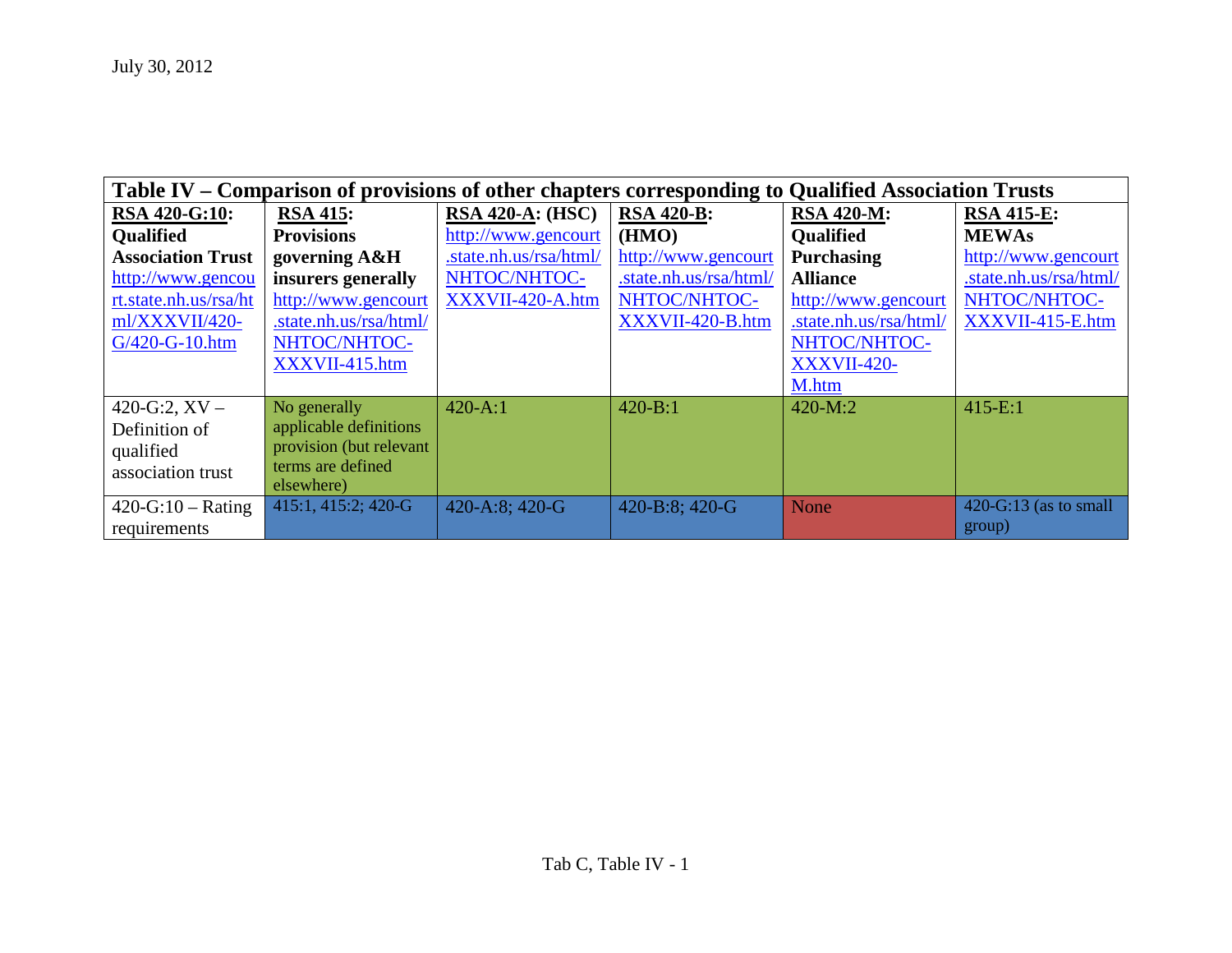| Table V – Comparison of provisions of other chapters corresponding to 420-M |                         |                           |                        |                          |                        |  |
|-----------------------------------------------------------------------------|-------------------------|---------------------------|------------------------|--------------------------|------------------------|--|
| <b>RSA 420-M:</b>                                                           | <b>RSA 415:</b>         | $RSA 420-A: (HSC)$        | <b>RSA 420-B:</b>      | <b>RSA 420-G:10:</b>     | <b>RSA 415-E:</b>      |  |
| <b>Qualified</b>                                                            | <b>Provisions</b>       | http://www.gencourt       | (HMO)                  | <b>Oualified</b>         | <b>MEWAs</b>           |  |
| <b>Purchasing</b>                                                           | governing A&H           | .state.nh.us/rsa/html/    | http://www.gencourt    | <b>Association Trust</b> | http://www.gencourt    |  |
| <b>Alliance</b>                                                             | insurers generally      | NHTOC/NHTOC-              | .state.nh.us/rsa/html/ | http://www.gencou        | .state.nh.us/rsa/html/ |  |
| http://www.gencourt                                                         | http://www.gencourt     | XXXVII-420-A.htm          | NHTOC/NHTOC-           | rt.state.nh.us/rsa/ht    | NHTOC/NHTOC-           |  |
| .state.nh.us/rsa/html/                                                      | .state.nh.us/rsa/html/  |                           | XXXVII-420-B.htm       | ml/XXXVII/420-           | XXXVII-415-E.htm       |  |
| NHTOC/NHTOC-                                                                | NHTOC/NHTOC-            |                           |                        | G/420-G-10.htm           |                        |  |
| XXXVII-420-                                                                 | XXXVII-415.htm          |                           |                        |                          |                        |  |
| M.htm                                                                       |                         |                           |                        |                          |                        |  |
|                                                                             |                         |                           |                        |                          |                        |  |
|                                                                             |                         |                           |                        |                          |                        |  |
|                                                                             |                         |                           |                        |                          |                        |  |
| $420-M:1-Purpose$                                                           | 401:1                   | None                      | None                   | None                     | <b>None</b>            |  |
| $420-M:2-$                                                                  | No generally            | $420 - A:1$               | $420 - B:1$            | 420-G:2, $XV$ (as to     | $415 - E:1$            |  |
| Definitions                                                                 | applicable definitions  |                           |                        | "qualified               |                        |  |
|                                                                             | provision (but relevant |                           |                        | association trust"       |                        |  |
|                                                                             | terms are defined       |                           |                        | only)                    |                        |  |
|                                                                             | elsewhere)              |                           |                        |                          |                        |  |
| $420-M:3 - Jur.$ of                                                         | Multiple (see $415:1$ , | Multiple (see 420-        | 420-B:2 (as to         | 420-G:10 (as to          | 415-E: $2$ (as to      |  |
| comm.; penalties                                                            | 415:2, 415:23 as to     | A:2, 420-A:4 as to        | jurisdiction); 420-    | jurisdiction)            | jurisdiction); 415-    |  |
|                                                                             | jurisdiction; see,      | jurisdiction; see,        | $B:13$ (as to          |                          | $E:14$ (as to          |  |
|                                                                             | e.g., 415:20, 400-      | e.g., $417; 420 - J: 14;$ | penalties)             |                          | penalties)             |  |
|                                                                             | A:14, 400-A:15 as       | 420-G:16 as to            |                        |                          |                        |  |
|                                                                             | to penalties)           | penalties)                |                        |                          |                        |  |
| $420-M:4-$                                                                  | 402:11; 402:12          | $420 - A:4$               | 420-B:2; 420-B:3;      | None                     | 415-E:4                |  |
| Application and                                                             |                         |                           | $420 - B:5$            |                          |                        |  |
|                                                                             |                         |                           |                        |                          |                        |  |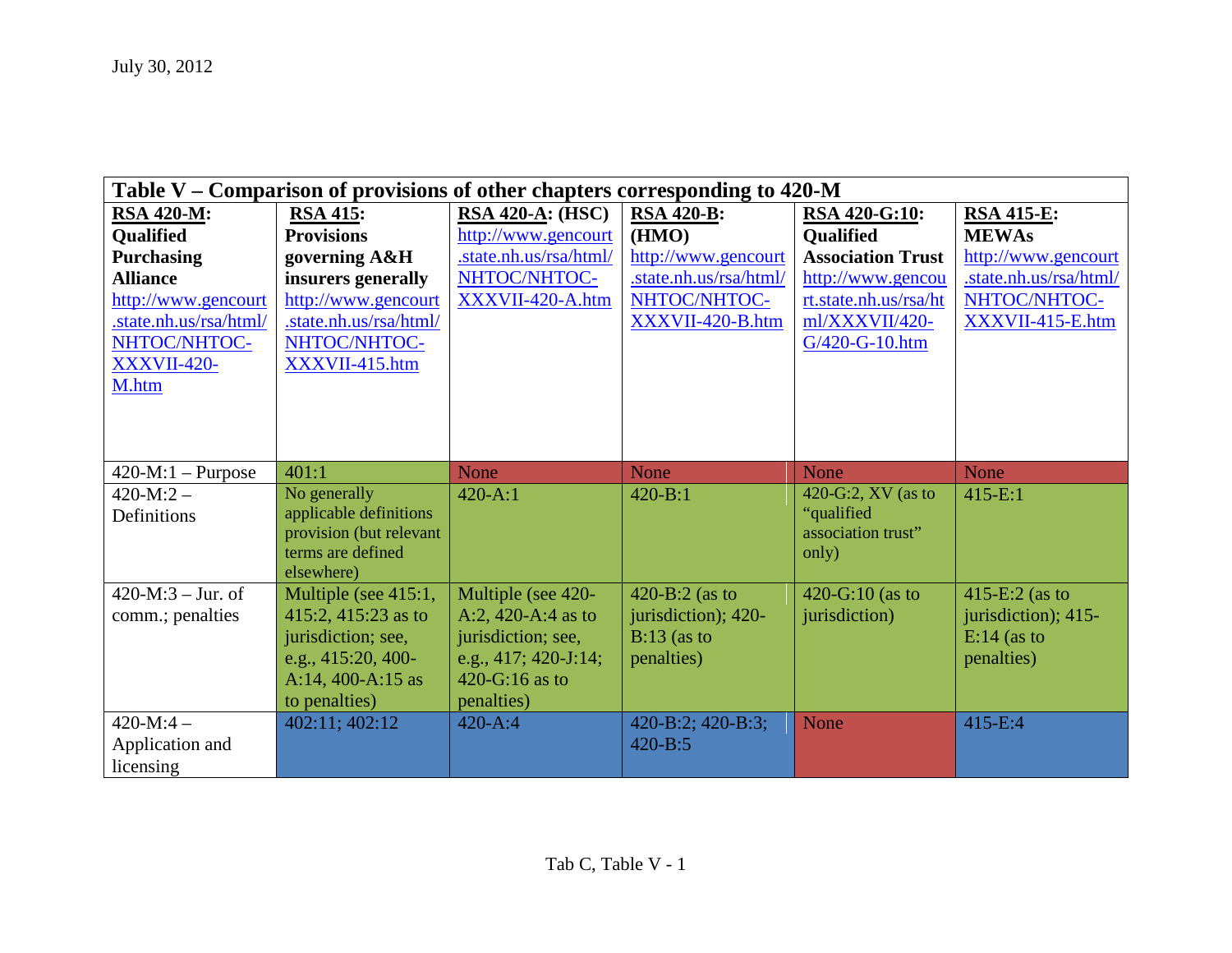| $420-M:5 - Business$              | 402:11 (regarding     | 420-A:4 (regarding    | 42-B:3 (regarding  | None                 | 415-E:4 (regarding    |
|-----------------------------------|-----------------------|-----------------------|--------------------|----------------------|-----------------------|
| plan and other req.               | application info.)    | application info.)    | application info.) |                      | application info.)    |
| documents                         |                       |                       |                    |                      |                       |
| $420-M:6-$                        | See, e.g., 415:20,    | See, e.g., 415:20,    | 420-B:13 (as to    | <b>None</b>          | 415-E:13 (as to       |
| Revocation of                     | 400-A:14, 400-A:15    | 400-A:14, 400-A:15    | revocation); 402-C |                      | revocation); 402-C    |
| license and                       | as to revocation;     | as to revocation;     | as to insolvency   |                      | as to insolvency      |
| insolvency                        | 402-C as to           | 402- $C$ as to        |                    |                      |                       |
|                                   | insolvency            | insolvency            |                    |                      |                       |
| $420-M:7 - Powers$                | $401:1, 293-A$ (as to | 420-A generally (as   | 420-B:7 (as to     | None?                | 415-E generally (as   |
| and duties;                       | powers); 417 (as to   | to powers); $417$ (as | powers); 420-B:12  |                      | to powers); $417$ (as |
| restrictions                      | prohibited practices) | to prohibited         | (as to prohibited  |                      | to prohibited         |
|                                   |                       | practices)            | practices)         |                      | practices)            |
| $420-M:8 -$ Contracts             | None                  | None                  | None               | None                 | None                  |
| with participating                |                       |                       |                    |                      |                       |
| carriers                          |                       |                       |                    |                      |                       |
| $\overline{420}$ -M:9 – Reqs. for | None                  | None                  | None               | None                 | None                  |
| participating carriers            |                       |                       |                    |                      |                       |
| $420-M:10-$                       | No corresponding      | No corresponding      | No corresponding   | No corresponding     | No corresponding      |
| Marketing health                  | provision (but see    | provision (but see    | provision (but see | provision (but see   | provision (but see    |
| benefit plans                     | 417 regarding         | 417 regarding         | 420-B:12 regarding | 417 regarding        | 417 regarding         |
|                                   | advertising           | advertising           | advertising        | advertising          | advertising           |
|                                   | generally)            | generally)            | generally)         | generally)?          | generally)?           |
| $420-M:11$ – Conflict             | None                  | None                  | None               | <b>None</b>          | None                  |
| of interest                       |                       |                       |                    |                      |                       |
| $420-M:12-$                       | None                  | None                  | None               | None                 | None (compare to      |
| Distinguished from                |                       |                       |                    |                      | 415-E generally)      |
| <b>MEWA</b>                       |                       |                       |                    |                      |                       |
| $420-M:13-$                       | None                  | None                  | None               | 420-G:2, XV          | 415-E:3 (regarding    |
| Qualified                         |                       |                       |                    | (regarding)          | qualifying criteria)  |
| purchasing alliance               |                       |                       |                    | qualifying criteria) |                       |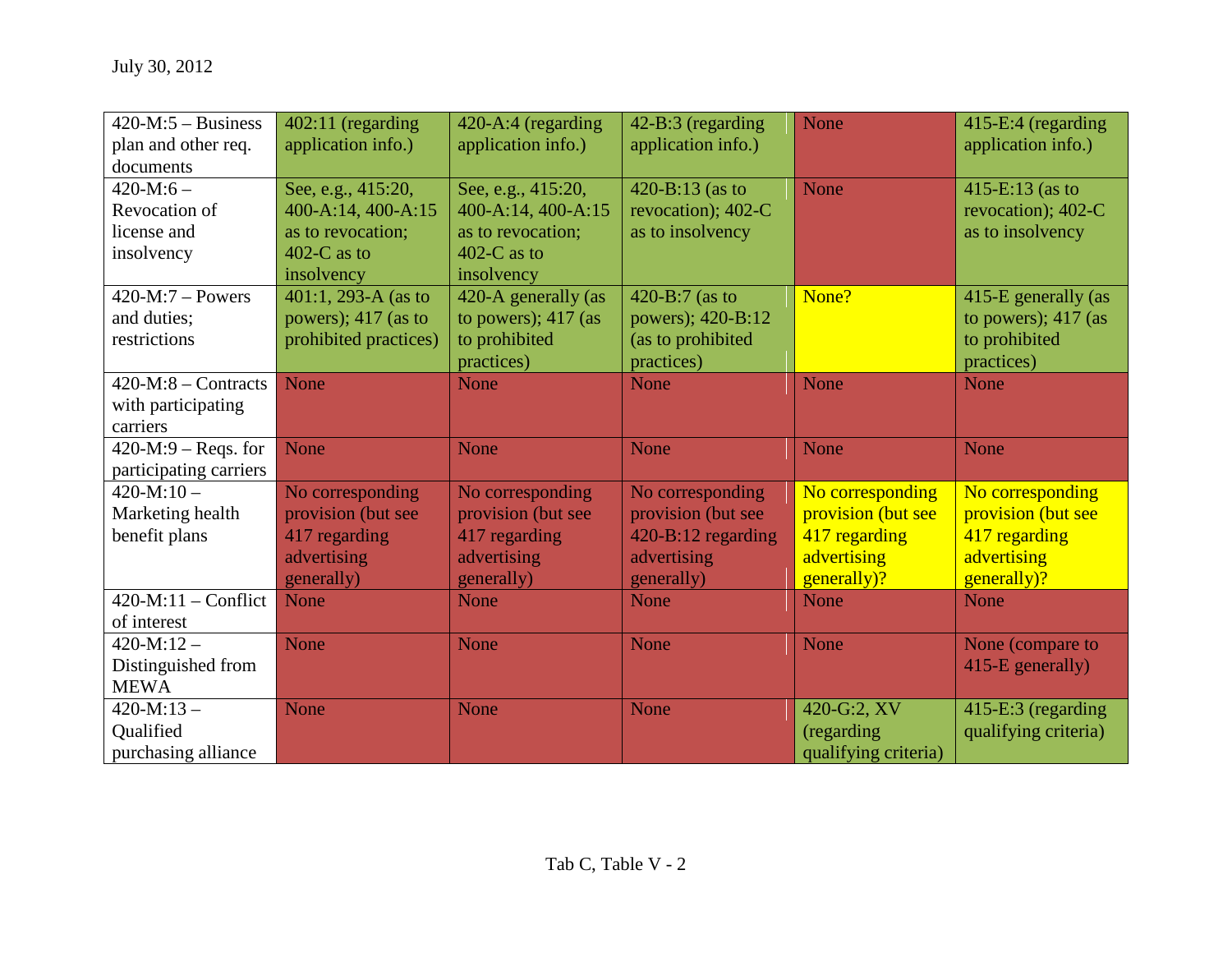| Table VI – Comparison of provisions of other chapters corresponding to 415-E |                                 |                         |                        |                          |                        |  |  |  |  |  |  |
|------------------------------------------------------------------------------|---------------------------------|-------------------------|------------------------|--------------------------|------------------------|--|--|--|--|--|--|
| <b>RSA 415-E:</b>                                                            | <b>RSA 415:</b>                 | <b>RSA 420-A: (HSC)</b> | <b>RSA 420-B:</b>      | <b>RSA 420-G:10:</b>     | <b>RSA 420-M:</b>      |  |  |  |  |  |  |
| <b>MEWAs</b>                                                                 | <b>Provisions</b>               | http://www.gencourt     | (HMO)                  | <b>Oualified</b>         | <b>Oualified</b>       |  |  |  |  |  |  |
| http://www.gencourt                                                          | governing A&H                   | .state.nh.us/rsa/html/  | http://www.gencourt    | <b>Association Trust</b> | Purchasing             |  |  |  |  |  |  |
| state.nh.us/rsa/html/                                                        | insurers generally              | NHTOC/NHTOC-            | .state.nh.us/rsa/html/ | http://www.gencou        | <b>Alliance</b>        |  |  |  |  |  |  |
| NHTOC/NHTOC-                                                                 | http://www.gencourt             | XXXVII-420-A.htm        | NHTOC/NHTOC-           | rt.state.nh.us/rsa/ht    | http://www.gencourt    |  |  |  |  |  |  |
| XXXVII-415-E.htm                                                             | .state.nh.us/rsa/html/          |                         | XXXVII-420-B.htm       | ml/XXXVII/420-           | .state.nh.us/rsa/html/ |  |  |  |  |  |  |
|                                                                              | NHTOC/NHTOC-                    |                         |                        | G/420-G-10.htm           | NHTOC/NHTOC-           |  |  |  |  |  |  |
|                                                                              | XXXVII-415.htm                  |                         |                        |                          | <b>XXXVII-420-</b>     |  |  |  |  |  |  |
|                                                                              |                                 |                         |                        |                          | M.htm                  |  |  |  |  |  |  |
|                                                                              |                                 |                         |                        |                          |                        |  |  |  |  |  |  |
| $415-E:1-$                                                                   | No generally                    | $420 - A:1$             | $420 - B:1$            | 420-G:2, $XV$ (as to     | $420-M:2$              |  |  |  |  |  |  |
| Definitions                                                                  | applicable definitions          |                         |                        | "qualified               |                        |  |  |  |  |  |  |
|                                                                              | provision (but relevant         |                         |                        | association trust"       |                        |  |  |  |  |  |  |
|                                                                              | terms are defined<br>elsewhere) |                         |                        | only)                    |                        |  |  |  |  |  |  |
| $415-E:2-$                                                                   | <b>None</b>                     | <b>None</b>             | None                   | None                     | <b>None</b>            |  |  |  |  |  |  |
| Applicability                                                                |                                 |                         |                        |                          |                        |  |  |  |  |  |  |
| (certain MEWAs                                                               |                                 |                         |                        |                          |                        |  |  |  |  |  |  |
| exempt)                                                                      |                                 |                         |                        |                          |                        |  |  |  |  |  |  |
| $415-E:3 - General$                                                          | None                            | <b>None</b>             | None                   | 420-G:2, XV              | $420-M:13$             |  |  |  |  |  |  |
| Eligibility                                                                  |                                 |                         |                        |                          |                        |  |  |  |  |  |  |
| $415-E:4-Filing of$                                                          | 402:11                          | $420 - A:4$             | 420-B:3                | None                     | $420-M:4$              |  |  |  |  |  |  |
| Application                                                                  |                                 |                         |                        |                          |                        |  |  |  |  |  |  |
| $415-E:5-Fund$                                                               | See 401:4, 404-F                | 420-A:21                | 420-B:25               | None?                    | No corresponding       |  |  |  |  |  |  |
| <b>Balance</b>                                                               |                                 |                         |                        |                          | provision (but see     |  |  |  |  |  |  |
|                                                                              |                                 |                         |                        |                          | 420-M:5, regarding     |  |  |  |  |  |  |
|                                                                              |                                 |                         |                        |                          | sound financial        |  |  |  |  |  |  |
|                                                                              |                                 |                         |                        |                          | operation/controls)    |  |  |  |  |  |  |
|                                                                              |                                 |                         |                        |                          |                        |  |  |  |  |  |  |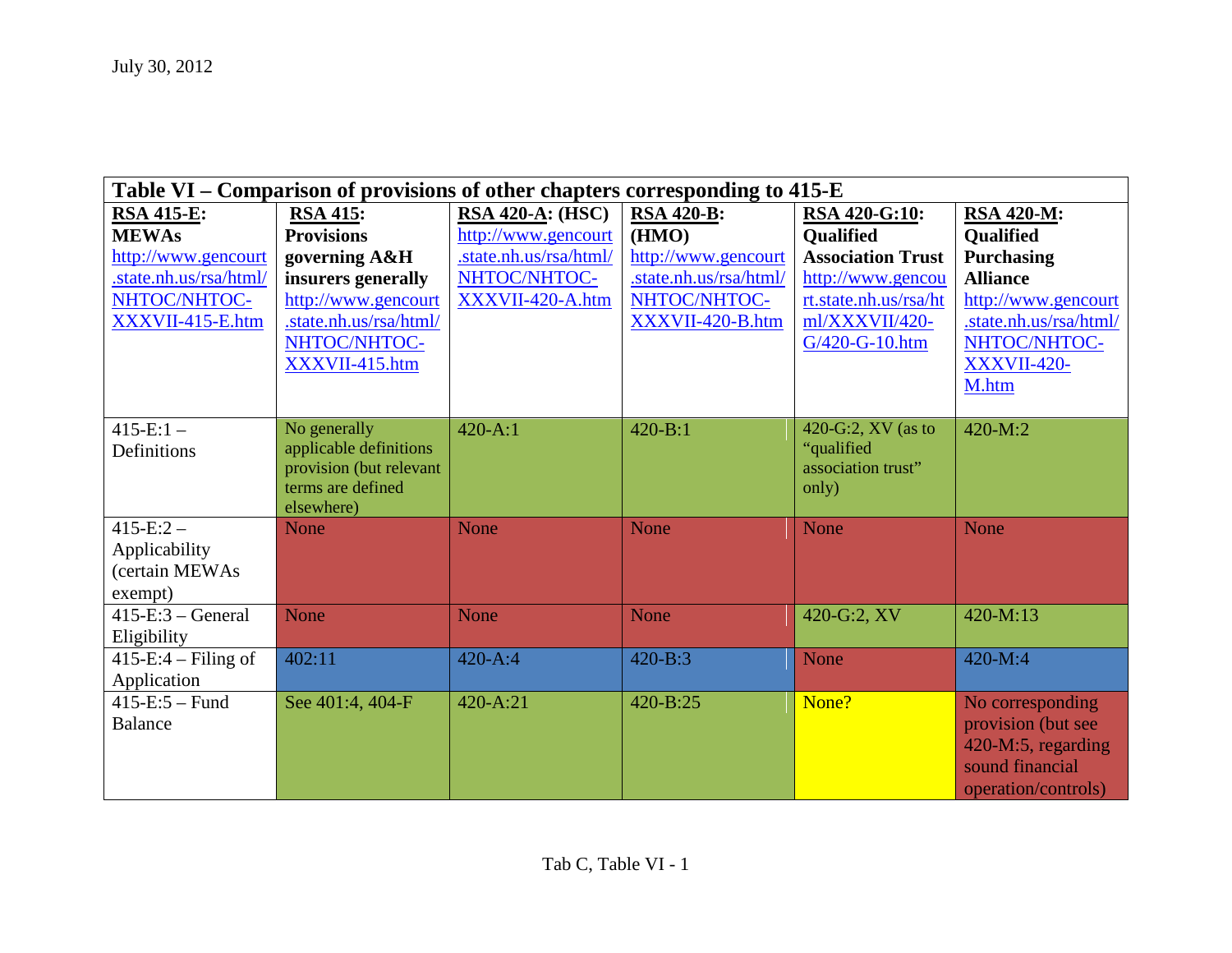| $415-E:6-Financial$<br>Condition, etc. | $404-F$              | $404-F$                     | $404-F$             | None?        | No corresponding<br>provision (but see<br>420-M:5, regarding<br>sound financial |
|----------------------------------------|----------------------|-----------------------------|---------------------|--------------|---------------------------------------------------------------------------------|
|                                        |                      |                             |                     |              | operation/controls)                                                             |
| $415-E:7-$                             | 402:73               | Deposit required            | Deposit required    | None?        | <b>None</b>                                                                     |
| Insolvency                             |                      |                             |                     |              |                                                                                 |
| protection (deposit)                   |                      |                             |                     |              |                                                                                 |
| $415-E:8 - Policy$                     | 415:1; 415:2; 415:3  | $420 - A:8$                 | $420 - B:8$         | None?        | <b>None</b>                                                                     |
| forms                                  |                      |                             |                     |              |                                                                                 |
| $415-E:9 - Employer$                   | None                 | None                        | None                | None         | None                                                                            |
| participants'<br>liability             |                      |                             |                     |              |                                                                                 |
| $415-E:10-Term.$ of                    | None                 | <b>None</b>                 | None                | None         | None                                                                            |
| arrangement                            |                      |                             |                     |              |                                                                                 |
| $415-E:11-$                            | 400-A:36, 400-       | 420-A:20                    | 420-B:9             | None?        | 420-M:5                                                                         |
| Annual/triennial                       | $A:36-a$             |                             |                     |              |                                                                                 |
| reports                                |                      |                             |                     |              |                                                                                 |
| $415-E:12$ – Place of                  | 400-A:37, III(b) (as | 420-A:20 (as to             | 420-B:10, II (as to | None?        | 420-M:5 (as to                                                                  |
| business;                              | to availability of   | availability of             | availability of     |              | availability of                                                                 |
| maintenance of                         | records only)        | records only)               | records only)       |              | records only)                                                                   |
| records                                |                      |                             |                     |              |                                                                                 |
| $415-E:13-Susp.$                       | Multiple (see, e.g., | Multiple (see 417;          | $420 - B:13$        | None         | $420-M:6$                                                                       |
| revoc. \of approval                    | 415:20, 400-A:14,    | $420 - J:14$ ; $420 - G:16$ |                     |              |                                                                                 |
|                                        | $400 - A:15$         |                             |                     |              |                                                                                 |
| $415-E:14$ – Penalties                 | Multiple (see, e.g., | Multiple (see 417;          | $420 - B:13$        | None?        | 420-M:3                                                                         |
|                                        | 415:20, 400-A:14,    | $420 - J:14$ ; $420 - G:16$ |                     |              |                                                                                 |
|                                        | $400 - A:15$         |                             |                     |              |                                                                                 |
| $415-E:15-$                            | $402-C$              | $402-C$                     | $402-C$             | None?        | 420-M:6                                                                         |
| Rehab/diss                             |                      |                             |                     |              |                                                                                 |
| $415-E:16 -$                           | 400-A:15             | 420-A:31                    | 420-B:21            | $400 - A:15$ | 400-A:15                                                                        |
| Rulemaking                             |                      |                             |                     |              |                                                                                 |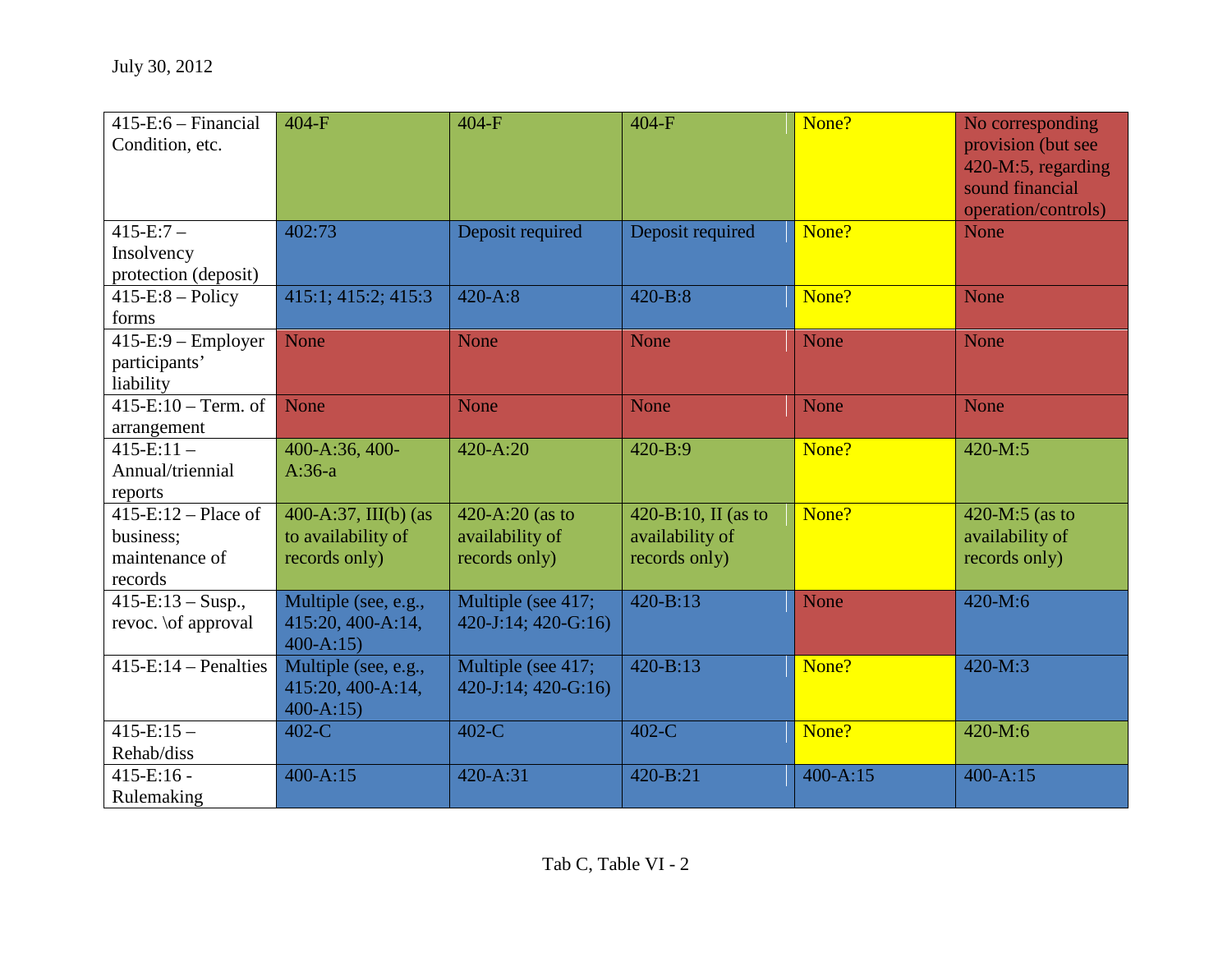| Table VII - Applicability of regulatory provisions regarding rate review |                                                                                                                         |            |                     |                     |                  |  |  |  |  |  |
|--------------------------------------------------------------------------|-------------------------------------------------------------------------------------------------------------------------|------------|---------------------|---------------------|------------------|--|--|--|--|--|
| <b>A&amp;H</b> Generally                                                 | <b>HSC</b>                                                                                                              | <b>HMO</b> | <b>Qual. Assoc.</b> | <b>Qual. Purch.</b> | <b>MEWA</b>      |  |  |  |  |  |
|                                                                          |                                                                                                                         |            | <b>Trust</b>        | <b>Alliance</b>     |                  |  |  |  |  |  |
|                                                                          | A. Ins 401 (general form/rate review standards) http://www.gencourt.state.nh.us/rules/state_agencies/ins400.html        |            |                     |                     |                  |  |  |  |  |  |
| <b>Yes</b>                                                               | <b>Yes</b>                                                                                                              | Yes        | Yes?                | No (but would apply | Yes              |  |  |  |  |  |
|                                                                          |                                                                                                                         |            |                     | as to coverage      |                  |  |  |  |  |  |
|                                                                          |                                                                                                                         |            |                     | purchased)          |                  |  |  |  |  |  |
|                                                                          | B. Ins 3100 (electronic rate submission requirements) http://www.gencourt.state.nh.us/rules/state_agencies/ins3100.html |            |                     |                     |                  |  |  |  |  |  |
| Yes                                                                      | Yes                                                                                                                     | Yes        | Yes?                | No (but would apply | Yes (as to small |  |  |  |  |  |
|                                                                          |                                                                                                                         |            |                     | as to coverage      | $group$ ?        |  |  |  |  |  |
|                                                                          |                                                                                                                         |            |                     | purchased)          |                  |  |  |  |  |  |
|                                                                          | C. Ins 4100 (specific rate review standards for individual, small group, large group, stop loss and "limited benefit")  |            |                     |                     |                  |  |  |  |  |  |
|                                                                          | http://www.gencourt.state.nh.us/rules/state_agencies/ins4100.html                                                       |            |                     |                     |                  |  |  |  |  |  |
| Yes                                                                      | Yes                                                                                                                     | Yes        | Yes?                | No (but would apply | Yes (as to small |  |  |  |  |  |
|                                                                          |                                                                                                                         |            |                     | as to coverage      | group)?          |  |  |  |  |  |
|                                                                          |                                                                                                                         |            |                     | purchased)          |                  |  |  |  |  |  |
|                                                                          | D. Ins 1900 (standards governing A&H coverage) http://www.gencourt.state.nh.us/rules/state_agencies/ins1900.html        |            |                     |                     |                  |  |  |  |  |  |
| Yes                                                                      | Yes                                                                                                                     | Yes        | Yes?                | N <sub>o</sub>      | Yes              |  |  |  |  |  |
|                                                                          |                                                                                                                         |            |                     |                     |                  |  |  |  |  |  |
|                                                                          |                                                                                                                         |            |                     |                     |                  |  |  |  |  |  |
|                                                                          |                                                                                                                         |            |                     |                     |                  |  |  |  |  |  |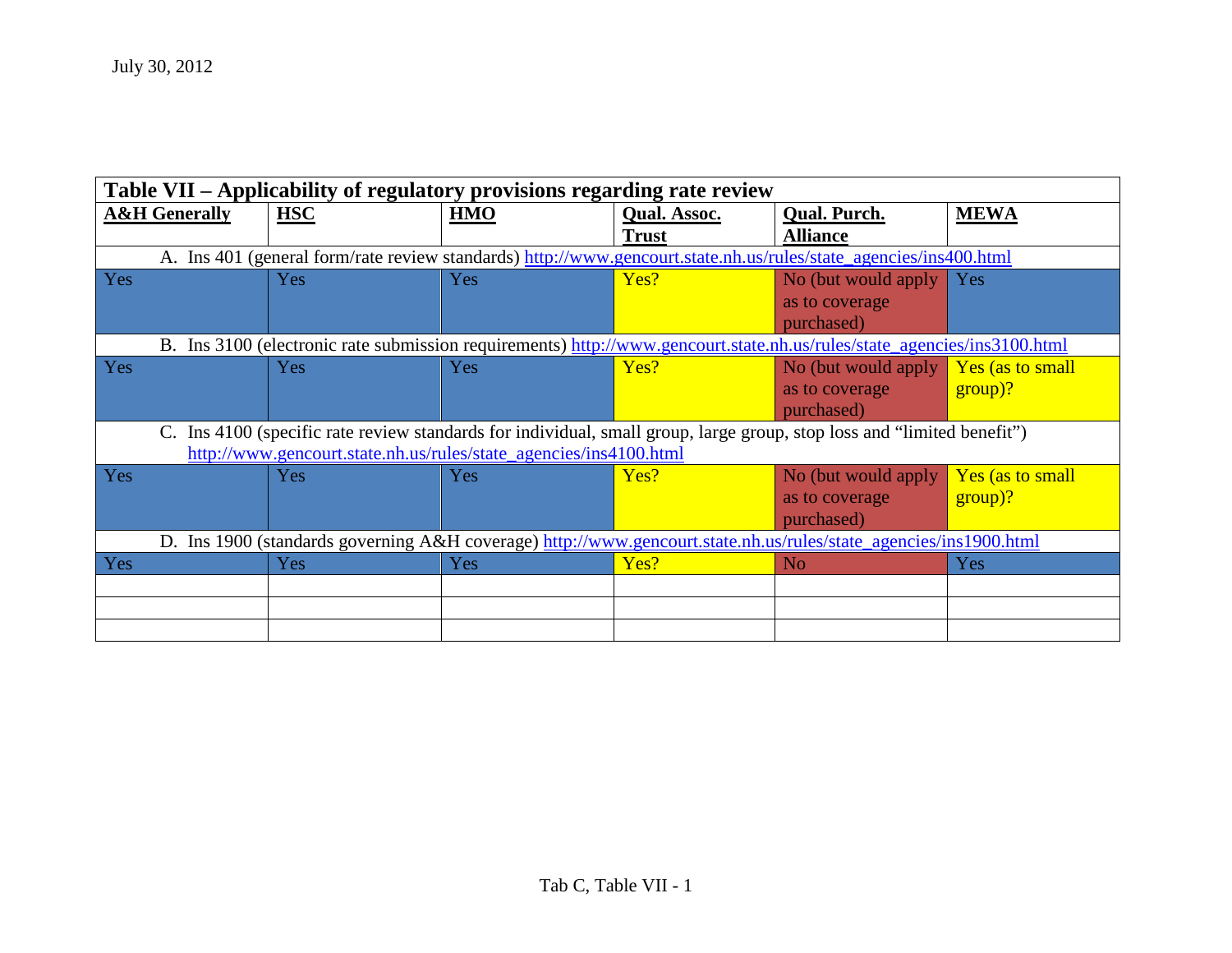## Tab D

Comparison of Rate Review Regulations by Market Segment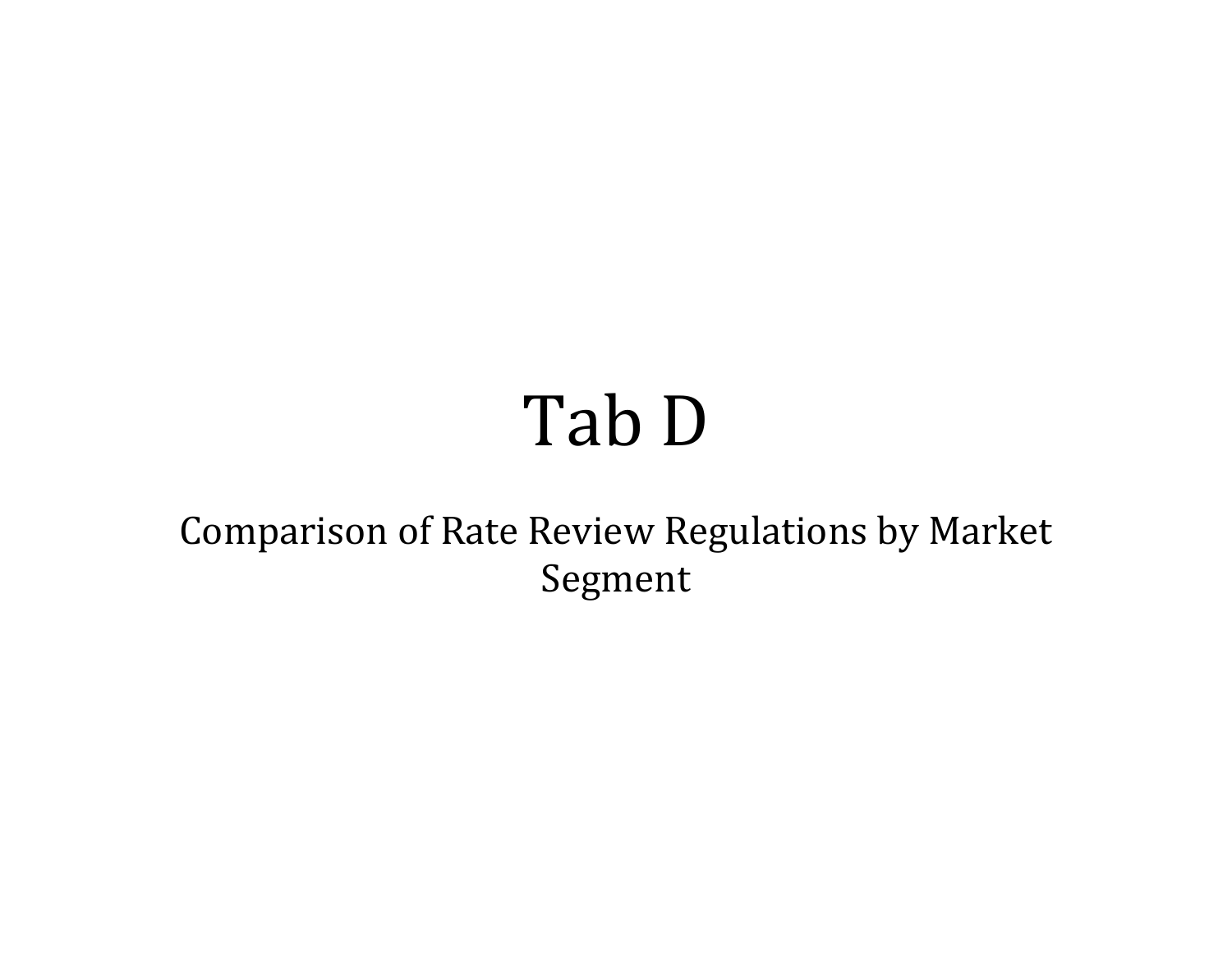#### **Comparison of Rate Review Provisions by Market Segment**

| <b>Regulatory Provision</b>        | <b>Market Segment</b> |                           |                         |                           |                |                |                |                 |
|------------------------------------|-----------------------|---------------------------|-------------------------|---------------------------|----------------|----------------|----------------|-----------------|
|                                    | Large                 | <b>Small</b>              | Group                   | Indiv./                   | <b>Blanket</b> | <b>Stop</b>    | Long-Term      | <b>Medicare</b> |
|                                    | Group                 | Group                     | Supp.                   | Franch.                   |                | Loss           | Care           | <b>Supp</b>     |
| 1. Ins $401 -$ Filings for LAH     |                       |                           |                         |                           |                |                |                |                 |
| <b>Insurance</b>                   |                       |                           |                         |                           |                |                |                |                 |
| $401.01$ – Purpose and Scope       | $\overline{X}$        | X                         | X                       | X                         | X              | X              | X              | X               |
| $401.02 -$ Definitions             | X                     | X                         | X                       | X                         | X              | $\mathbf X$    | $\mathbf X$    | $\mathbf X$     |
| $401.03$ – Rules applicable to all | X                     | X                         | X                       | X                         | X              | X              | $\overline{X}$ | $\overline{X}$  |
| forms                              |                       |                           |                         |                           |                |                |                |                 |
| $401.04$ – Individual life and     | N/A                   | N/A                       | N/A                     | N/A                       | N/A            | N/A            | N/A            | N/A             |
| annuity contracts                  |                       |                           |                         |                           |                |                |                |                 |
| 401.05 - Individual accident       | N/A                   | N/A                       | N/A                     | X                         | N/A            | N/A            | $\overline{X}$ | $\overline{X}$  |
| and health                         |                       |                           |                         |                           |                |                |                |                 |
| $401.06$ – Group life policies     | N/A                   | N/A                       | N/A                     | N/A                       | N/A            | N/A            | N/A            | N/A             |
| $401.07$ – Group and blanket       | X                     | X                         | X                       | N/A                       | X              | N/A            | X              | $\mathbf X$     |
| accident and health                |                       |                           |                         |                           |                |                |                |                 |
| $401.08$ – Group annuity           | N/A                   | N/A                       | N/A                     | N/A                       | N/A            | N/A            | N/A            | N/A             |
| contracts                          |                       |                           |                         |                           |                |                |                |                 |
| $401.09 - Variable contracts$      | N/A                   | N/A                       | N/A                     | N/A                       | N/A            | N/A            | N/A            | N/A             |
| $401.10$ – Computation of cash     | N/A                   | N/A                       | N/A                     | N/A                       | N/A            | N/A            | N/A            | N/A             |
| values for variable annuities      |                       |                           |                         |                           |                |                |                |                 |
| $401.11 - Applications$            | X                     | $\boldsymbol{\mathrm{X}}$ | $\overline{\textbf{X}}$ | X                         | X              | $\overline{X}$ | $\mathbf X$    | $\overline{X}$  |
| $401.12$ – Forms filing, review    | $\overline{X}$        | X                         | X                       | X                         | X              | X              | X              | X               |
| and inventory procedures           |                       |                           |                         |                           |                |                |                |                 |
| $401.13$ – Penalty; generally      | $\mathbf X$           | $\mathbf X$               | X                       | $\boldsymbol{\mathrm{X}}$ | X              | X              | X              | X               |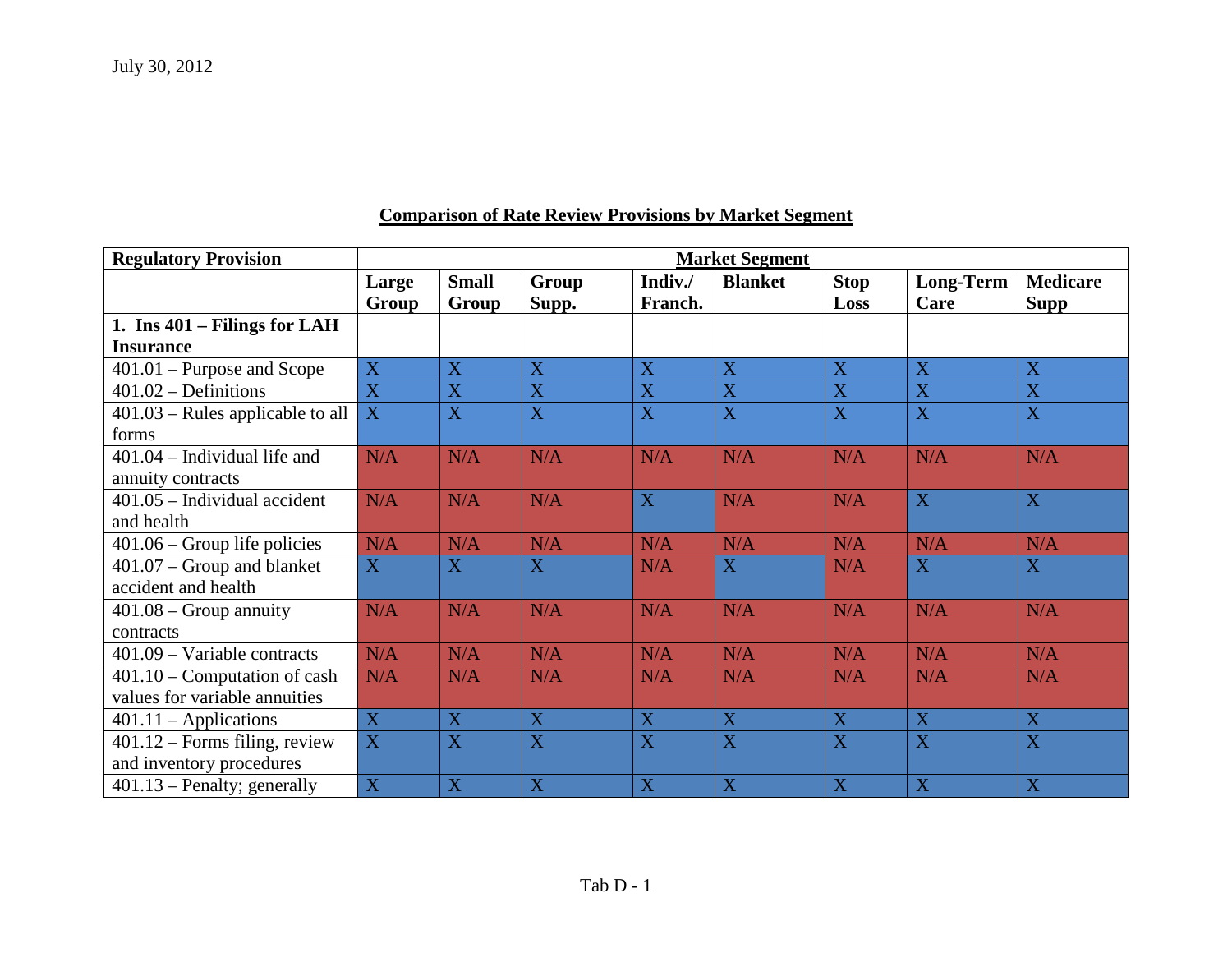| <b>Regulatory Provision</b>                                         | <b>Market Segment</b>   |                         |                                                              |                         |                         |                         |                          |                                |  |
|---------------------------------------------------------------------|-------------------------|-------------------------|--------------------------------------------------------------|-------------------------|-------------------------|-------------------------|--------------------------|--------------------------------|--|
|                                                                     | Large<br>Group          | <b>Small</b><br>Group   | Group<br>Supp.                                               | Indiv./<br>Franch.      | <b>Blanket</b>          | <b>Stop</b><br>Loss     | <b>Long-Term</b><br>Care | <b>Medicare</b><br><b>Supp</b> |  |
|                                                                     |                         |                         |                                                              |                         |                         |                         |                          |                                |  |
| 2. Ins $3100$ – Electronic                                          |                         |                         |                                                              |                         |                         |                         |                          |                                |  |
| <b>Filing Standards</b>                                             |                         |                         |                                                              |                         |                         |                         |                          |                                |  |
| $3101.01$ – Purpose                                                 | X                       | $\mathbf X$             | $\mathbf X$                                                  | $\mathbf X$             | $\mathbf X$             | X                       | X                        | X                              |  |
| $3101.02$ – Applicability and                                       | $\overline{X}$          | $\overline{\text{X}}$   | $\overline{\mathbf{X}}$                                      | $\overline{\mathbf{X}}$ | $\overline{\text{X}}$   | $\overline{X}$          | $\overline{\mathbf{X}}$  | $\overline{\mathbf{X}}$        |  |
| Scope                                                               |                         |                         |                                                              |                         |                         |                         |                          |                                |  |
| $3101.03 - Definitions$                                             | $\mathbf X$             | $\overline{\textbf{X}}$ | $\overline{\textbf{X}}$                                      | $\overline{\textbf{X}}$ | $\overline{\textbf{X}}$ | $\overline{\mathbf{X}}$ | $\overline{\mathbf{X}}$  | $\overline{\mathbf{X}}$        |  |
| $3101.04$ - Procedural                                              | $\overline{X}$          | $\overline{\text{X}}$   | $\overline{\text{X}}$                                        | $\overline{\mathbf{X}}$ | $\overline{\text{X}}$   | $\overline{X}$          | $\overline{\textbf{X}}$  | $\overline{\mathbf{X}}$        |  |
| requirements                                                        |                         |                         |                                                              |                         |                         |                         |                          |                                |  |
|                                                                     |                         |                         |                                                              |                         |                         |                         |                          |                                |  |
| 3. Ins 4101 – Requirements<br>governing all A&H rate<br>submissions | $\mathbf X$             | $\overline{\mathbf{X}}$ | X (except<br>for group<br>disability<br>income<br>insurance) | $\mathbf X$             | $\mathbf X$             | $\overline{X}$          | N/A                      | N/A                            |  |
| 4. Ins $4102$ to $4106 -$ Specific                                  | 4104                    | 4103                    | 4106                                                         | 4102                    | 4106                    | 4105                    | 4106                     | 4106                           |  |
| rate submission requirements                                        |                         |                         |                                                              |                         |                         |                         |                          |                                |  |
| <b>Purpose</b>                                                      | $\overline{X}$          | $\overline{X}$          | $\overline{X}$                                               | $\overline{X}$          | $\overline{X}$          | $\overline{X}$          | $\overline{X}$           | $\overline{X}$                 |  |
| <b>Applicability</b>                                                | $\overline{\text{X}}$   | $\overline{\text{X}}$   | $\overline{\text{X}}$                                        | $\overline{\text{X}}$   | $\overline{\text{X}}$   | $\overline{\mathbf{X}}$ | $\overline{X}$           | $\overline{\mathbf{X}}$        |  |
| <b>Definitions-</b>                                                 |                         |                         |                                                              |                         |                         |                         |                          |                                |  |
| Actuarial certification                                             | $\overline{X}$          | X                       | $\overline{X}$                                               | X                       | X                       | X                       | $\overline{X}$           | $\overline{X}$                 |  |
| Actuarial memo                                                      | $\overline{\mathbf{X}}$ | $\overline{\mathbf{X}}$ | $\overline{\mathbf{X}}$                                      | $\overline{X}$          | $\overline{\mathbf{X}}$ | $\overline{X}$          | $\overline{\mathbf{X}}$  | $\overline{\mathbf{X}}$        |  |
| Anticipated durational loss                                         | N/A                     | $\overline{\mathbf{X}}$ | N/A                                                          | N/A                     | N/A                     | N/A                     | N/A                      | N/A                            |  |
| ratio                                                               |                         |                         |                                                              |                         |                         |                         |                          |                                |  |
| Anticipated loss ratio                                              | $\overline{\text{X}}$   | $\overline{\mathbf{X}}$ | $\overline{\mathbf{X}}$                                      | $\overline{\mathbf{X}}$ | $\overline{\mathbf{X}}$ | $\overline{X}$          | $\overline{X}$           | $\overline{\textbf{X}}$        |  |
| <b>Blanket A&amp;H</b> insurance                                    | N/A                     | N/A                     | X                                                            | N/A                     | X                       | N/A                     | $\overline{\mathbf{X}}$  | $\overline{\mathbf{X}}$        |  |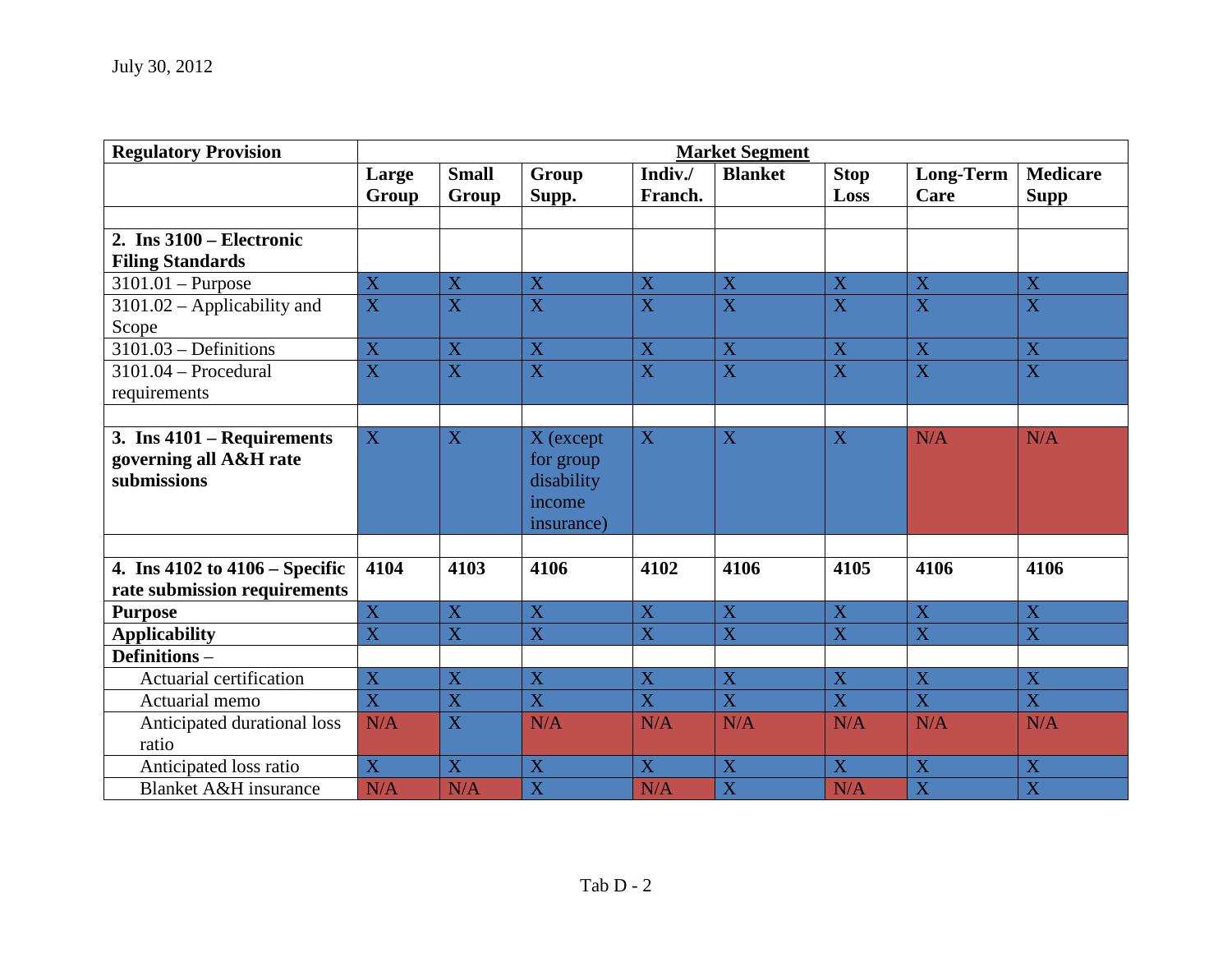| <b>Regulatory Provision</b> |                           |                           |                |                | <b>Market Segment</b> |                         |                  |                 |
|-----------------------------|---------------------------|---------------------------|----------------|----------------|-----------------------|-------------------------|------------------|-----------------|
|                             | Large                     | <b>Small</b>              | Group          | Indiv./        | <b>Blanket</b>        | <b>Stop</b>             | <b>Long-Term</b> | <b>Medicare</b> |
|                             | Group                     | Group                     | Supp.          | Franch.        |                       | Loss                    | Care             | <b>Supp</b>     |
| Case characteristics        | $\mathbf X$               | $\overline{X}$            | N/A            | N/A            | N/A                   | $\overline{\mathbf{X}}$ | N/A              | N/A             |
| Carrier                     | $\overline{\text{X}}$     | $\overline{\mathbf{X}}$   | N/A            | N/A            | N/A                   | $\overline{X}$          | N/A              | N/A             |
| Consumer Price Index -      | N/A                       | N/A                       | N/A            | $\overline{X}$ | N/A                   | N/A                     | N/A              | N/A             |
| Urban                       |                           |                           |                |                |                       |                         |                  |                 |
| <b>Covered Person</b>       | $\mathbf X$               | $\mathbf X$               | N/A            | N/A            | N/A                   | N/A                     | N/A              | N/A             |
| Durational medical loss     | $\overline{\text{X}}$     | $\overline{\mathbf{X}}$   | $\overline{X}$ | X              | X                     | X                       | $\overline{X}$   | $\mathbf{X}$    |
| ratio                       |                           |                           |                |                |                       |                         |                  |                 |
| Earned premium              | X                         | $\overline{X}$            | $X$ (not       | X              | $X$ (not              | $X$ (not                | $X$ (not         | $X($ not        |
|                             | (defined                  | (defined                  | defined by     | (defined       | defined by            | defined                 | defined by       | defined by      |
|                             | by ref.                   | by ref.                   | reference to   | by ref.        | reference to          | by ref.                 | reference to     | reference to    |
|                             | to CFR)                   | to CFR)                   | CFR)           | to CFR)        | CFR)                  | to CFR)                 | CFR)             | CFR)            |
| Eligible employee           | $\boldsymbol{\mathrm{X}}$ | $\boldsymbol{\mathrm{X}}$ | N/A            | N/A            | N/A                   | $\overline{\mathbf{X}}$ | N/A              | N/A             |
| Employee                    | $\overline{\text{X}}$     | $\overline{X}$            | N/A            | N/A            | N/A                   | $\overline{\mathbf{X}}$ | N/A              | N/A             |
| Enrolled employee           | $\overline{\text{X}}$     | $\overline{\text{X}}$     | N/A            | N/A            | N/A                   | $\overline{\mathbf{X}}$ | N/A              | N/A             |
| Expense based health        | N/A                       | N/A                       | N/A            | $\mathbf{X}$   | N/A                   | N/A                     | N/A              | N/A             |
| coverage                    |                           |                           |                |                |                       |                         |                  |                 |
| Group supplemental health   | N/A                       | N/A                       | $\overline{X}$ | N/A            | $\overline{X}$        | N/A                     | $\overline{X}$   | $\overline{X}$  |
| insurance                   |                           |                           |                |                |                       |                         |                  |                 |
| Health coverage             | $\mathbf X$               | $\mathbf X$               | N/A            | N/A            | N/A                   | $\overline{\mathbf{X}}$ | N/A              | N/A             |
| High average premium        | N/A                       | N/A                       | N/A            | $\overline{X}$ | N/A                   | N/A                     | N/A              | N/A             |
| forms                       |                           |                           |                |                |                       |                         |                  |                 |
| Incurred claims             | $\overline{X}$            | N/A                       | $X$ (not       | $\overline{X}$ | $X$ (not              | $X$ (not                | $X$ (not         | $X$ (not        |
|                             | (defined                  |                           | defined by     | (defined       | defined by            | defined                 | defined by       | defined by      |
|                             | by ref.                   |                           | reference to   | by ref.        | reference to          | by ref.                 | reference to     | reference to    |
|                             | to CFR)                   |                           | CFR)           | to CFR)        | CFR)                  | to CFR)                 | CFR)             | CFR)            |
| Inflation index             | N/A                       | N/A                       | N/A            | $\overline{X}$ | N/A                   | N/A                     | N/A              | N/A             |
| List bill                   | N/A                       | $\mathbf X$               | N/A            | N/A            | N/A                   | N/A                     | N/A              | N/A             |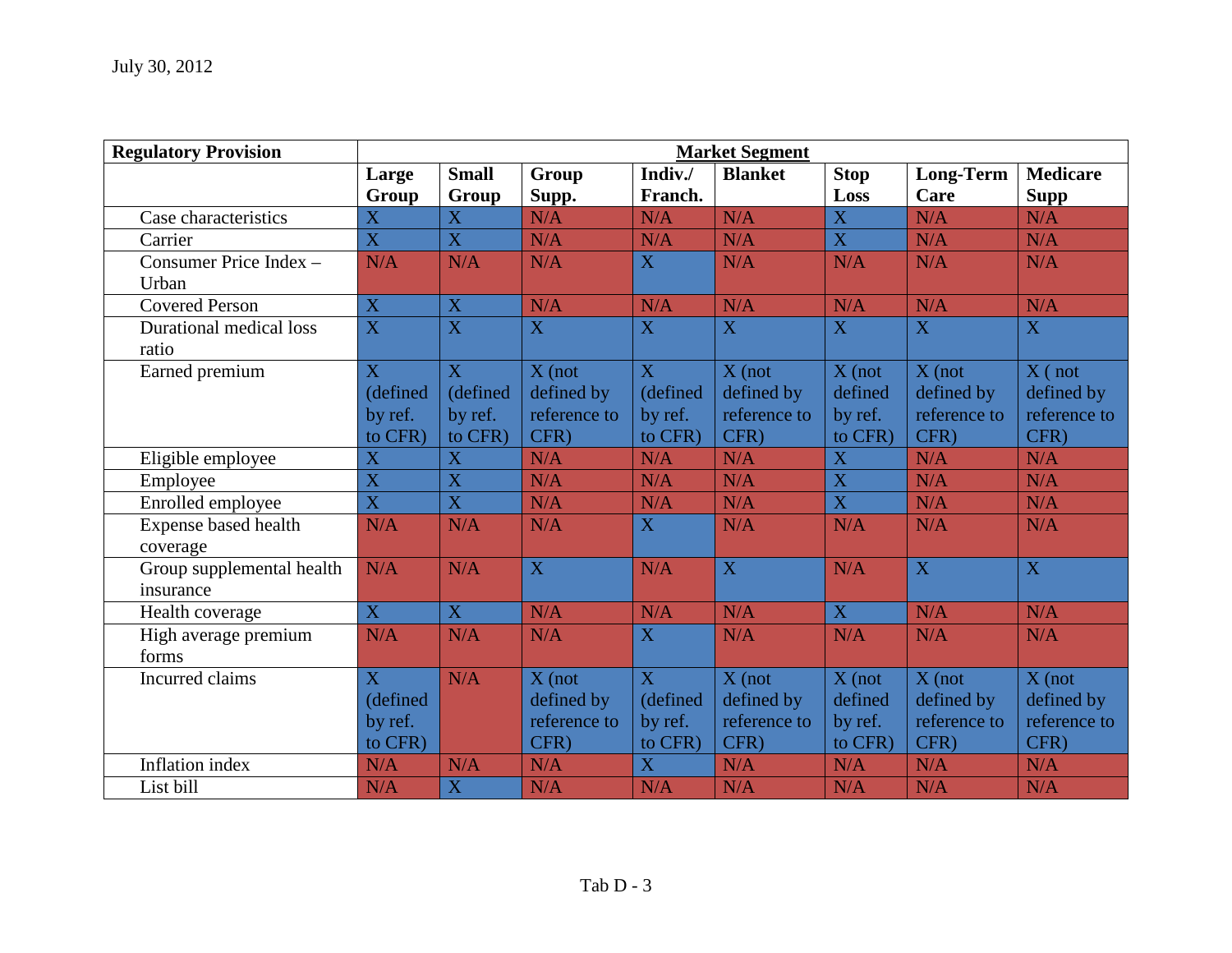| <b>Regulatory Provision</b>    | <b>Market Segment</b>   |                         |                         |                         |                         |                         |                         |                         |
|--------------------------------|-------------------------|-------------------------|-------------------------|-------------------------|-------------------------|-------------------------|-------------------------|-------------------------|
|                                | Large                   | <b>Small</b>            | Group                   | Indiv./                 | <b>Blanket</b>          | <b>Stop</b>             | Long-Term               | <b>Medicare</b>         |
|                                | Group                   | Group                   | Supp.                   | Franch.                 |                         | Loss                    | Care                    | <b>Supp</b>             |
| Low average premium            | N/A                     | N/A                     | N/A                     | X                       | N/A                     | N/A                     | N/A                     | N/A                     |
| form                           |                         |                         |                         |                         |                         |                         |                         |                         |
| Medical loss ratio             | $\overline{X}$          | $\mathbf{X}$            | $X$ (not                | X                       | $X$ (not                | $X($ not                | $X$ (not                | $X$ (not                |
|                                | (defined                | (defined                | defined by              | (defined                | defined by              | defined                 | defined by              | defined by              |
|                                | by                      | by                      | reference to            | by                      | reference to            | by                      | reference to            | reference to            |
|                                | referenc                | referenc                | CFR)                    | referenc                | CFR)                    | referenc                | CFR)                    | CFR)                    |
|                                | e to                    | e to                    |                         | e to                    |                         | e to                    |                         |                         |
|                                | CFR)                    | CFR)                    |                         | CFR)                    |                         | CFR)                    |                         |                         |
| Premium                        | N/A                     | $\mathbf X$             | N/A                     | N/A                     | N/A                     | $\mathbf X$             | N/A                     | N/A                     |
| Rate                           | N/A                     | $\overline{\mathbf{X}}$ | N/A                     | N/A                     | N/A                     | $\overline{\textbf{X}}$ | N/A                     | N/A                     |
| Small/large employer           | $\overline{\textbf{X}}$ | $\overline{\mathbf{X}}$ | N/A                     | N/A                     | N/A                     | $\overline{\mathbf{X}}$ | N/A                     | N/A                     |
| Small/large/stop loss          | $\overline{\mathbf{X}}$ | $\mathbf X$             | N/A                     | N/A                     | N/A                     | $\mathbf X$             | N/A                     | N/A                     |
| employer carrier               |                         |                         |                         |                         |                         |                         |                         |                         |
| Small employer health          | N/A                     | X                       | N/A                     | N/A                     | N/A                     | N/A                     | N/A                     | N/A                     |
| insurance plan                 |                         |                         |                         |                         |                         |                         |                         |                         |
| Tier or tier membership        | $\overline{\mathbf{X}}$ | $\overline{\mathbf{X}}$ | X                       | $\mathbf X$             | $\overline{X}$          | $\overline{\mathbf{X}}$ | $\overline{X}$          | $\overline{\textbf{X}}$ |
| <b>Submission Requirements</b> | N/A                     | N/A                     | $\overline{\mathbf{X}}$ | $\mathbf X$             | $\overline{\mathbf{X}}$ | N/A                     | $\bar{X}$               | $\bar{X}$               |
| (a) Actuarial memorandum       |                         |                         | $\overline{\mathbf{X}}$ | $\overline{\mathbf{X}}$ | $\overline{\mathbf{X}}$ |                         | $\overline{\mathbf{X}}$ | $\overline{\mathbf{X}}$ |
| for $(1)$ new policy           |                         |                         |                         |                         |                         |                         |                         |                         |
| forms and $(2)$ rate           |                         |                         |                         |                         |                         |                         |                         |                         |
| revision requests              |                         |                         |                         |                         |                         |                         |                         |                         |
| (b) Records of earned          |                         |                         | X                       | X                       | X                       |                         | $\overline{X}$          | $\overline{X}$          |
| premiums, incurred             |                         |                         |                         |                         |                         |                         |                         |                         |
| claims and reserves            |                         |                         |                         |                         |                         |                         |                         |                         |
| (c) Credibility of             |                         |                         | X                       | X                       | X                       |                         | X                       | X                       |
| experience                     |                         |                         |                         |                         |                         |                         |                         |                         |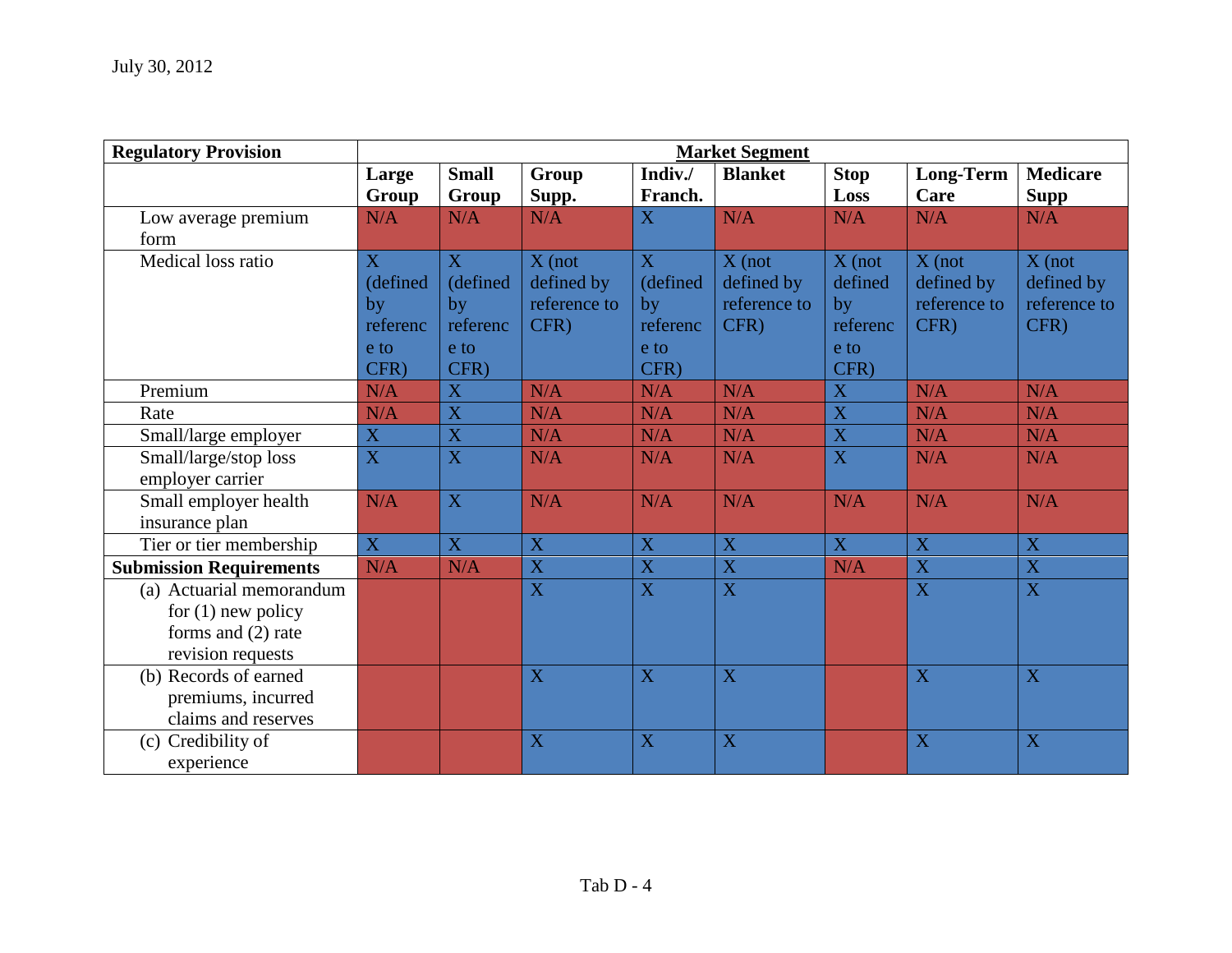| <b>Regulatory Provision</b>   | <b>Market Segment</b> |                              |                         |                           |                         |                     |                       |                                |
|-------------------------------|-----------------------|------------------------------|-------------------------|---------------------------|-------------------------|---------------------|-----------------------|--------------------------------|
|                               | Large<br><b>Group</b> | <b>Small</b><br><b>Group</b> | Group<br>Supp.          | Indiv./<br>Franch.        | <b>Blanket</b>          | <b>Stop</b><br>Loss | Long-Term<br>Care     | <b>Medicare</b><br><b>Supp</b> |
| (d) Consideration of          |                       |                              | X                       | X                         | $\overline{\mathbf{X}}$ |                     | X                     | $\mathbf X$                    |
| adjustments to                |                       |                              |                         |                           |                         |                     |                       |                                |
| anticipated loss ratio        |                       |                              |                         |                           |                         |                     |                       |                                |
| (e) Reconciliation of data    |                       |                              | X                       | X                         | $\overline{X}$          |                     | $\overline{X}$        | $\overline{X}$                 |
| for adjustments and           |                       |                              |                         |                           |                         |                     |                       |                                |
| anticipated loss ratio        |                       |                              |                         |                           |                         |                     |                       |                                |
| (f) Limit on rate variation   |                       |                              | $\mathbf X$             | $\mathbf X$               | $\mathbf X$             |                     | $\mathbf X$           | $\mathbf X$                    |
| (g) Disclosure of             |                       |                              | $\overline{\text{X}}$   | $\overline{\mathbf{X}}$   | $\overline{X}$          |                     | $\overline{\text{X}}$ | $\overline{\mathbf{X}}$        |
| alternative policies with     |                       |                              |                         |                           |                         |                     |                       |                                |
| lower expenses                |                       |                              |                         |                           |                         |                     |                       |                                |
| (h) Guaranteed issue of       |                       |                              | $\overline{\mathbf{X}}$ | $\overline{X}$            | $\overline{\mathbf{X}}$ |                     | $\overline{X}$        | $\overline{X}$                 |
| alternative policies in       |                       |                              |                         |                           |                         |                     |                       |                                |
| (g) on renewal basis          |                       |                              |                         |                           |                         |                     |                       |                                |
| (i) No exclusion or           |                       |                              | N/A                     | $\boldsymbol{\mathrm{X}}$ | N/A                     |                     | N/A                   | N/A                            |
| variation of benefits         |                       |                              |                         |                           |                         |                     |                       |                                |
| based on allowable            |                       |                              |                         |                           |                         |                     |                       |                                |
| rating factor                 |                       |                              |                         |                           |                         |                     |                       |                                |
| Requirement to provide<br>(i) |                       |                              | N/A                     | X                         | N/A                     |                     | N/A                   | N/A                            |
| notice of availability of     |                       |                              |                         |                           |                         |                     |                       |                                |
| coverage in high risk         |                       |                              |                         |                           |                         |                     |                       |                                |
| pool                          |                       |                              |                         |                           |                         |                     |                       |                                |
| (k) Content of high risk      |                       |                              | N/A                     | X                         | N/A                     |                     | N/A                   | N/A                            |
| pool notices                  |                       |                              |                         |                           |                         |                     |                       |                                |
| <b>Underwriting and Issue</b> |                       |                              |                         |                           |                         |                     |                       |                                |
| <b>Requirements</b>           |                       |                              |                         |                           |                         |                     |                       |                                |
| <b>Small</b> group            | N/A                   | X                            | N/A                     | N/A                       | N/A                     | N/A                 | N/A                   | N/A                            |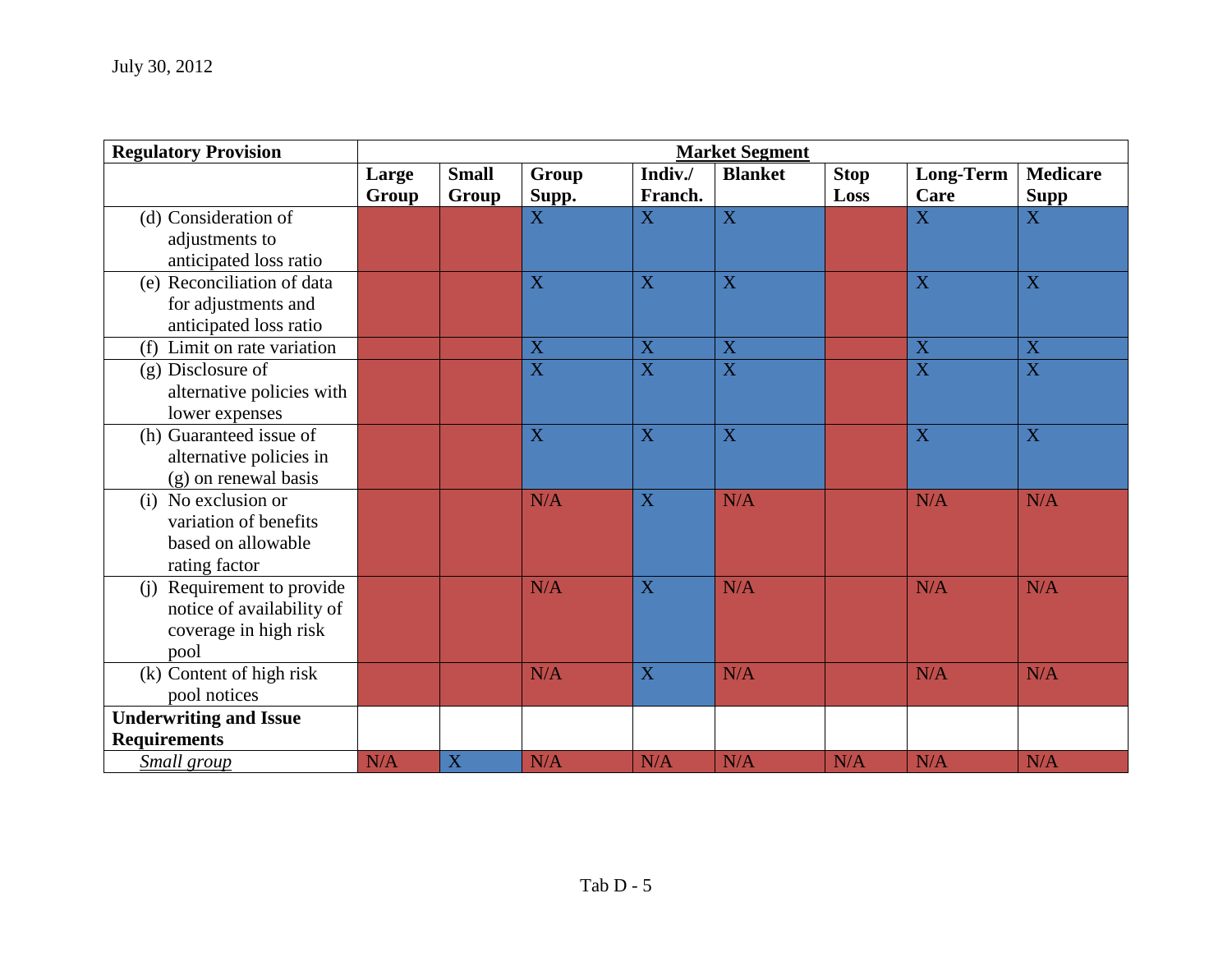| <b>Regulatory Provision</b> |       |              |       |         | <b>Market Segment</b> |             |           |                 |
|-----------------------------|-------|--------------|-------|---------|-----------------------|-------------|-----------|-----------------|
|                             | Large | <b>Small</b> | Group | Indiv./ | <b>Blanket</b>        | <b>Stop</b> | Long-Term | <b>Medicare</b> |
|                             | Group | Group        | Supp. | Franch. |                       | Loss        | Care      | <b>Supp</b>     |
| (a) Small employer carrier  |       |              |       |         |                       |             |           |                 |
| (1) shall make all plans    |       |              |       |         |                       |             |           |                 |
| available for purchase,     |       |              |       |         |                       |             |           |                 |
| (2) shall not offer         |       |              |       |         |                       |             |           |                 |
| discontinued coverage,      |       |              |       |         |                       |             |           |                 |
| (3) may limit groups of     |       |              |       |         |                       |             |           |                 |
| 1 to specified time         |       |              |       |         |                       |             |           |                 |
| periods and (4) may         |       |              |       |         |                       |             |           |                 |
| refuse to issue or renew    |       |              |       |         |                       |             |           |                 |
| coverage based on           |       |              |       |         |                       |             |           |                 |
| failure to meet             |       |              |       |         |                       |             |           |                 |
| minimum participation       |       |              |       |         |                       |             |           |                 |
| reqs.                       |       |              |       |         |                       |             |           |                 |
| (b) Minimum participation   |       |              |       |         |                       |             |           |                 |
| standards                   |       |              |       |         |                       |             |           |                 |
| (c) Minimum participation   |       |              |       |         |                       |             |           |                 |
| not to include as           |       |              |       |         |                       |             |           |                 |
| eligible employees          |       |              |       |         |                       |             |           |                 |
| those declining             |       |              |       |         |                       |             |           |                 |
| coverage and included       |       |              |       |         |                       |             |           |                 |
| on dependent's plan         |       |              |       |         |                       |             |           |                 |
| (d) Allowable case          |       |              |       |         |                       |             |           |                 |
| characteristics (1) age,    |       |              |       |         |                       |             |           |                 |
| $(2)$ number of             |       |              |       |         |                       |             |           |                 |
| employees and (3)           |       |              |       |         |                       |             |           |                 |
| industry                    |       |              |       |         |                       |             |           |                 |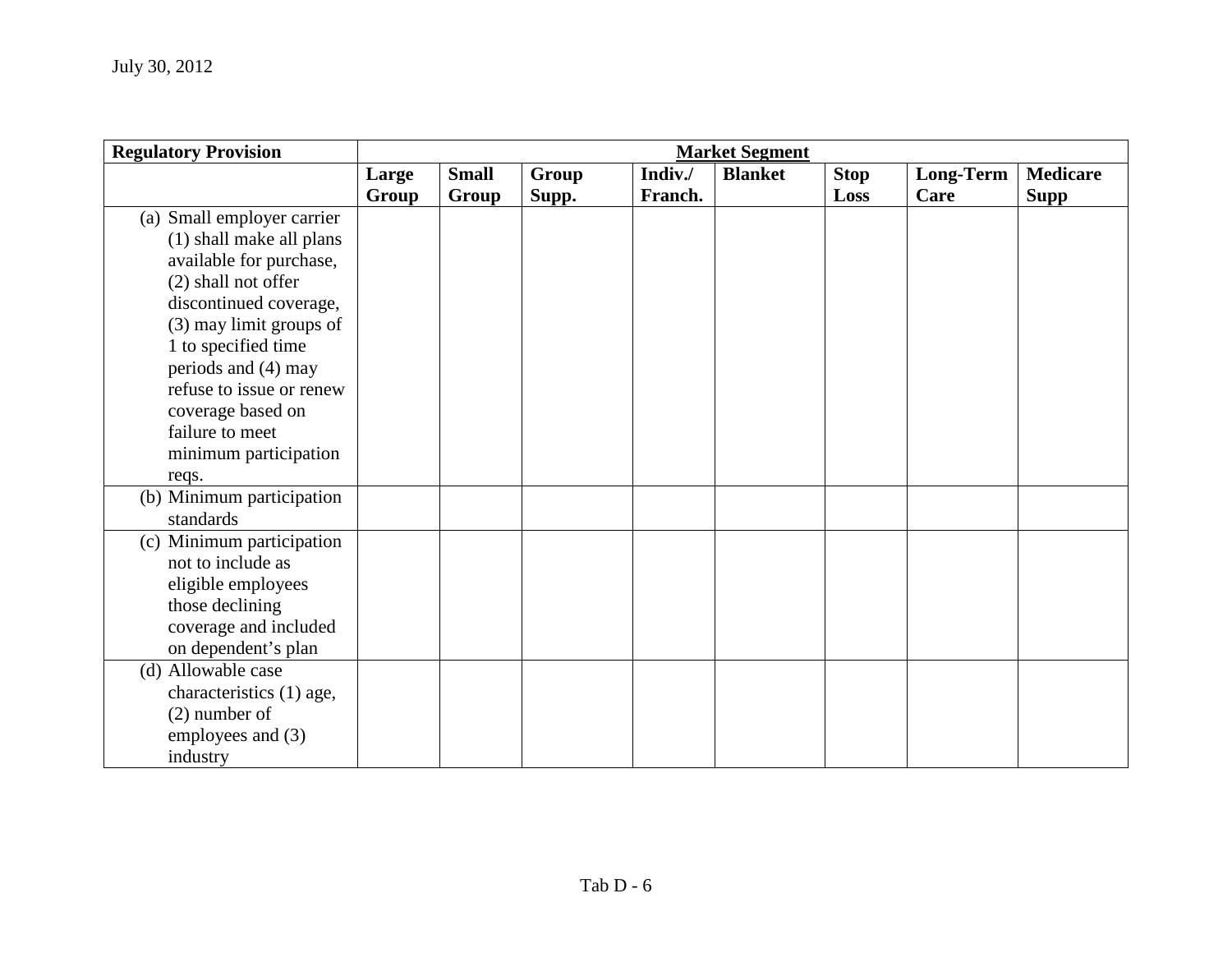| <b>Regulatory Provision</b>                                                                                                                                                                          |                |                       |                |                    | <b>Market Segment</b> |                     |                          |                                |
|------------------------------------------------------------------------------------------------------------------------------------------------------------------------------------------------------|----------------|-----------------------|----------------|--------------------|-----------------------|---------------------|--------------------------|--------------------------------|
|                                                                                                                                                                                                      | Large<br>Group | <b>Small</b><br>Group | Group<br>Supp. | Indiv./<br>Franch. | <b>Blanket</b>        | <b>Stop</b><br>Loss | <b>Long-Term</b><br>Care | <b>Medicare</b><br><b>Supp</b> |
| (e) Approximation of<br>allowable case<br>characteristics                                                                                                                                            |                |                       |                |                    |                       |                     |                          |                                |
| (f) Rates not to be changed<br>during policy year                                                                                                                                                    |                |                       |                |                    |                       |                     |                          |                                |
| <u>Large group</u>                                                                                                                                                                                   | $\mathbf X$    | N/A                   | N/A            | N/A                | N/A                   | N/A                 | N/A                      | N/A                            |
| (a) Report to Department<br>of declinations and<br>increases larger than<br>change in plan rate plus<br>10%                                                                                          |                |                       |                |                    |                       |                     |                          |                                |
| (b) Report to include $(1)$<br>policyholder ID<br>number, $(2)$ number of<br>employees and covered<br>lives for current and<br>preceding years and (3)<br>reason for declination<br>or rate increase |                |                       |                |                    |                       |                     |                          |                                |
| (c) Carriers must specify<br>case characteristics<br>used to vary rates                                                                                                                              |                |                       |                |                    |                       |                     |                          |                                |
| (d) Detail regarding each<br>case characteristic                                                                                                                                                     |                |                       |                |                    |                       |                     |                          |                                |
| Stop loss                                                                                                                                                                                            | N/A            | N/A                   | N/A            | N/A                | N/A                   | X                   | N/A                      | N/A                            |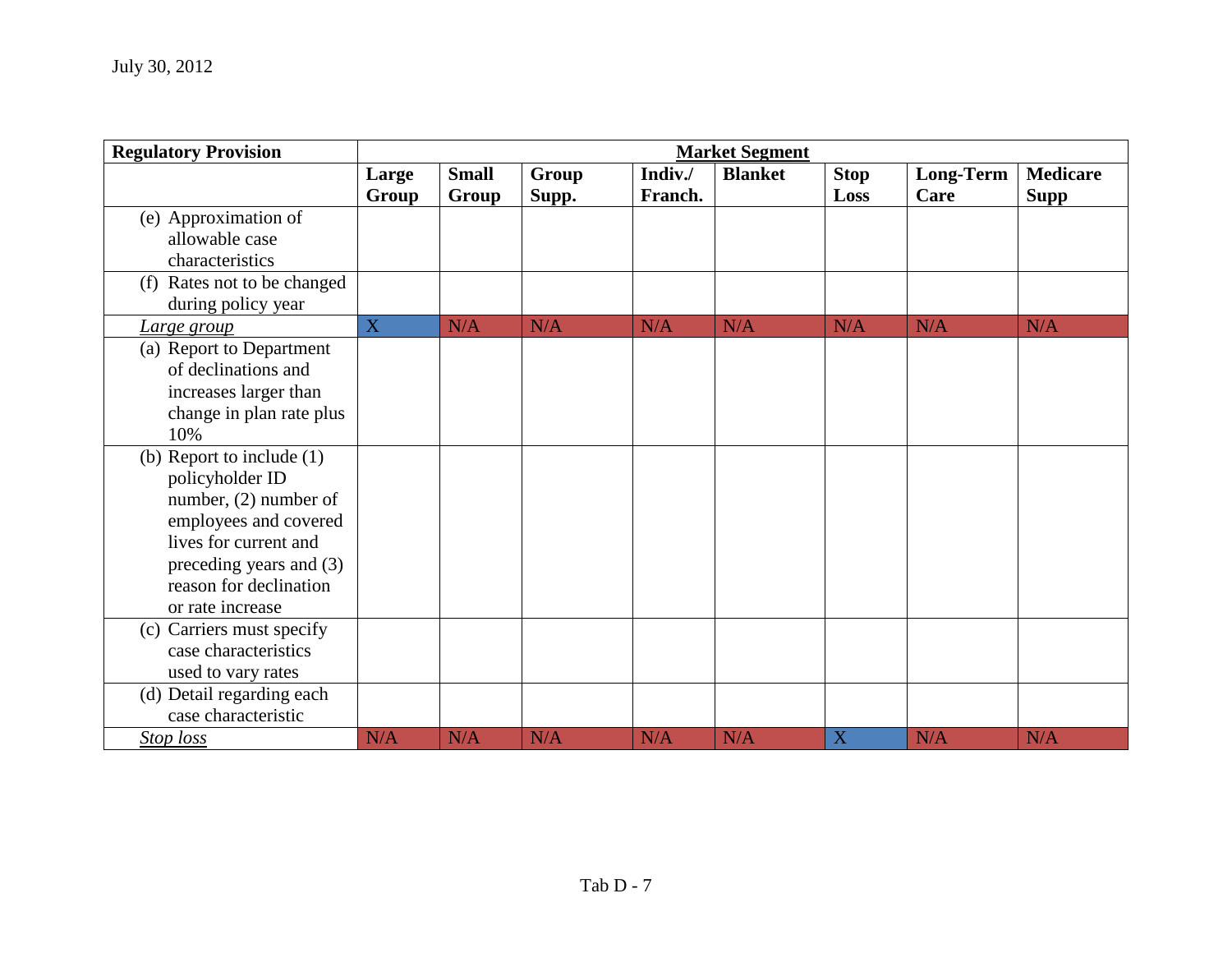| <b>Regulatory Provision</b>                                                                                                                                                                        | <b>Market Segment</b> |                       |                |                    |                |                     |                          |                                |
|----------------------------------------------------------------------------------------------------------------------------------------------------------------------------------------------------|-----------------------|-----------------------|----------------|--------------------|----------------|---------------------|--------------------------|--------------------------------|
|                                                                                                                                                                                                    | Large<br>Group        | <b>Small</b><br>Group | Group<br>Supp. | Indiv./<br>Franch. | <b>Blanket</b> | <b>Stop</b><br>Loss | <b>Long-Term</b><br>Care | <b>Medicare</b><br><b>Supp</b> |
| (a) Report to Department<br>of declinations and<br>increases larger than<br>20%                                                                                                                    |                       |                       |                |                    |                |                     |                          |                                |
| (b) Report to include $(1)$<br>policyholder ID<br>number, (2) number of<br>employees and covered<br>lives for current and<br>preceding years and (3)<br>reason for declination<br>or rate increase |                       |                       |                |                    |                |                     |                          |                                |
| (c) Carriers only to use<br>allowable case<br>characteristics                                                                                                                                      |                       |                       |                |                    |                |                     |                          |                                |
| (d) Case characteristics<br>limited to $(1)$ age, $(2)$<br>number of employees<br>and $(3)$ industry                                                                                               |                       |                       |                |                    |                |                     |                          |                                |
| (e) Approximation of<br>allowable case<br>characteristics                                                                                                                                          |                       |                       |                |                    |                |                     |                          |                                |
| (f) Acceptable<br>approximation methods                                                                                                                                                            |                       |                       |                |                    |                |                     |                          |                                |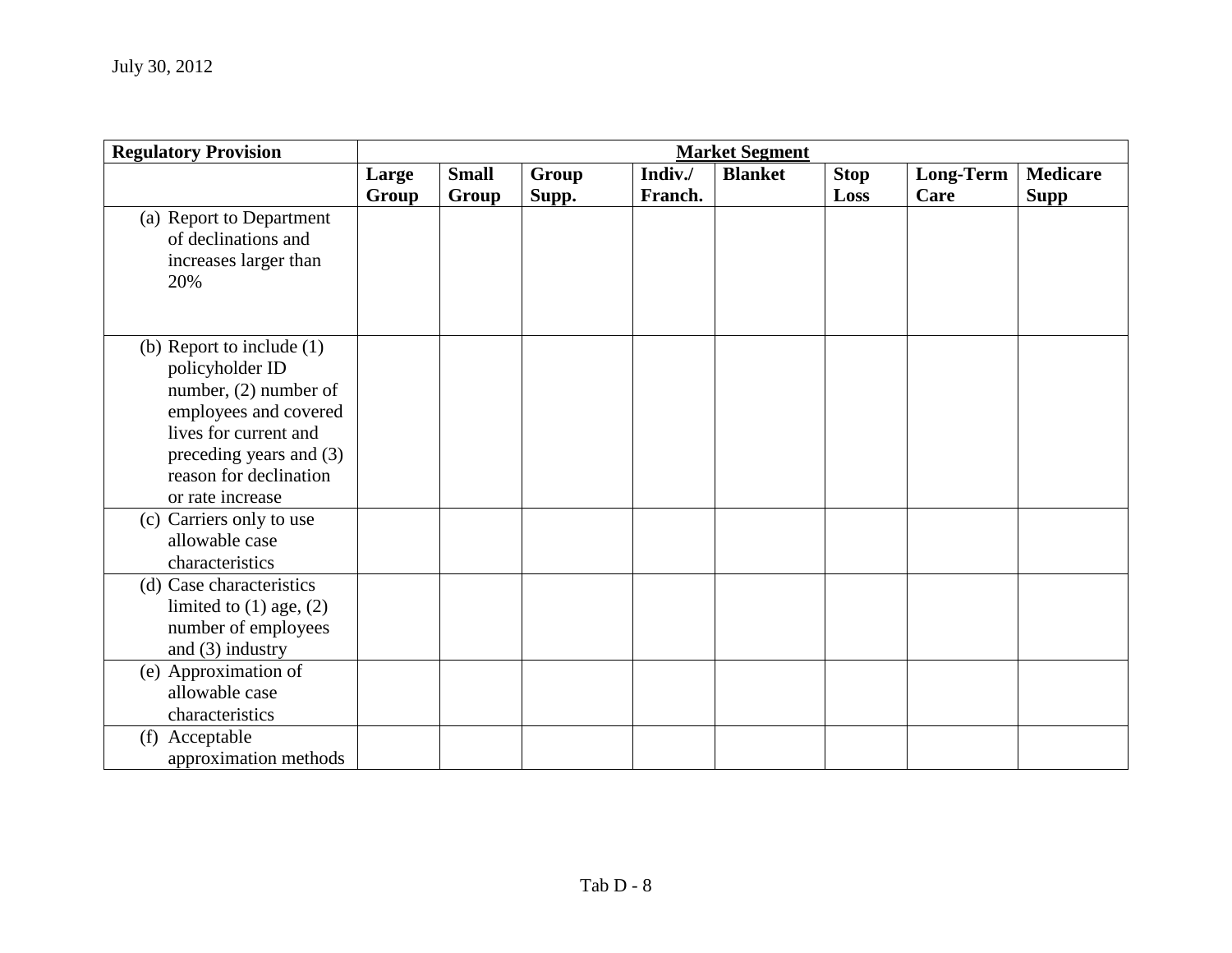| <b>Regulatory Provision</b>     | <b>Market Segment</b> |              |               |           |                |             |                  |                 |
|---------------------------------|-----------------------|--------------|---------------|-----------|----------------|-------------|------------------|-----------------|
|                                 | Large                 | <b>Small</b> | Group         | Indiv./   | <b>Blanket</b> | <b>Stop</b> | <b>Long-Term</b> | <b>Medicare</b> |
|                                 | Group                 | Group        | Supp.         | Franch.   |                | Loss        | Care             | Supp            |
| <b>Loss Ratio Standards for</b> | X(85%)                | X(80%)       | $X(45\%$ to   | X (70%    | $X(45%$ to     | N/A         | $X(45\%$ to      | $X(45%$ to      |
| <b>Policy Forms</b>             |                       |              | 60%           | for       | 60%            |             | 60%              | 60%             |
|                                 |                       |              | depending     | standard  | depending.     |             | depending        | depending       |
|                                 |                       |              | <sub>on</sub> | forms;    | <sub>on</sub>  |             | <sub>on</sub>    | $\alpha$        |
|                                 |                       |              | renewability  | $%$ of    | renewability   |             | renewability     | renewability    |
|                                 |                       |              |               | standard  |                |             |                  |                 |
|                                 |                       |              |               | ratio for |                |             |                  |                 |
|                                 |                       |              |               | low and   |                |             |                  |                 |
|                                 |                       |              |               | high      |                |             |                  |                 |
|                                 |                       |              |               | average   |                |             |                  |                 |
|                                 |                       |              |               | prem.     |                |             |                  |                 |
|                                 |                       |              |               | forms)    |                |             |                  |                 |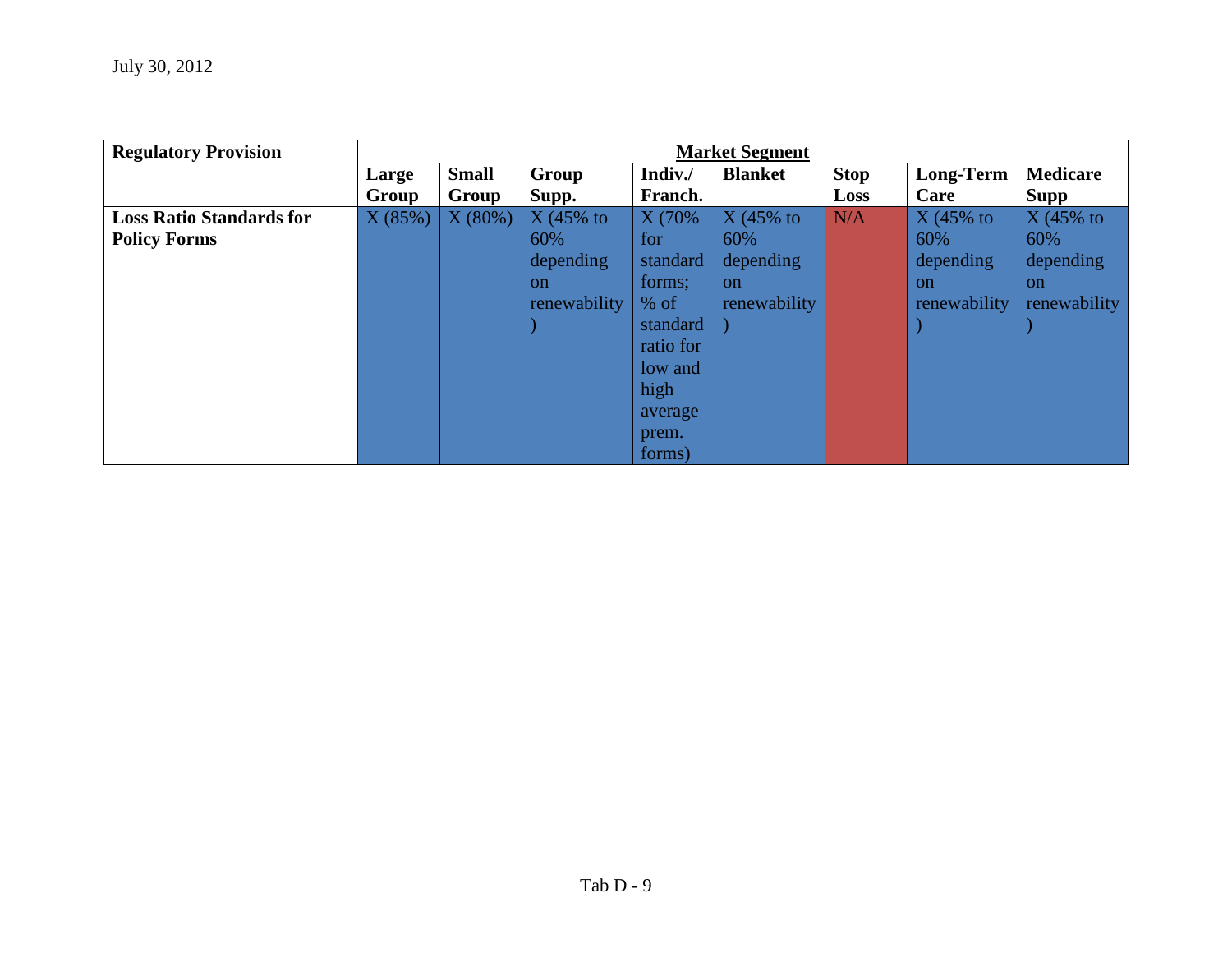| <b>Regulatory Provision</b>        | <b>Market Segment</b> |              |       |         |                |             |                  |                 |
|------------------------------------|-----------------------|--------------|-------|---------|----------------|-------------|------------------|-----------------|
|                                    | Large                 | <b>Small</b> | Group | Indiv./ | <b>Blanket</b> | <b>Stop</b> | <b>Long-Term</b> | <b>Medicare</b> |
|                                    | Group                 | <b>Group</b> | Supp. | Franch. |                | Loss        | Care             | <b>Supp</b>     |
| <b>Loss Ratio Standards for</b>    | N/A                   | N/A          | X     | X       | $\mathbf X$    | N/A         | X                | X               |
| <b>Rate Revisions</b>              |                       |              |       |         |                |             |                  |                 |
| Revised rate for open<br>$\bullet$ |                       |              |       |         |                |             |                  |                 |
| block forms permitted              |                       |              |       |         |                |             |                  |                 |
| if certain criteria met            |                       |              |       |         |                |             |                  |                 |
| Loss ratios to be                  |                       |              |       |         |                |             |                  |                 |
| adjusted for closed                |                       |              |       |         |                |             |                  |                 |
| block so that no                   |                       |              |       |         |                |             |                  |                 |
| additional revenue for             |                       |              |       |         |                |             |                  |                 |
| administration is                  |                       |              |       |         |                |             |                  |                 |
| allowed unless support             |                       |              |       |         |                |             |                  |                 |
| is provided                        |                       |              |       |         |                |             |                  |                 |
| demonstrating                      |                       |              |       |         |                |             |                  |                 |
| increased                          |                       |              |       |         |                |             |                  |                 |
| administration costs               |                       |              |       |         |                |             |                  |                 |
| Failure to file rate               |                       |              |       |         |                |             |                  |                 |
| revisions annually                 |                       |              |       |         |                |             |                  |                 |
| limits carrier to increase         |                       |              |       |         |                |             |                  |                 |
| of one year of                     |                       |              |       |         |                |             |                  |                 |
| experience deviations;             |                       |              |       |         |                |             |                  |                 |
| no rate increases to               |                       |              |       |         |                |             |                  |                 |
| recoup revisions                   |                       |              |       |         |                |             |                  |                 |
| disallowed previously              |                       |              |       |         |                |             |                  |                 |
| Not permitted to use               |                       |              |       |         |                |             |                  |                 |
| rate revisions to recoup           |                       |              |       |         |                |             |                  |                 |
| prior year's losses                |                       |              |       |         |                |             |                  |                 |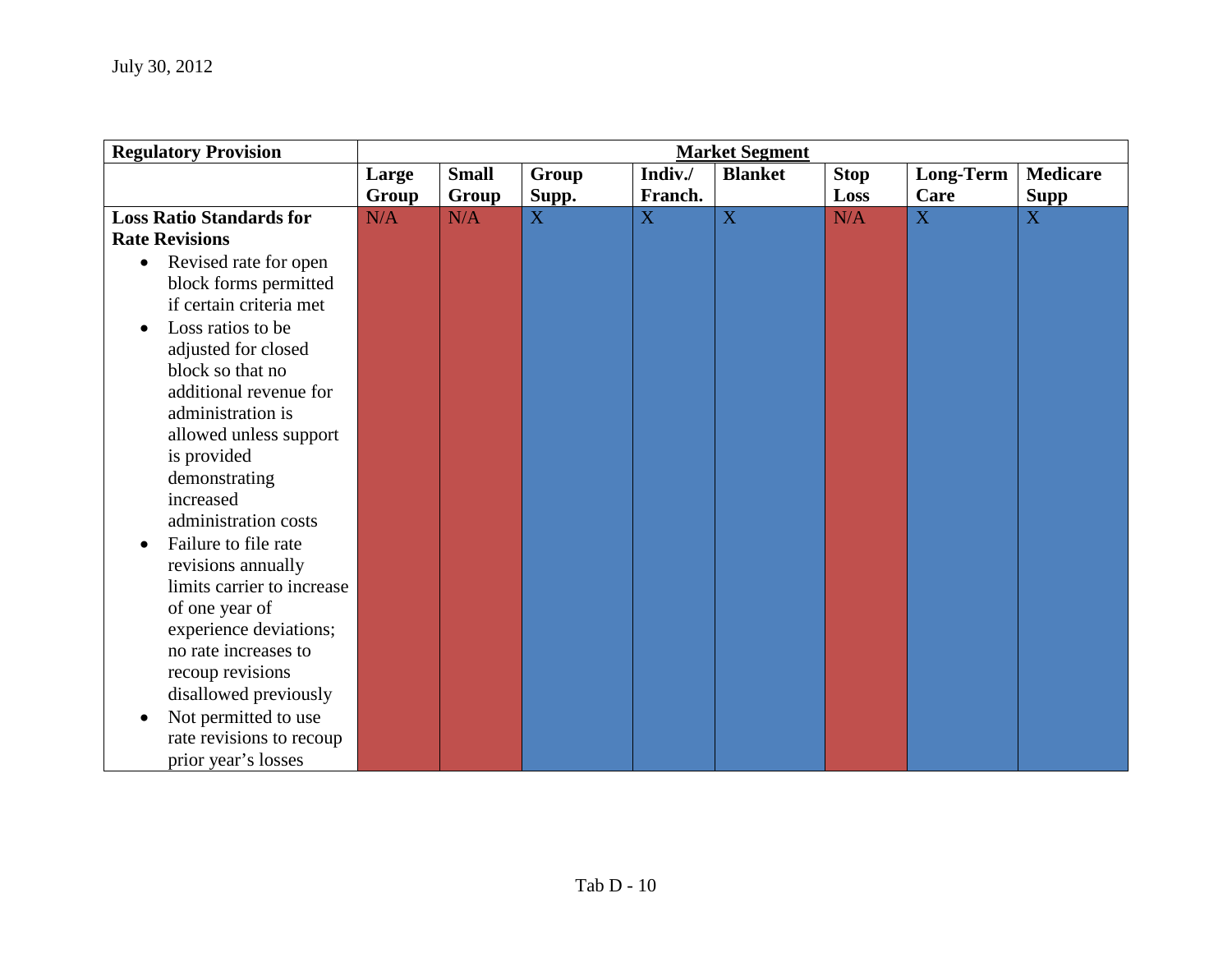| <b>Regulatory Provision</b>                                                                                                                                                                                                                        | <b>Market Segment</b> |                       |                |                    |                |                     |                          |                                |
|----------------------------------------------------------------------------------------------------------------------------------------------------------------------------------------------------------------------------------------------------|-----------------------|-----------------------|----------------|--------------------|----------------|---------------------|--------------------------|--------------------------------|
|                                                                                                                                                                                                                                                    | Large<br>Group        | <b>Small</b><br>Group | Group<br>Supp. | Indiv./<br>Franch. | <b>Blanket</b> | <b>Stop</b><br>Loss | <b>Long-Term</b><br>Care | <b>Medicare</b><br><b>Supp</b> |
| <b>Requirements for rates for</b><br>franchise insurance                                                                                                                                                                                           | N/A                   | N/A                   | N/A            | X                  | N/A            | N/A                 | N/A                      | N/A                            |
| <b>Additional requirements for</b><br>individual coverage subject<br>to 420-G                                                                                                                                                                      | N/A                   | N/A                   | N/A            | X                  | N/A            | N/A                 | N/A                      | N/A                            |
| Rate filing standards (filings<br>to include:)                                                                                                                                                                                                     | X                     | X                     | N/A            | N/A                | N/A            | X                   | N/A                      | N/A                            |
| Large/small group<br>Calculation of market<br>rate<br>Calculation of plan rate<br>Application of<br>allowable case<br>characteristics<br>Supporting<br>documentation<br>Annual filing required<br>Interim filing permitted<br>for rate adjustments |                       |                       |                |                    |                |                     |                          |                                |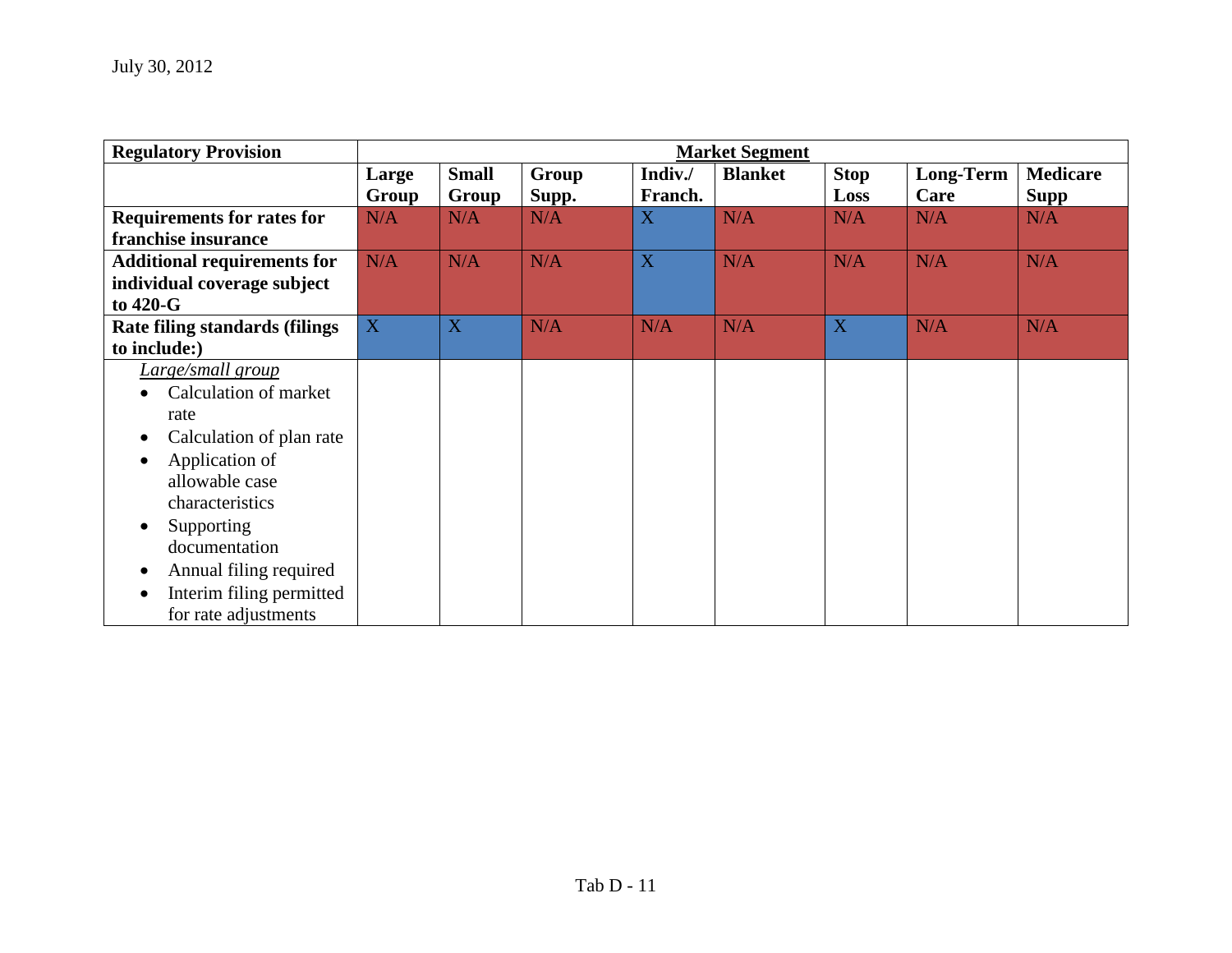| <b>Regulatory Provision</b>                         | <b>Market Segment</b> |              |       |         |                |             |                  |                 |
|-----------------------------------------------------|-----------------------|--------------|-------|---------|----------------|-------------|------------------|-----------------|
|                                                     | Large                 | <b>Small</b> | Group | Indiv./ | <b>Blanket</b> | <b>Stop</b> | <b>Long-Term</b> | <b>Medicare</b> |
|                                                     | Group                 | Group        | Supp. | Franch. |                | Loss        | Care             | <b>Supp</b>     |
| <b>Stop</b> loss                                    |                       |              |       |         |                |             |                  |                 |
| Formulas/assumptions<br>used to calculate           |                       |              |       |         |                |             |                  |                 |
| premiums                                            |                       |              |       |         |                |             |                  |                 |
| Expected claims costs                               |                       |              |       |         |                |             |                  |                 |
| Use of morbidity and<br>mortality tables            |                       |              |       |         |                |             |                  |                 |
| Commission rates for<br>producers                   |                       |              |       |         |                |             |                  |                 |
| Expected loss ratio by<br>duration                  |                       |              |       |         |                |             |                  |                 |
| Anticipated loss ratio<br>shorter of lifetime of    |                       |              |       |         |                |             |                  |                 |
| block or 20 years                                   |                       |              |       |         |                |             |                  |                 |
| Methods used for<br>making projections              |                       |              |       |         |                |             |                  |                 |
| Actual rates or formulas<br>sufficient to calculate |                       |              |       |         |                |             |                  |                 |
| rates                                               |                       |              |       |         |                |             |                  |                 |
| Annual filing required                              |                       |              |       |         |                |             |                  |                 |
| Interim filing permitted                            |                       |              |       |         |                |             |                  |                 |
| for rate adjustments                                |                       |              |       |         |                |             |                  |                 |
| <b>Renewal requirements</b>                         | $\overline{X}$        | X            | N/A   | N/A     | N/A            | N/A         | N/A              | N/A             |
| Guaranteed renewal<br>$\bullet$                     |                       |              |       |         |                |             |                  |                 |